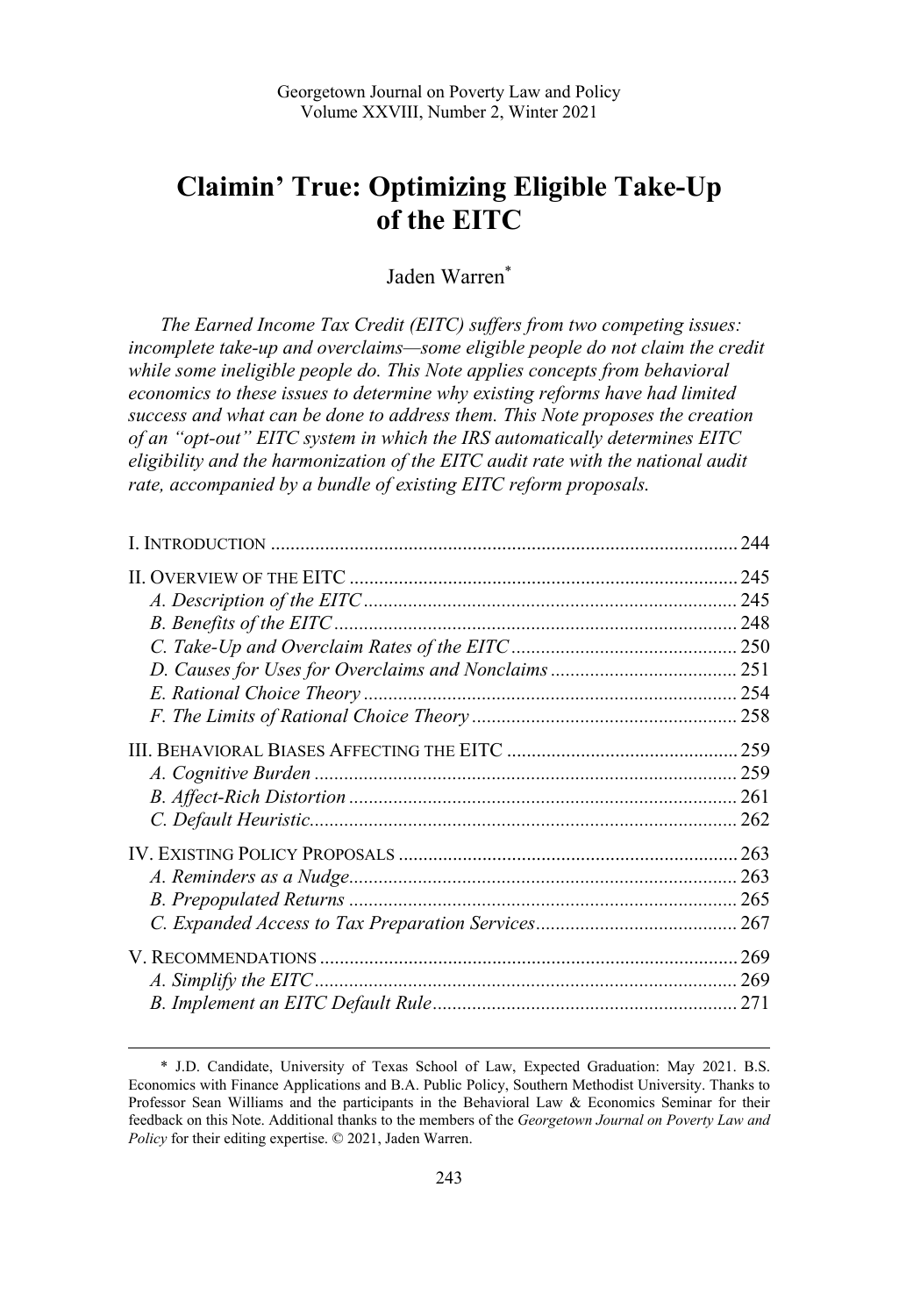<span id="page-1-0"></span>

#### I. INTRODUCTION

The Earned Income Tax Credit (EITC) is a federal tax credit for working people of low and moderate income.<sup>1</sup> Although relatively more eligible individuals claim the EITC compared to other benefit programs, there is still room to improve program participation.<sup>2</sup> This issue of incomplete EITC take-up is accompanied by the problem of overclaims—ineligible individuals claiming the credit, or eligible individuals claiming more than they are entitled to. $3$ 

Previous research applied principles of behavioral economics to EITC noncompliance,<sup>4</sup> but there is limited application of behavioral principles to the issue of incomplete take-up. This Note applies insights from behavioral economics along with traditional economic principles to address the issues of incomplete EITC take-up and overclaims. The goal of this Note is to optimize the amount of valid EITC claims by uncovering a set of policies that can improve the take-up rate of the EITC while simultaneously decreasing the amount of overclaims.

Part II of this Note provides an overview of the EITC system and summarizes the traditional rational choice theory used to evaluate the EITC. Part III describes findings from behavioral economics that help contextualize the issues of incomplete EITC take-up and overclaims. Part IV applies principles of behavioral economics to evaluate the merits of existing proposals for EITC reform. Part V proposes a set of solutions to address the issues of incomplete take-up and overclaims. Part VI concludes that the EITC should be administered through an "opt-out" system analogous to coronavirus (COVID-19) stimulus checks,  $\bar{5}$  that EITC claimants should not be audited at a rate above the national average, and that EITC reforms should be accompanied by a bundle of existing reform proposals to further optimize eligible EITC take-up.

<sup>1.</sup> The Earned Income Tax Credit, CTR. ON BUDGET AND POL'Y PRIORITIES (Dec. 10, 2019), <https://www.cbpp.org/research/federal-tax/policy-basics-the-earned-income-tax-credit>[hereinafter CBPP REPORT].

<sup>2.</sup> Leslie Book, David Williams & Krista Holub, *Insights from Behavioral Economics Can Improve Administration of the EITC*, 37 VA. TAX REV. 177, 180 (2018).

<sup>3.</sup> *Id.* 

<sup>4.</sup> *Id.* at 222.

*A Guide to COVID-19 Economic Stimulus Relief*, CONSUMER FIN. PROTECTION BUREAU, 5. <https://www.consumerfinance.gov/about-us/blog/guide-covid-19-economic-stimulus-checks/> (last visited Feb. 16, 2021) (explaining that eligibility for COVID-19 stimulus checks was automatically determined based on the IRS).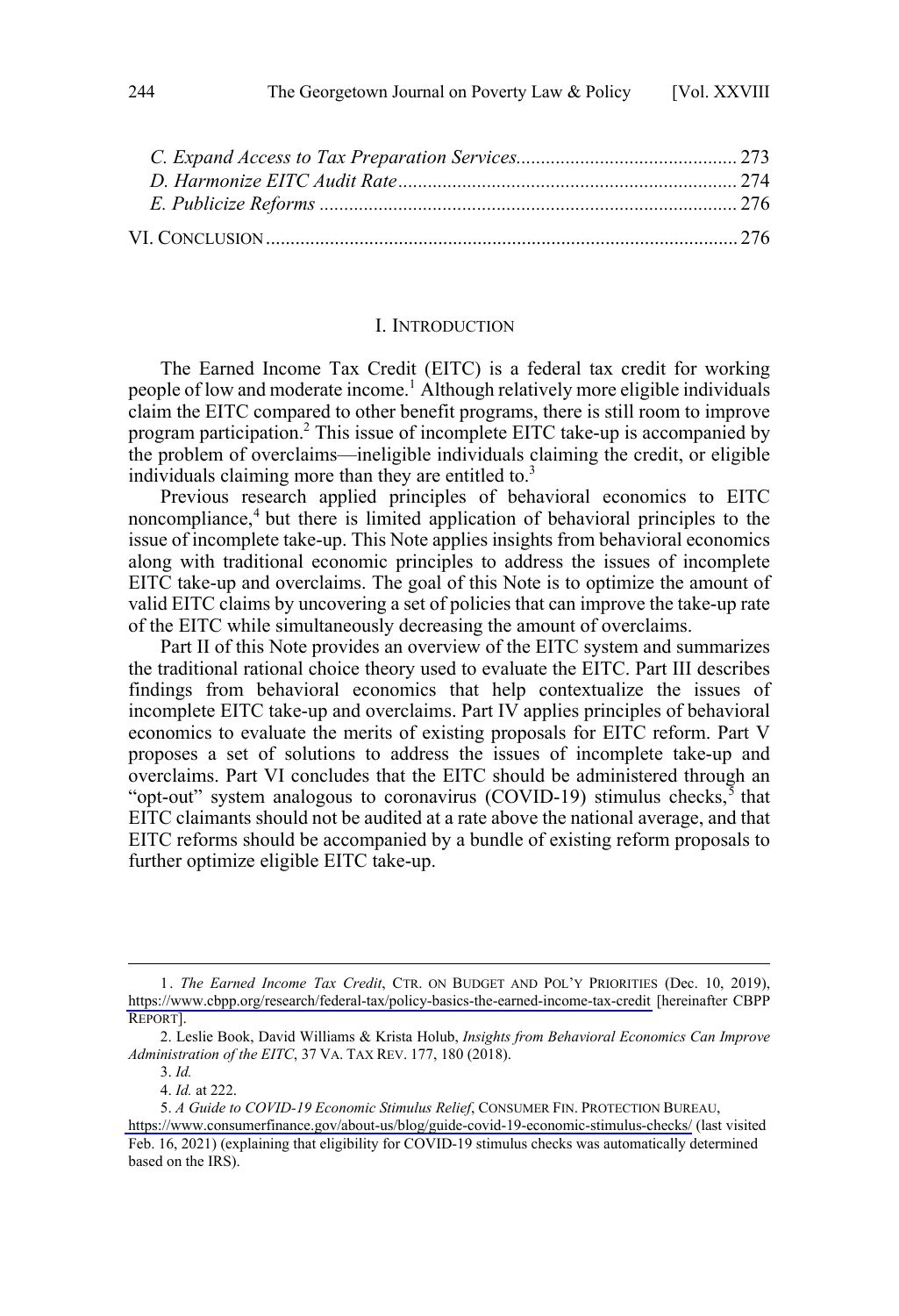#### II. OVERVIEW OF THE EITC

<span id="page-2-0"></span>This Part provides background information on the EITC. Part I(A) describes the EITC; Part I(B) summarizes the EITC's benefits; Part I(C) describes the take-up and overclaim rates for the credit; Part I(D) evaluates the causes for incomplete take-up and overclaims; Part I(E) discusses the traditional, rational choice approach to tax policy and social benefit programs; and Part I(F) considers the limits of rational choice theory.

# *A. Description of the EITC*

Pamela Herd and Donald Moynihan succinctly describe the intellectual and political origins of the EITC as follows:

Friedman first proposed a negative income tax in *Capitalism and Freedom* in 1962, seeing it as a tool to displace other welfare programs while encouraging labor market participation. The negative income tax became the inspiration for the first attempt to pass a wage subsidy, President Richard Nixon's failed Family Assistance Plan (FAP). From the ashes of this failure, the Earned Income Tax Credit (EITC) was born.<sup>6</sup>

Originally, the EITC was, by definition, a tax credit applied toward an employee's payroll taxes.<sup>7</sup> However, the EITC formula has since evolved, and the exact EITC calculation method is significantly complex.<sup>8</sup> Today, the EITC is best described as an IRS-administered social benefit transfer payment consisting of two elements: an earnings supplement and a graduate child allowance.<sup>9</sup>

The EITC is intended to reward work, thus higher levels of earned income result in higher levels of EITC credit.<sup>10</sup> The number of "qualifying children" in an EITC-eligible individual's household influences both the income thresholds for eligibility and the subsequent value of the credit.<sup>11</sup> For example, in the 2020 tax year, the minimum value of the EITC credit is \$538 for a taxpayer without qualifying children earning \$15,820 (or a joint-filing household earning \$21,710), while the maximum EITC value in 2020 is \$6,660 for a taxpayer with three or more qualifying children earning \$50,594 (or a joint-filing household earning  $$56,844$ ).<sup>12</sup> An individual must satisfy several tests to be considered a qualifying

<sup>6.</sup> PAMELA HERD & DONALD P. MOYNIHAN, ADMINISTRATIVE BURDEN: POLICYMAKING BY OTHER MEANS 191 (2018).

<sup>7.</sup> STEVE HOLT, THE ROLE OF THE IRS AS A SOCIAL BENEFITS ADMINISTRATOR, AM. ENTER. INST. 1 (2016).

<sup>8.</sup> For a detailed explanation, *see id.*, at 1-2; Leslie Book, *Bureaucratic Oppression and the Tax System*, 69 TAX LAW. 567, 572 (2016); Jacob Goldin, *Tax Benefit Complexity and Take-Up: Lessons from the Earned Income Tax Credit*, 72 TAX L. REV. 59, 64-65 (2018).

<sup>9.</sup> HOLT, *supra* note 7, at 1.

<sup>10.</sup> MARGOT L. CRANDALL-HOLLICK, CONG. RES. SERV., R44825, THE EARNED INCOME TAX CREDIT (EITC): A BRIEF LEGISLATIVE HISTORY 3 (2018).

<sup>11.</sup> Goldin, *supra* note 8, at 65.

<sup>12.</sup> Derek Silva, *The Earned Income Tax Credit*, POL'Y GENIUS (Dec. 17, 2019), [https://www.policygenius.com/taxes/earned-income-tax-credit/.](https://www.policygenius.com/taxes/earned-income-tax-credit/)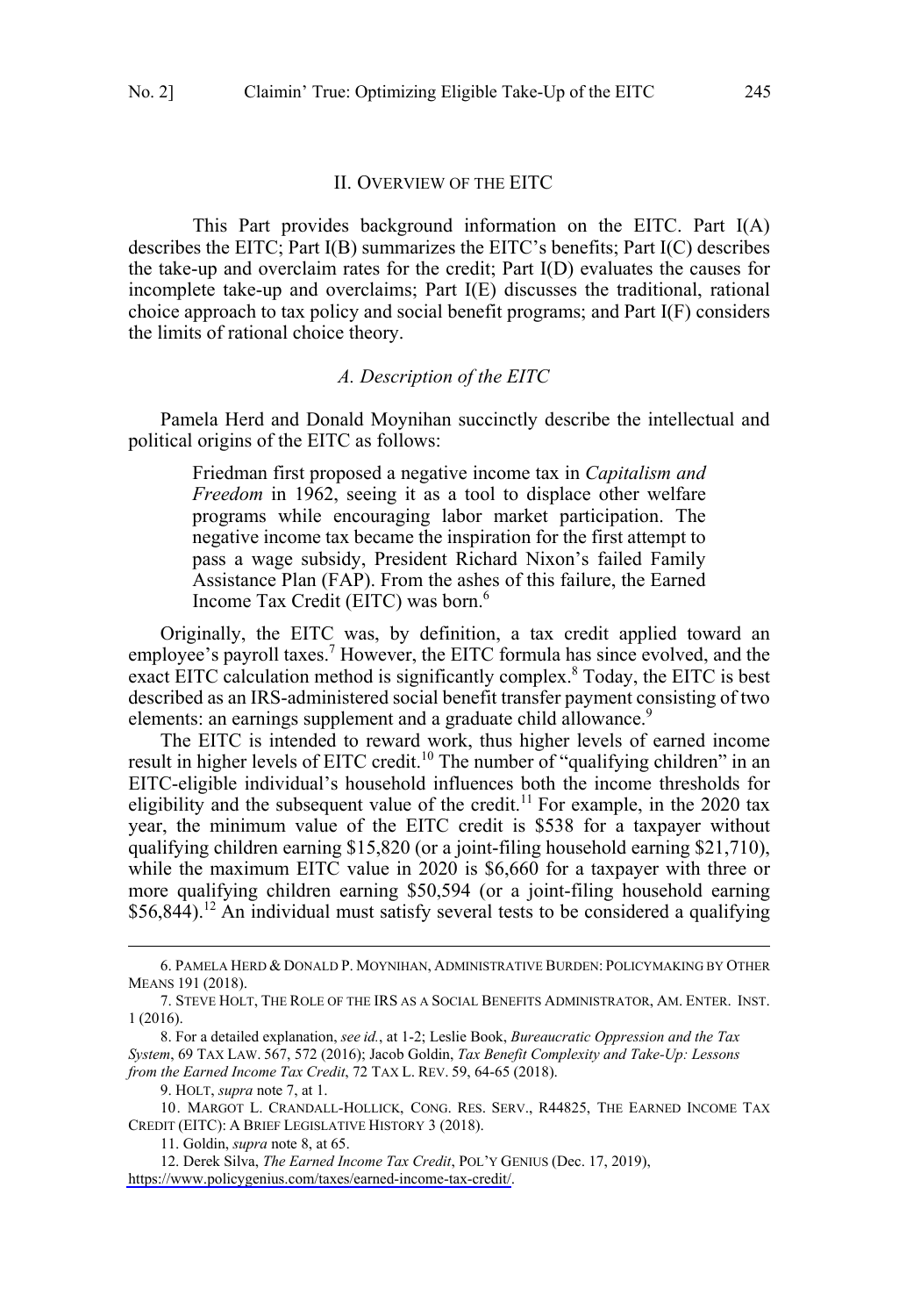child.<sup>13</sup> First, the "age test" requires a qualifying child to be less than eighteen years old during the entire tax year, twenty-three years or younger and a full-time student, or any age if "totally and permanently disabled."<sup>14</sup> Second, the "residency" test" requires the qualifying child to reside with the taxpayer for more than half of the tax year.15 Third, the "relationship test" requires the individual to be the child, grandchild, sibling, niece, or nephew of the taxpayer.<sup>16</sup> Fourth, unlike other childrelated tax benefits, a qualifying child can be considered in EITC eligibility even if they provide more than half of their own support. <sup>17</sup> Finally, complicated tiebreaker rules also come into play if more than one taxpayer is eligible to claim the child. $18$ 

Early on, the IRS took on the responsibility of determining EITC eligibility and calculating benefits for those who did not claim the credit on their tax return but appeared eligible.<sup>19</sup> As the EITC's popularity expanded, however, the IRS ceased this practice.<sup>20</sup> Claiming the EITC today entails more than just demonstrating eligibility and the IRS calculating the credit.<sup>21</sup> This increased complexity is driven, in part, by tax preparation lobbying.<sup>22</sup> In addition to the standard information necessary for filing a 1040, the IRS now requires additional data from EITC claimants to ensure that the taxpayer is actually entitled to the credit.<sup>23</sup> For example, a taxpayer claiming a qualifying child for the EITC must complete a "Schedule EIC," or "Earned Income Credit," that includes "the child's name, social security number, year of birth, relationship to taxpayer, and number of months the child lived with the taxpayer during the tax year."<sup>24</sup> Moreover, if a tax preparation service is used, the preparer must submit a due diligence checklist along with the return that attests that the preparer verified key determinants of EITC eligibility. $25$ 

The complex system of EITC eligibility rules attempts to ensure that only intended beneficiaries receive the credit.<sup>26</sup> To put the complexity of the EITC system into perspective, Section 32 of the Internal Revenue code, which authorizes the EITC, contains over 2,400 words with cross-references to over twenty other sections of the Code and half a dozen other federal statutes.<sup>27</sup> Such a complex

 $\overline{a}$ 

19. DEAN PLUEGER, EARNED INCOME TAX CREDIT PARTICIPATION FOR TAX YEAR 2005, INTERNAL REVENUE SERV. 152 (2009), <https://www.irs.gov/pub/irs-soi/09resconeitcpart.pdf>.

20. *Id.*

21. *See* Book et al., *supra* note 2, at 205.

22. HERD & MOYNIHAN, *supra* note 6, at 207. Tax preparation industry lobbying attempts to keep the EITC sufficiently complex so that their services are necessary for claiming the credit. *Id.* For example, "H&R Block has lobbied Congress to increase the length of the form, despite the fact that the additional questions proposed are redundant, seeking information already provided elsewhere in the tax returns." *Id.* 

23. *See id*.

24. Michelle Lyon Drumbl, *Beyond Polemics: Poverty, Taxes, and Noncompliance*, 14 EJOURNAL. TAX RES. 253, 276 (2016).

25. Book et al., *supra* note 2, at 205; *see also* I.R.C. § 6695(g) (2018) (imposing due diligence requirements for EITC returns).

26. Book et al., *supra* note 2, at 187*.*

<sup>13.</sup>  *Id.* 

<sup>14.</sup> *Id*.

<sup>15.</sup> Goldin, *supra* note 8, at 65; I.R.C. §§ 32(c)(3)(C), 152(c)(1)(B) (2018).

<sup>16.</sup> Goldin, *supra* note 8, at 65; §§ 32(c)(3), 152(c)(2).

<sup>17.</sup> Goldin, *supra* note 8, at 65; § 32(c)(3)(A).

<sup>18.</sup> Goldin, *supra* note 8, at 65.

<sup>27.</sup> Drumbl, *supra* note 24, at 276.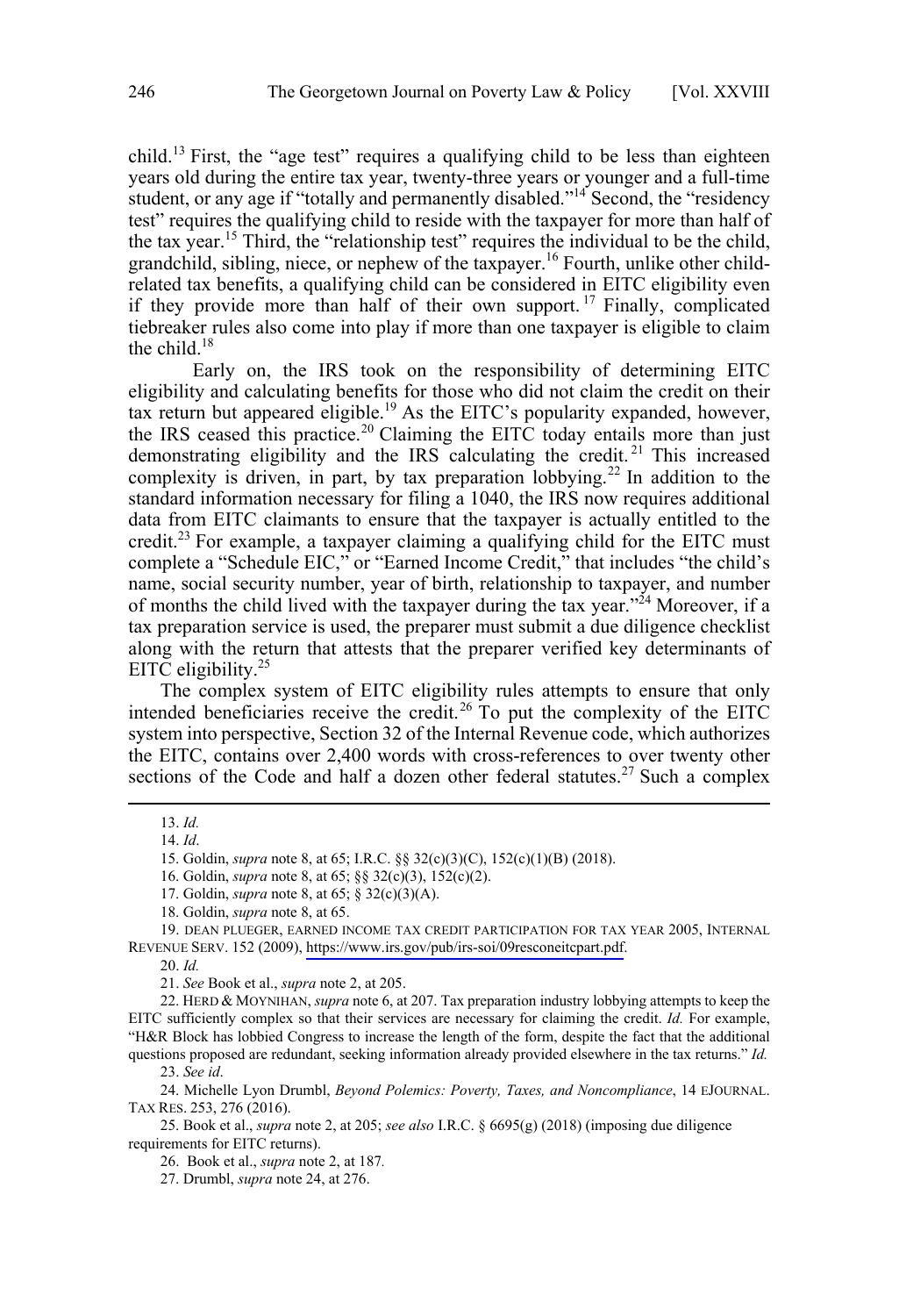system leads to errors in filing both by self-filers and experienced preparers, $^{28}$  and may deter eligible individuals from trying to claim the EITC.<sup>29</sup> This deterrent effect is exacerbated by the fact that both the financial cost of claiming the EITC and risk of improper claiming falls on the beneficiary. <sup>30</sup> The lack of price transparency in the tax preparation industry also increases the uncertainty that a taxpayer faces when deciding whether to file a return.<sup>31</sup>

Regardless, taxpayers faced with the responsibility of navigating the labyrinthian of EITC calculations usually turn to paid tax preparation services to claim the credit.<sup>32</sup> From 2006 to 2008, approximately 68% of EITC claimants used a paid tax preparation service.<sup>33</sup> In recent years, the use of paid preparers declined, but official data demonstrating the extent of this decline is not yet publicly available.<sup>34</sup> Although free tax preparation services are available, the services have limited reach <sup>35</sup> and only 3% of EITC claimants utilize free tax preparation services.<sup>36</sup> EITC claimants usually choose return preparers that are not enrolled in the IRS' return preparation program (43%) or preparers from a national tax prep firm (35%) as compared to nonclaimants, who choose non-enrolled preparers  $28\%$ of the time and a preparer from a national tax prep firm  $14\%$  of the time.<sup>37</sup> EITC Claimants are also less likely to use a Certified Public Accountant ("CPA") for return preparation—10% of EITC claimants use a CPA, compared to 44% of nonclaimants.<sup>38</sup> Self-preparation is less popular. 29% of EITC claimants self-file, as compared to 43% of all taxpayers.<sup>39</sup> These statistics suggest that efforts to

 $\overline{a}$ 

29. *See* Goldin, *supra* note 8, at 73–86 (2018) (describing a benefit take-up framework that considers the informational and computational complexity of the EITC).

32. HOLT, *supra* note. 8, at 5.

33. COMPLIANCE ESTIMATES FOR THE EITC CLAIMED ON 2006-2008 RETURNS, INTERNAL REVENUE SERV. (2014),<https://www.irs.gov/pub/irs-soi/EITCComplianceStudyTY2006-2008.pdf>[hereinafter IRS EITC OVERCLAIM STUDY].

34. *Id.* at 24 n.51. The source of this decline is primarily due to the increasing popularity of tax preparation software. Book et al., *supra* note 2, at 202. Third-party data from Brookings shows that 14,232,945 out of 26,603,395, or 53.5% percent, EITC returns filed for the 2014 taxable year were through a paid tax preparation service. *Earned Income Tax Credit (EITC) Interactive and Resources*, BROOKINGS (Dec. 21, 2016), [https://www.brookings.edu/interactives/earned-income-tax-credit-eitc-interactive-and](https://www.brookings.edu/interactives/earned-income-tax-credit-eitc-interactive-and-resources/)[resources/](https://www.brookings.edu/interactives/earned-income-tax-credit-eitc-interactive-and-resources/) [hereinafter BROOKINGS EITC DATASET].

35. HOLT, *supra* note 7, at 5.

36. IRS EITC OVERCLAIM STUDY, *supra* note 33, at 24. "The IRS sponsors programs that offer free tax return preparation services and counseling to seniors, individuals with low to moderate incomes, those with disabilities, and those for whom English is a second language; the programs are the Volunteer Income Tax Assistance (VITA) program and the Tax Counseling for the Elderly (TCE) program, both of which are staffed by specially trained volunteers." *Id.* at 24, n.52.

38. *Id.* 

39. *Id.* The IRS notes that the rate of self-preparation has increased in recent years. *Id.* at 24 n.51. Third-party data supports this conclusion; based on a dataset covering the 2014 taxable year from Brookings (the most recent available), there were 26,603,395 returns that claimed the EITC, and 11,450,258 (~43%) of those returns were self-filed. BROOKINGS EITC DATASET, *supra* note 34.

<sup>28.</sup> *Id*.

<sup>30.</sup> HOLT, *supra* note 7, at 5.

*Id*. *See also* Chi Chi Wu, *Riddled Returns: How Errors and Fraud by Paid Tax Preparers Put*  31. *Consumers at Risk and What States Can Do*, NAT'L CONSUMER L. CTR. 15–18 (Mar. 2014), [https://www.nclc.org/images/pdf/pr-reports/report-riddled-returns.pdf\(](https://www.nclc.org/images/pdf/pr-reports/report-riddled-returns.pdf)documenting a lack of transparency surrounding tax preparation fees).

<sup>37.</sup> *Id.* at 24.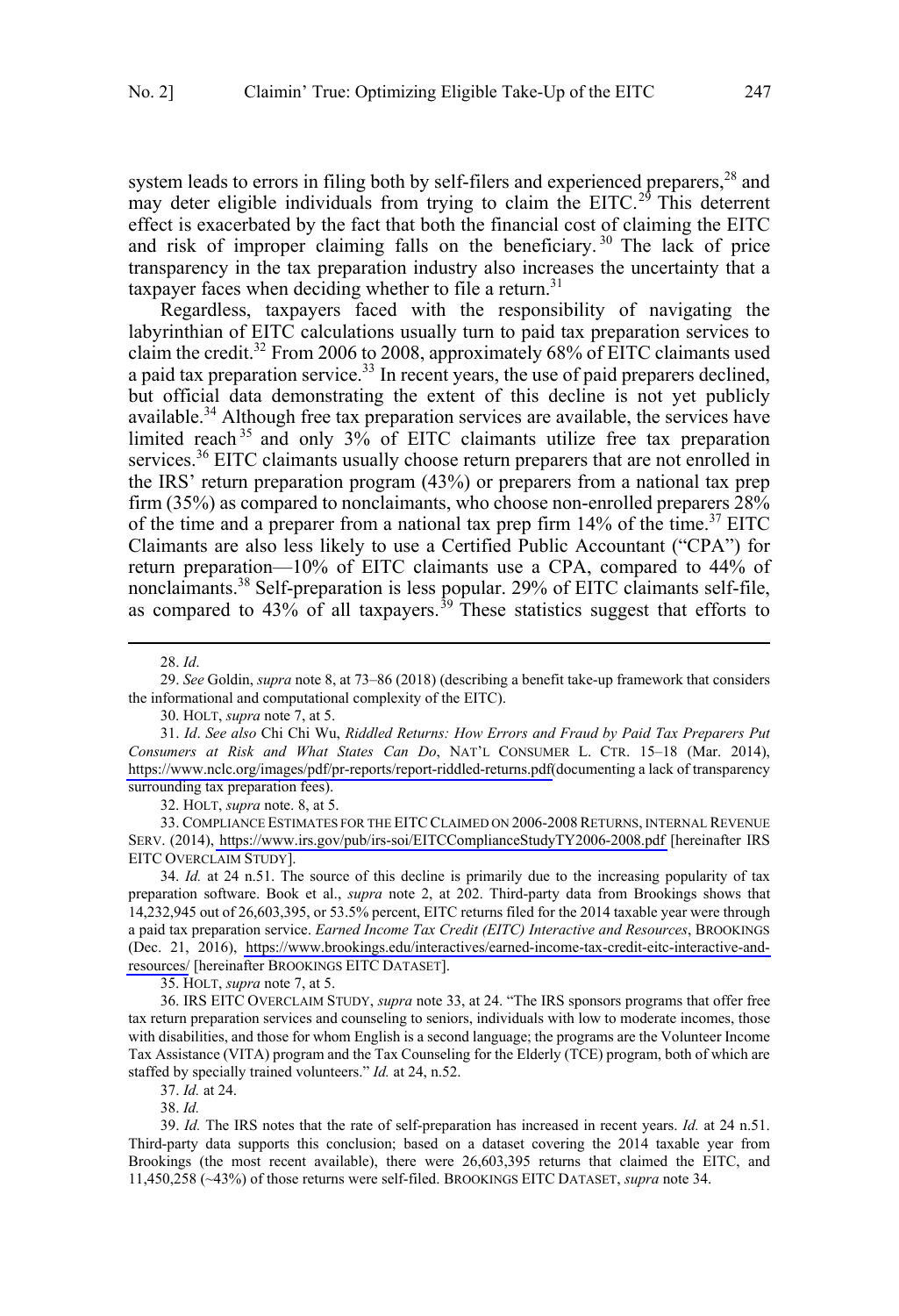<span id="page-5-0"></span>improve EITC uptake should be directed at facilitating tax preparation services, rather than trying to increase self-preparation information or CPA access.

# *B. Benefits of the EITC*

For the 2018 tax year, over twenty-two million families and individuals received the EITC, and the credit lifted more than five and a half million people out of poverty.<sup>40</sup> Estimates suggest the number of children living in poverty would be  $25\%$  higher if the EITC were unavailable.<sup>41</sup> In addition to its povertyeliminating effects, the EITC has also attenuated the poverty level for another sixteen and a half million people.<sup>42</sup> Practically, the EITC is a tool for low and moderate income individuals to achieve their social and economic goals: catching up on unpaid bills, placing a deposit on an apartment in a better neighborhood, or purchasing a vehicle.<sup>43</sup> When EITC recipients spend their refund in the local economy, economic spillover benefits in terms of spending and job creation are substantial. <sup>44</sup> In addition to the *economic* spillover benefits, the *individual* spillover benefits of the EITC credit are immense: increased food security,<sup>45</sup> higher birth weight,<sup>46</sup> improved health outcomes and behaviors,<sup>47</sup> greater mental health

 $\overline{a}$ 

43. Book, *supra* note 2, at 573.

44. Antonio Avalos & Sean Alley, *The Economic Impact of the Earned Income Tax Credit (EITC) in California*, 2 CAL. J. POL. & POL'Y 1, 10 (finding that federal EITC dollars spent in California generate over \$700 million in business sales, 4,600 jobs, and \$355 million in tax revenue). If the EITC were fully utilized in California, the additional payments would spur an additional \$1.55 million billion in output, nearly 9,000 jobs, and \$88 million in tax revenue. *Id.* at 17–18.

45. David H. Rehkopf, Kate W. Strully & William H. Dow, *The Short-term Impacts of Earned Income Tax Credit Disbursement on Health*, 43 INT. J. EPIDEMIOL. 1884, 1890–91 (2014) ("[T]he short-term effects of EITC receipt were on balance more health-promoting than detrimental…[M]any outcomes that are key determinants of health (e.g., food security, smoking/exposure to smoke) were affected in a healthpromoting direction."). Lucie Schmidt, Lara Shore-Sheppard & Tara Watson, *The Effect of Safety-Net Programs on Food Insecurity*, 51 J. HUM. RESOURCES 589, 598, 612 (2016) (analyzing a bundle of social safety net programs, including EITC, and finding that "each \$1,000 in cash or food benefits for which families are eligible reduces food insecurity by 1.1 percentage points"). Food security also has a spillover benefit for both physical and mental health. Kristine Siefert, Colleen M. Heflin, Mary E. Corcoran & David R. Williams, *Food Insufficiency and Physical and Mental Health in a Longitudinal Survey of Welfare Recipients*, 45 J. HEALTH SOC. BEHAV. 171, 182 (2004) (demonstrating that food insecurity leads to declines in both physical and mental health and suggesting that policies that combat food insecurity can help to ameliorate these negative effects).

46. Sara Markowitz, Kelli A. Komro, Melvin D. Livingston, Otto Lenhart & Alexander C. Wagenaar, *Effects of State-level Earned Income Tax Credit Laws in the U.S. on Health Behaviors and Infant Health Outcomes*, 194 SOC. SCI. MED. 67, 74 (2017) (evaluating differences between state-level EITCs and finding that higher levels of EITC are correlated with improved birth weights comparable to an increase in the minimum wage). ALEXANDER C. WAGENAAR, MELVIN D. LIVINGSTON, SARA MARKOWITZ & KELLI A. KOMRO, EFFECTS OF CHANGES IN EARNED INCOME TAX CREDIT: TIME-SERIES ANALYSES OF WASHINGTON DC 2, <https://www.ncbi.nlm.nih.gov/pmc/articles/PMC6351581/pdf/main.pdf>(reinforcing the conclusion that the EITC is associated with improved infant outcomes through the use of time-series analysis of Washington DC's EITC implementation).

47. Rachael A. Spencer & Kelli A. Komro, *Family Economic Security Policies and Child and Family Health*, 20CLIN.CHILD FAM. PSYCHOL. REV. 45, 57–58 (2017) (conducting a literature review and finding strong evidence that the EITC has positive effects on "subjective measures of health and health behaviors," although the long-term impact of the EITC on health are less clear). *See also* Steven H. Woolf et al.,,*How*

<sup>40.</sup> CBPP REPORT, *supra* note 1.

<sup>41.</sup> *Id*.

<sup>42.</sup> *Id.*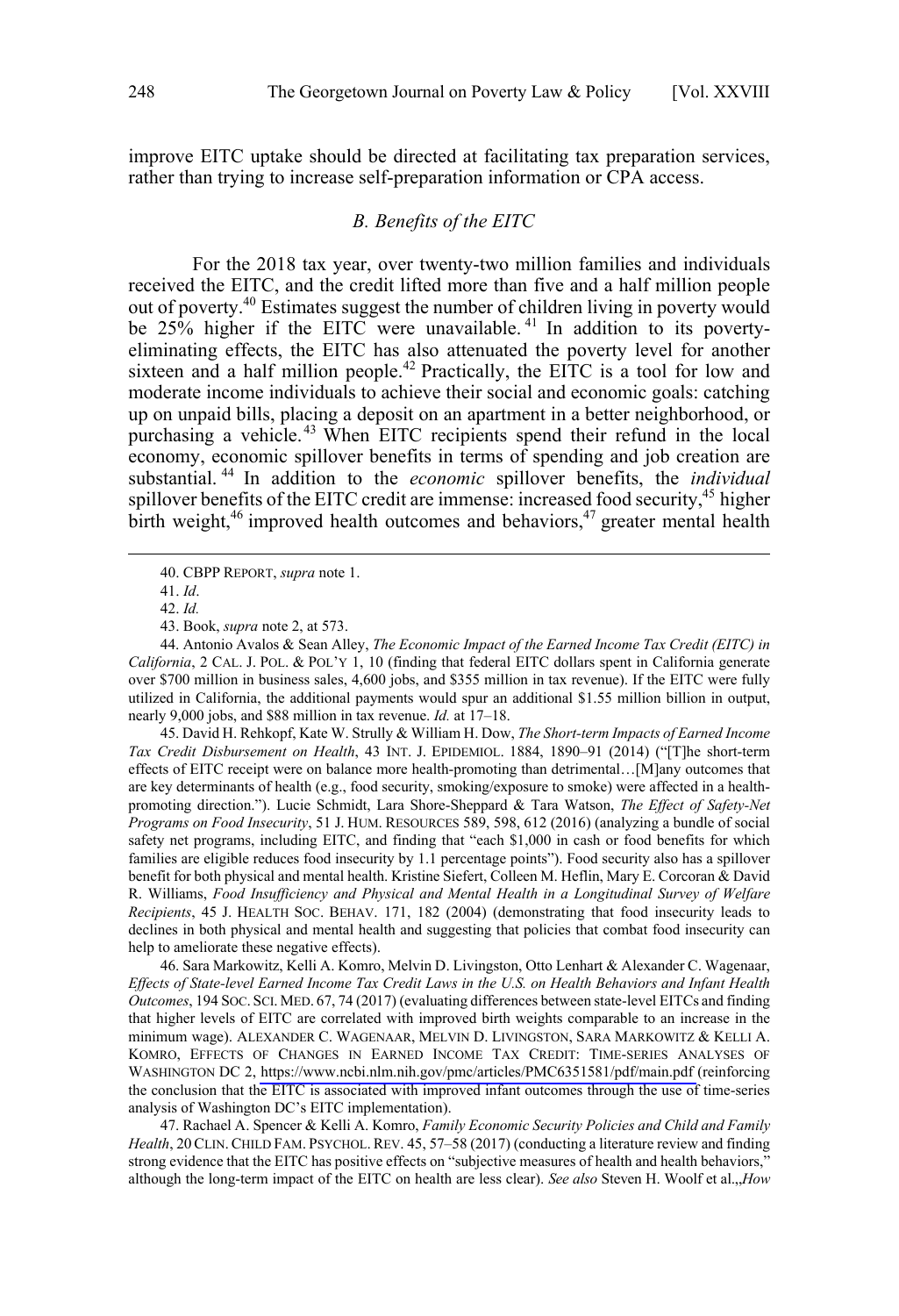$\overline{a}$ 

and happiness,<sup>48</sup> and enhanced education performance.<sup>49</sup> Incomplete take-up of the EITC is problematic because eligible individuals that fail to claim the credit lose out on these benefits.<sup>50</sup> Moreover, even EITC-eligible individuals who receive the credit are likely to experience financial and budgeting instability throughout the vear. $51$ 

Administering the EITC through the tax system, rather than through traditional means of benefit distribution has several distinct advantages. First, the presence in the tax code and earned income requirement connects the benefit with participation in the formal economy, which reduces the stigma of participation when compared to traditional welfare programs.<sup>52</sup> Second, the EITC can be administered without the human capital cost of caseworkers usually required for intake and eligibility determinations.<sup>53</sup> The low labor cost of administration contributes to the third advantage of administering the EITC through the tax system: extremely low administrative costs.<sup>54</sup> The administrative costs of the EITC are approximately 1% of the benefits paid out.<sup>55</sup> This is exceptionally low compared to SNAP, a traditionally administered welfare program, with administrative costs that exceed 9% of the program's benefits.<sup>56</sup> The administrative costs of the EITC are also

[https://www.urban.org/sites/default/files/publication/49116/2000178-How-are-Income-and-Wealth-Linked](https://www.urban.org/sites/default/files/publication/49116/2000178-How-are-Income-and-Wealth-Linked-to-Health-and-Longevity.pdf)[to-Health-and-Longevity.pdf](https://www.urban.org/sites/default/files/publication/49116/2000178-How-are-Income-and-Wealth-Linked-to-Health-and-Longevity.pdf) (discussing the relationship between income and: chronic disease, life expectancy, inability to procure health insurance, healthy food access, and public transportation access). The EITC can mitigate these issues by increasing the income level of eligible households. *Are Income and Wealth Linked to Health and Longevity*, URBAN INST. 1, 3–6 (Apr. 2015),

48. Casey Boyd-Swan, Chris M. Herbst, John Ifcher & Homa Zarghamee, *The Earned Income Tax Credit, Mental Health, and Happiness*, 126 J. ECON. BEHAVIOR & ORG. 18, 35–36 (2016) (finding that receipt of EITC increases married mothers' self-reported happiness by 4.4%, feelings of selfefficaciousness by 10.1%, and decreased the measure of their depression by 15.7%).

49. Gordon B. Dahl & Lance Lochner, *The Impact of Family Income on Child Achievement: Evidence from the Earned Income Tax Credit*, 102 AM. ECON. REV. 1927, 1951 (2012) (finding that EITC payments have a "modest, but encouraging, causal effect" on children's test scores).

50. Goldin, *supra* note 8, at 66. While helpful, the EITC credit, on its own, is insufficient to address poverty—even EITC-eligible individuals who receive the credit are likely to experience financial and budgeting instability throughout the year.

51. *See* Ruby Mendenhall, Karen Z. Kramer & Ilana R. Akresh, *Asset Accumulation and Housing Cost Burden: Pathways to (Not) Saving*, 24 HOUS. POL'Y DEBATE 387, 391–92 (2014) (evaluating a dataset of EITC-eligible individuals and discovering that even households with low housing costs experienced financial instability due to surprise expenses, exceedingly low income, and chronic illness); Timothy M. Smeeding, Katherin Ross Phillips & Michael O'Connor, *The EITC: Expectation, Knowledge, Use, and Economic and Social Mobility*, 53 NAT'L TAX J. 1187, 1202 (2000) (surveying EITC recipients and finding that nearly two-thirds (65%) of recipients plan to use their EITC refund to make ends meet).

52. Book, *supra* note 2, at 573.

53. *Id.; See* Jeffrey B. Liebman, *Who Are The Ineligible EITC Recipients?* 53 NAT'L TAX J. 1165, 1182 ("[T]he welfare system is generally thought to impose a greater burden on beneficiaries than the tax system, both because the time cost of regular meetings with a case worker is larger than the marginal cost of adding an additional form to one's tax return and because of the stigma associated with welfare receipt."). The unique structure of the EITC has led at least one researcher to describe it as "a welfare program that happens to be administered through the tax system," rather than a pure tax credit; Lawrence Zelenak, *Tax or Welfare? The Administration of the Earned Income Tax* Credit, 52 UCLA L. REV. 1867, 1903 (2005). *See also* HOLT, *supra* note 7, at 1 (describing the EITC as an IRS-administered social benefit system).

54. Drumbl, *supra* note 23, at 259.

55. *Id.*

56. *Id*.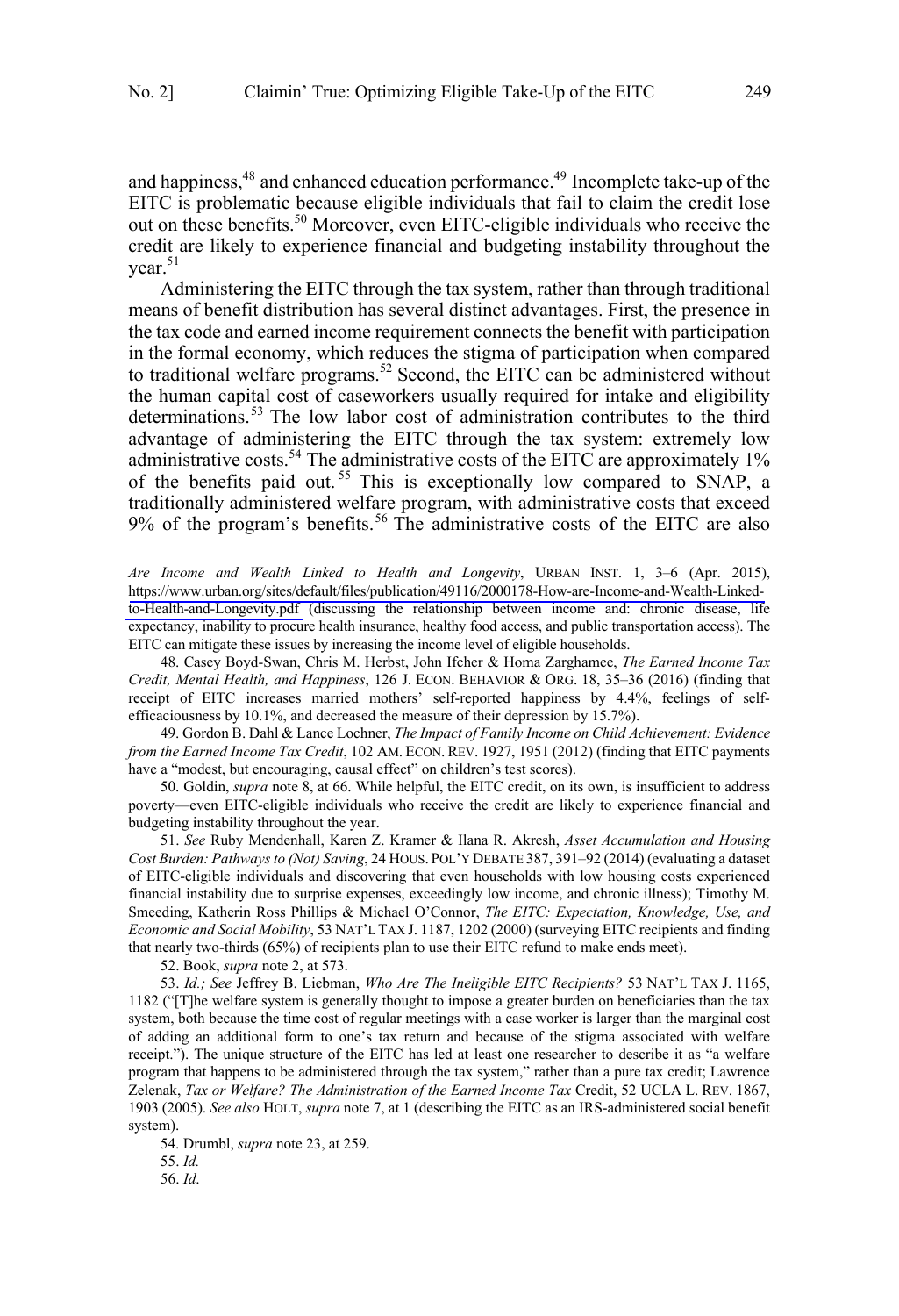<span id="page-7-0"></span>miniscule compared to the average administrative costs of less than 10% for all means-tested welfare programs.<sup>57</sup>

# *C. Take-Up and Overclaim Rates of the EITC*

According to joint calculations of the IRS and the Census Bureau, 78% of eligible individuals claim the EITC.<sup>58</sup> Conversely, over 20% of eligible individuals do not claim the EITC.59 Given that approximately twenty-five million households are EITC-eligible, this take-up rate suggests that approximately five million households fail to claim the EITC.<sup>60</sup>

Where approximately 80% of eligible households claim the EITC, about 86% of eligible EITC dollars are claimed.<sup>61</sup> The discrepancy between the eligible dollar rate and the eligible household rate suggests that those with the most to gain from the EITC are more likely to claim it.<sup>62</sup> The remaining eligible non-claimants would receive an average of  $$1,554$  if they were to file for the EITC.<sup>63</sup>

On the flip side, there is an overclaim problem with the EITC—either ineligible individuals claiming the credit or eligible individuals claiming a greater EITC credit than the program permits.<sup>64</sup> The Treasury Department estimated that nearly 25% (\$18.4 billion) of total EITC payments (\$73.6 billion) were improper.<sup>65</sup> Moreover, between 28.5% and 39.1% of EITC dollars paid are to ineligible recipients, with the difference explained by nearly 16% of audited claimants failing to participate fully in the audit process.<sup>66</sup> These percentages correspond to annual dollar values of overclaims between \$14 billion and \$19.3 billion. <sup>67</sup> Finally,

60. Goldin, *supra* note 8 at 70. Although the EITC take-up rate generally exceeds the take-up rate of other welfare programs, this is likely the result of the EITC being administered through the tax code. *Id.* at  $67$  & n.46. This suggests the efficiency of the tax system as a distribution method, not an ideal structure for the EITC itself. *See also* Janet Currie, *The Take-Up of Social Benefits*, *in* PUBLIC POLICY AND THE INCOME DISTRIBUTION 80, 86–87, 88–108 tbl 3.1 (2006).

61. Goldin, *supra* note 8, at 70.

<sup>57.</sup> Robert Rector & Vijay Menon, *Understanding the Hidden \$1.1 Trillion Welfare System and How to Reform It*, HERITAGE FOUND. 11 (APR. 5, 2018), [https://www.heritage.org/sites/default/files/2018-](https://www.heritage.org/sites/default/files/2018-04/BG3294.pdf) [04/BG3294.pdf.](https://www.heritage.org/sites/default/files/2018-04/BG3294.pdf)

<sup>58.</sup> About EITC, INTERNAL REVENUE SERV. (Dec. 30, 2019), [https://www.eitc.irs.gov/eitc](https://www.eitc.irs.gov/eitc-central/about-eitc/about-eitc)[central/about-eitc/about-eitc.](https://www.eitc.irs.gov/eitc-central/about-eitc/about-eitc)

*IRS, Partners Nationwide Mark Jan. 31 as "EITC Awareness Day"*, INTERNAL REVENUE SERV. 59. (Jan. 28, 2020), [https://www.irs.gov/newsroom/irs-partners-nationwide-mark-jan-31-as-eitc-awareness](https://www.irs.gov/newsroom/irs-partners-nationwide-mark-jan-31-as-eitc-awareness-day)[day](https://www.irs.gov/newsroom/irs-partners-nationwide-mark-jan-31-as-eitc-awareness-day).

<sup>62.</sup> *Id.*

<sup>63.</sup> *Id.*

<sup>64.</sup> HOLT, *supra* note 7, at 6. Data suggests that the former category is far more prevalent; between 79% and 85% of all overclaim dollars go to ineligible taxpayers; IRS EITC OVERCLAIM STUDY, *supra*  note 32, at 13.

<sup>65.</sup> FISCAL YEAR 2018 AGENCY FINAL REPORT, U.S. DEPT. OF TREASURY 43 (Nov. 15, 2018), [https://home.treasury.gov/system/files/236/AFR\\_Full%20111518\\_clean\\_508.pdf](https://home.treasury.gov/system/files/236/AFR_Full%20111518_clean_508.pdf) [hereinafter 2018 TREASURY REPORT].

<sup>66.</sup> Book et al., *supra* note 2, at 193–94 ("The upper estimates assume that all of the nonresponders were ineligible to claim the EITC, while the lower estimate assumes that the nonresponders had a similar rate of noncompliance as the taxpayers who were audited and participated in the Service's NRP audits.").

<sup>67.</sup> *Id.* at 193. This dollar amount is miniscule compared to the estimated \$122 billion tax gap attributable to underreporting of business income on individual returns and the \$40 to \$70 billion annual loss due to evasion through offshore tax havens and abuse of tax shelters. Drumbl, *supra* note 24, at 255. Each year, improper EITC claims only account for 3.5% of the total gross tax cap. *Id.*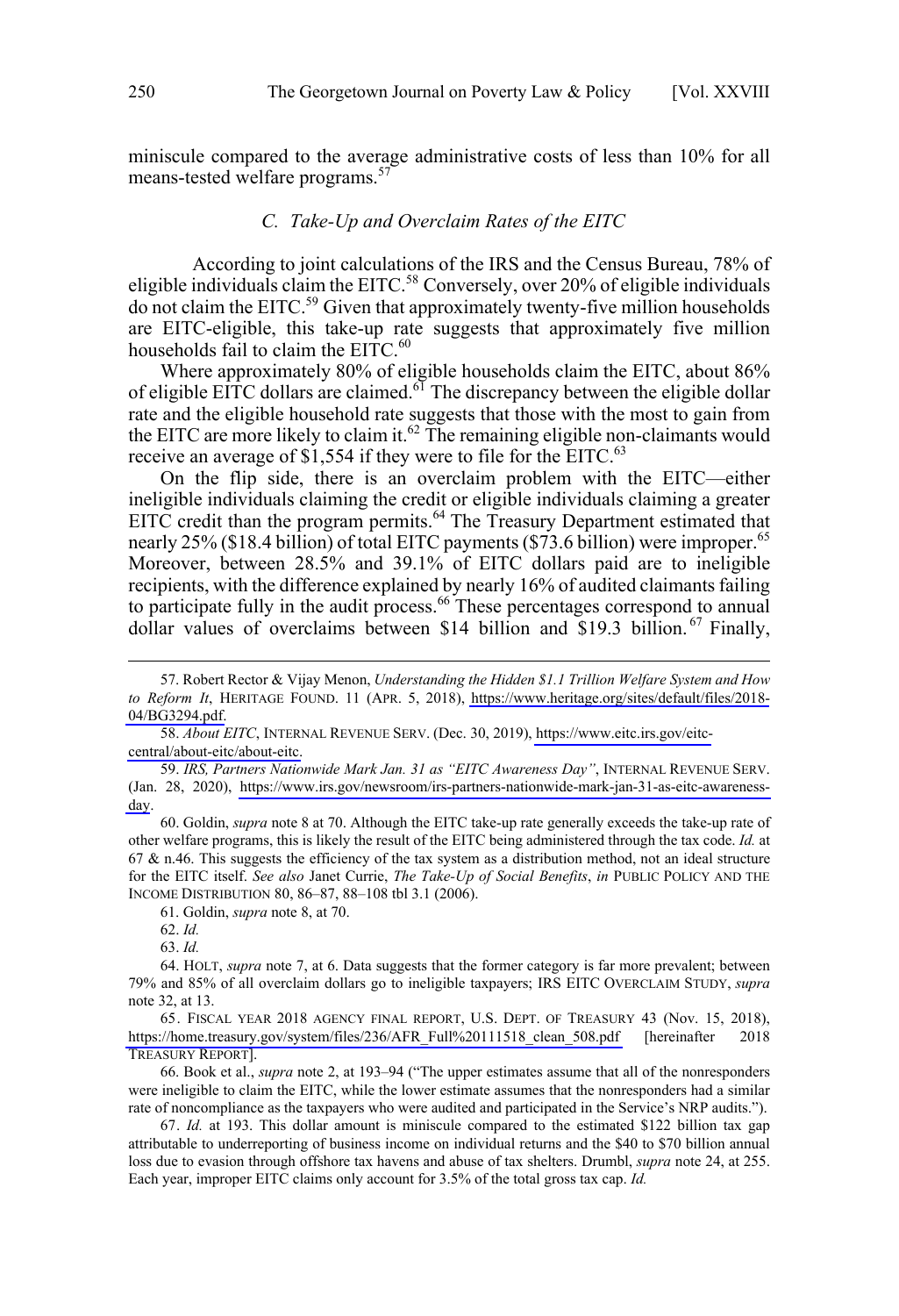<span id="page-8-0"></span>between 43% and 50% of EITC returns contain errors, with most of those errors benefitting the taxpayer (not the government). $68$ 

### *D. Causes for Uses for Overclaims and Nonclaims*

To address the issues of overclaims and incomplete take-up, it is helpful to delineate the causes of overclaims and nonclaims. The United States Treasury identifies the primary cause of overclaims to be errors in claiming a qualifying child,<sup>69</sup> followed by income misreporting and filing status errors, respectively.<sup>70</sup> From an administrative perspective, there are several factors that serve as barriers to reducing the EITC overclaim rate, none of which can be considered the "primary driver of program error": complex statutory eligibility requirements, lack of IRS authority to make automatic changes to tax returns, high turnover rate of eligible claimants,<sup>71</sup> unscrupulous and incompetent return preparers, and fraud.<sup>72</sup> Given that overclaims occur for a variety of reasons, it is overly simplistic to categorize overclaimers into "intentional" and "unintentional" categories. <sup>73</sup> Steve Holt describes the nuanced motives of overclaimers as follows:

At one end are those who are unknowingly noncompliant in a context of complex rules. At the other end are those who are outright cheating or engaged in criminal enterprise. In between are varying degrees of noncompliance stemming from laziness, obstinacy, habit, protest, social norms, or the actions of return preparers (which may be known or unknown to the tax filer). The various actors and actions along the spectrum require different strategies.<sup>74</sup>

These distinctions are important, as each source of overclaiming presents a unique policy challenge that demands a different policy solution.<sup>75</sup>

IRS data illustrate a significant disparity between EITC overclaim rates for different methods of tax preparation.<sup>76</sup> Between 39% and 47% of self-prepared EITC returns in the sample had an overclaim.<sup>77</sup> Surprisingly, paid preparers had a higher rate of overclaims: between 44% and  $51\%$ .<sup>78</sup> Returns prepared by the IRSsponsored tax preparation services, Volunteer Income Tax Assistance ("VITA") and Tax Counseling for the Elderly ("TCE") had the lowest rate of overclaims: between 20% and 26%.79

71. *Id*. at 200 ("Approximately one-third of EITC applicants change each year.").

72. *Id.* at 200–01.

73. Leslie Book, *The Poor and Tax Compliance: One Size Does Not Fit All*, 5 KAN. L. REV. 1, 23–33 (2003).

<sup>68.</sup> Book et al., *supra* note 2, at 180.

<sup>69.</sup> Kanye West captured the prevalence of this social norm in his song "We Don't Care" when he rapped, "we claim other people's kids on our income tax." KANYE WEST, WE DON'T CARE (Def Jam Records/Roc-A-Fella Records 2004).

<sup>70. 2018</sup> TREASURY REPORT, *supra* note 65, at 196. Approximately 6% of improper payments are a result of program design limitations, such as requiring information that isn't available at the time of filing, or errors in applying tiebreaker rules. *Id.* at 197.

<sup>74.</sup> HOLT, *supra* note 7, at 16.

<sup>75.</sup> Drumbl, *supra* note 24, at 256.

<sup>76.</sup> IRS EITC OVERCLAIM STUDY, *supra* note 33, at 26 tbl.9.

<sup>77.</sup> *Id.*

<sup>78.</sup> *Id.* 

<sup>79.</sup> *Id.*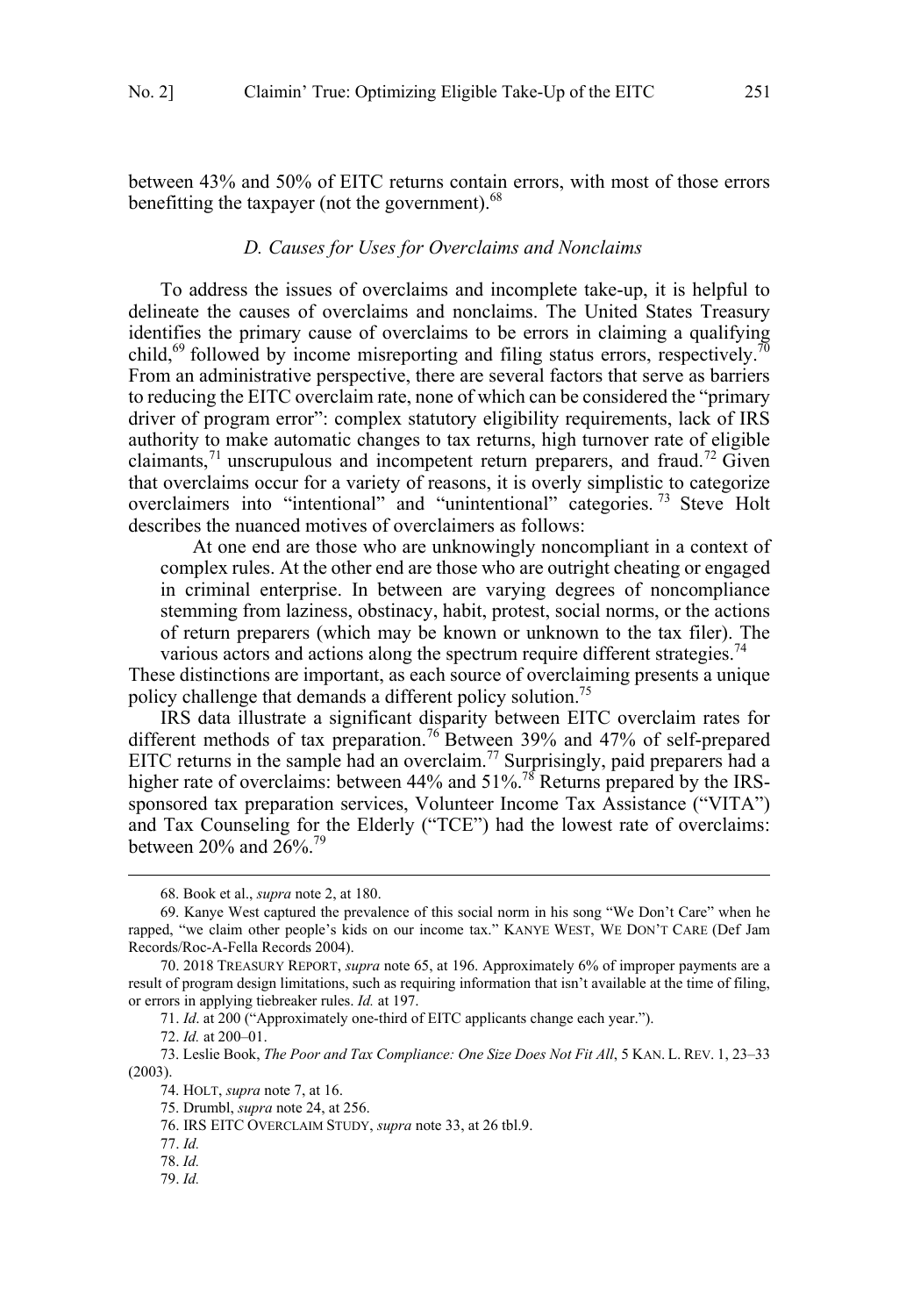Similarly, non-claiming can occur for a variety of reasons. Eligible nonclaimants fall into two categories: "those who file a tax return (but fail to claim the EITC) and those who do not file a tax return at all."<sup>80</sup> Nearly two-thirds (64%) of eligible non-claimants are non-filers, whereas only 36% of eligible non-claimants file taxes.<sup>81</sup> Among EITC-eligible individuals that file tax returns, the EITC takeup rate is  $91.5\%$ .<sup>82</sup>

There are a variety of explanations for why eligible individuals fail to claim the EITC. One possibility is that eligible non-claimants are "unaware of the credit, their eligibility, or how to claim it." $83$  Similarly, some may be deterred by the additional transaction costs of applying for the benefit, or the costs of learning about eligibility and the application process.<sup>84</sup> Others may be deterred by "the stigma associated with enrollment."<sup>85</sup> Behavioral research suggests that factors such as procrastination,  $86$  inattention,  $87$  and psychological aversion to program complexity <sup>88</sup> may deter participation. Some may claim the EITC but be mechanically disallowed from claiming it due to inadequate response to an audit.<sup>89</sup> Finally, some may be deterred from claiming the EITC due to fear of being audited.<sup>90</sup>

 $\overline{a}$ 

 [content/uploads/2020/03/Increasing-TakeUp-of-the-Earned-Income-Tax-Credit.pdf.](https://www.capolicylab.org/wp-content/uploads/2020/03/Increasing-TakeUp-of-the-Earned-Income-Tax-Credit.pdf) Elizabeth Linos, Aparna Ramesh, Jesse Rothstein & Matt Unrath, *Increasing Take-Up of the*  83. *Earned Income Tax Credit*, CA. POL'Y. LAB 6 (Jan. 2020), [https://www.capolicylab.org/wp-](https://www.capolicylab.org/wp-content/uploads/2020/03/Increasing-TakeUp-of-the-Earned-Income-Tax-Credit.pdf)

84. Saurabh Bhargava & Dayanand Manoli, *Psychological Frictions and the Incomplete Take-Up of Social Benefits: Evidence from an IRS Field Experiment*, 105 AM. ECON. REV. 3489, 3490 (2015).

85. *Id. See also* Goldin, *supra* note 8, at 71 (identifying stigma and ideological opposition as sources of intentional EITC nonparticipation and discussing the possibility of an eligible taxpayer allowing another taxpayer to claim their qualifying child instead). *But see* HERD & MOYNIHAN, *supra* note 6, at 195 tbl.8.1 (listing the psychological costs of the EITC as minimal because there is no requirement to engage with welfare workers). *But cf.* Lawrence Zelenak, *Justice Holmes, Ralph Kramden, and the Civic Virtues of a Tax Return Filing Requirement*, 61 TAX L. REV. 53, 87 (2007) (explaining that administering the EITC through the tax system confers moral value on the claimant by functioning as a ceremony documenting the worker's social duty of working for a living).

86. *See* Brigitte C. Madrian & Dennis F. Shea, *The Power of Suggestion: Inertia in 401(k) Participation and Savings Behavior*, 116 QUARTERLY J. ECON. 1149, 1150 (2001) (finding "that 401(k) participation is significantly higher after automatic enrollment is adopted . . . supports the contention . . . that procrastination is an extremely important factor in the widely perceived inadequacy of individual savings for retirement"). Similarly, individuals may procrastinate in filing tax returns or gathering the data necessary to claim the EITC.

*See* Dean Karlan, Margaret McConnell, Sendhil Mullainathan & Jonathan Zinman, *Getting to the*  87. *Top of Mind: How Reminders Increase Savings* 23 (Nat'l Bureau of Econ. Research, Working Paper No. 16205, 2010),<https://www.nber.org/papers/w16205.pdf>(predicting that individuals undersave when they are inattentive to future expenditures). Similarly, individuals may be inattentive to the future cost savings associated with claiming the EITC, and thus fail to claim it.

88. *See Id*.

*See* John Guyton et al., *The Effects of EITC Correspondence Audits on Low-Income Earners* 3 (Nat'l 89. Bureau of Econ. Research, Working Paper No. 24465, 2019), [http://www.nber.org/papers/w24465.pdf.](http://www.nber.org/papers/w24465.pdf)

90. *Id.* at 35 ("[T]here are significant decreases in EITC claiming and tax filing following the audits, but some audited taxpayers may leave benefits on the table by foregoing potentially legitimate EITC claims or not claiming tax refunds based on excess withholding."). *See also* Goldin, *supra* note 8, at 71 ("Other filers may prefer not to claim the credit due to the higher audit risk faced by EITC claimants as compared to other taxpayers"). *See also* Liebman, *supra* note 51, at 1183 ("[I]t is clear that recent efforts at improving

<sup>80.</sup> Goldin, *supra* note 8, at 11.

<sup>81.</sup> *Id*.

<sup>82.</sup> *Id*.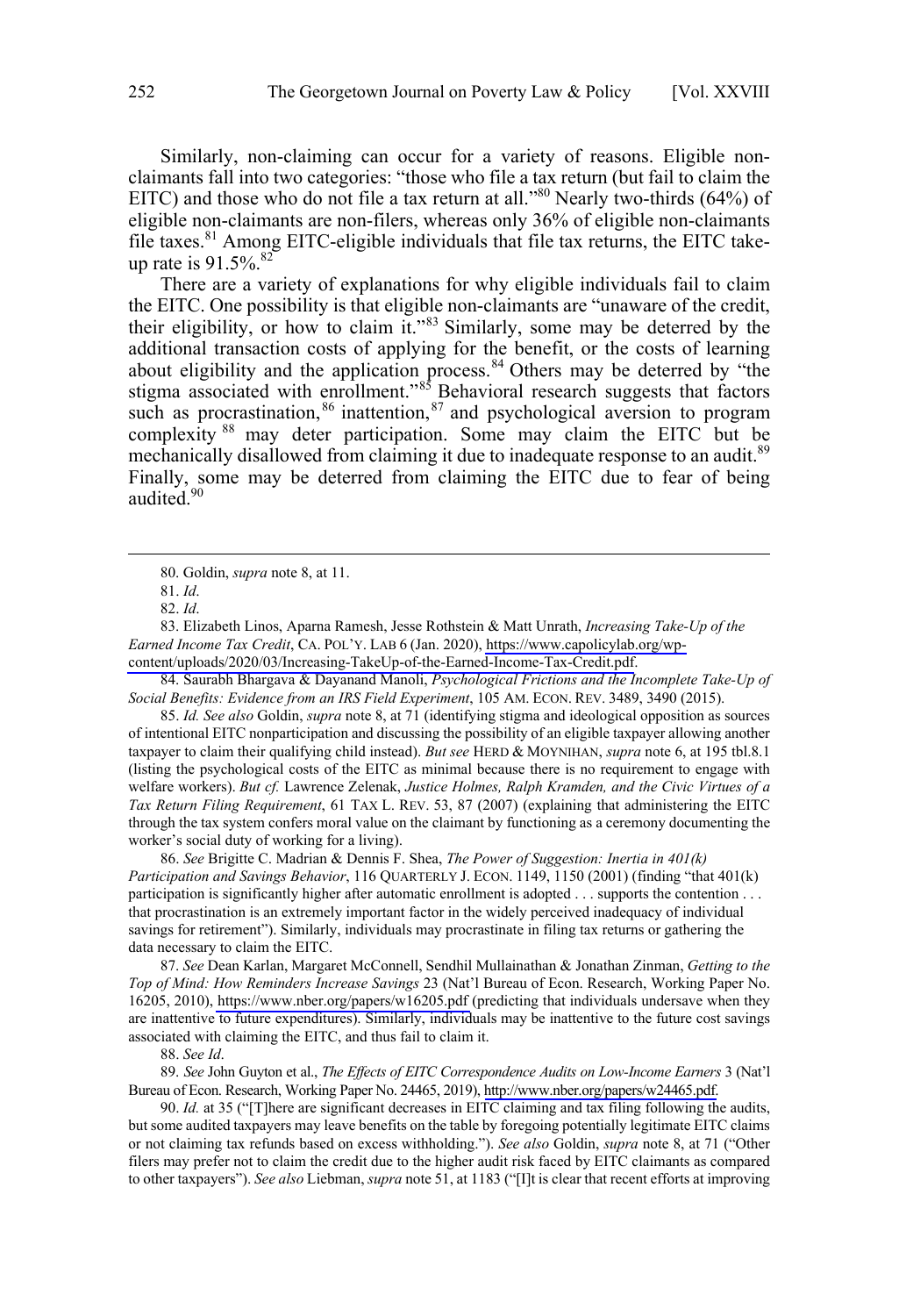Additional barriers exist for non-filers. Some may be deterred by the direct and indirect costs of filing taxes.<sup>91</sup> If low-income taxpayers do not use a free tax preparation site or software, the average price for tax preparation is between \$200 and \$400 per return.<sup>92</sup> The estimated time burden for completing a Form 1040 is eleven hours.<sup>93</sup> Other non-filers may be dissuaded by the potentially accurate perception that filing taxes would result in a net balance due to the IRS, even with the EITC.<sup>94</sup> Even non-filers who expect to receive a refund may refrain from filing because they believe the refund will be diverted to pay a liability such as "back taxes, child support, or student loans."<sup>95</sup>

Given that the EITC is targeted to a specific group of taxpayers, it is important to understand how that group of taxpayers differs from the average taxpayer.<sup>96</sup> On average, individuals who can benefit from the EITC are more likely to have a disability and less likely to be educated, literate, and/or have a bank account.<sup>97</sup> The lack of a bank account is especially problematic for taxpayers claiming the EITC, as it can impair the taxpayer's ability to prove income and expenses for an EITC claim.<sup>98</sup>

Essentially, there are both non-claim and overclaim issues with the EITC. Policy solutions attempting to address only one in isolation may have deleterious effects on the other. The goal, therefore, should be to find compliance mechanisms that do not significantly deter eligible claimants, <sup>99</sup> and conversely, take-up mechanisms that do not significantly decrease compliance.<sup>100</sup>

 $\overline{a}$ 

compliance have increased administrative costs and have likely discouraged some eligible recipients from applying for the program.").

 [tax-credit-be-prepared-to-substantiate-earned-income/?sh=2a02b3e173c3.](https://www.forbes.com/sites/janetberryjohnson/2016/02/01/claiming-the-earned-income-tax-credit-be-prepared-to-substantiate-earned-income/?sh=2a02b3e173c3) *See* Linos et al., *supra* note 80, at 9. For an anecdote that illustrates the complexity of filing for the EITC, 91. *see* Janet Berry-Johnson, *Claiming The Earned Income Tax Credit? Be Prepared to Substantiate Earned Income*, FORBES (Feb. 1, 2016), [https://www.forbes.com/sites/janetberryjohnson/2016/02/01/claiming-the-earned-income-](https://www.forbes.com/sites/janetberryjohnson/2016/02/01/claiming-the-earned-income-tax-credit-be-prepared-to-substantiate-earned-income/?sh=2a02b3e173c3)

Goldin, *supra* note 8, at 88. *See also* Michael Cohn, *Average Tax Prep Fee Inches Up to \$273*, 92. ACCOUNTING TODAY (Jan. 14, 2015)) [https://www.accountingtoday.com/news/average-tax-prep-fee](https://www.accountingtoday.com/news/average-tax-prep-fee-inches-up-to-273)[inches-up-to-273](https://www.accountingtoday.com/news/average-tax-prep-fee-inches-up-to-273) (listing the average tax return cost to be \$273); *compare with* Paul Weinstein Jr. & Bethany Patten, *The Price of Paying Taxes II: How Paid Tax Preparer Fees are Diminishing the Earned Income Tax Credit (EITC)*, PROGRESSIVE POL'Y INST. 1 (Apr. 2016),

[https://www.progressivepolicy.org/wp-content/uploads/2016/04/2016.04-Weinstein\\_Patten\\_The-Price](https://www.progressivepolicy.org/wp-content/uploads/2016/04/2016.04-Weinstein_Patten_The-Price-of-Paying-Takes-II.pdf)[of-Paying-Takes-II.pdf](https://www.progressivepolicy.org/wp-content/uploads/2016/04/2016.04-Weinstein_Patten_The-Price-of-Paying-Takes-II.pdf) (specifying that EITC-eligible workers spend an average of \$400 at national tax preparation chains). The IRS estimates the average cost for taxpayers filing a Form 1040 to be \$210 per return. *1040 Instructions—2019*, INTERNAL REVENUE SERV. 100 (Jan. 8, 2020),

<https://www.irs.gov/pub/irs-pdf/i1040gi.pdf>[hereinafter 1040 INSTRUCTIONS].

<sup>93. 1040</sup> INSTRUCTIONS, *supra* note 90, at 100.

<sup>94.</sup> Goldin, *supra* note 8, at 71-72. This perception may be even more accurate after accounting for tax preparation fees. *Id.* at 72.

<sup>95.</sup> *Id.* at 72.

*See* NAT'L TAXPAYER ADVOCATE, ANNUAL REPORT TO CONGRESS 235 (2015) 96.

[https://www.taxpayeradvocate.irs.gov/reports/2015-annual-report-to-congress/full-report/.](https://www.taxpayeradvocate.irs.gov/reports/2015-annual-report-to-congress/full-report/)

<sup>97.</sup> *Id.*  98. *Id.*

<sup>99.</sup> Book et al., *supra* note 2, at 211, 226.

<sup>100.</sup> *Cf*. *id.* at 226 (theorizing "cost-effective mechanisms to encourage compliance without deterring eligible claimants").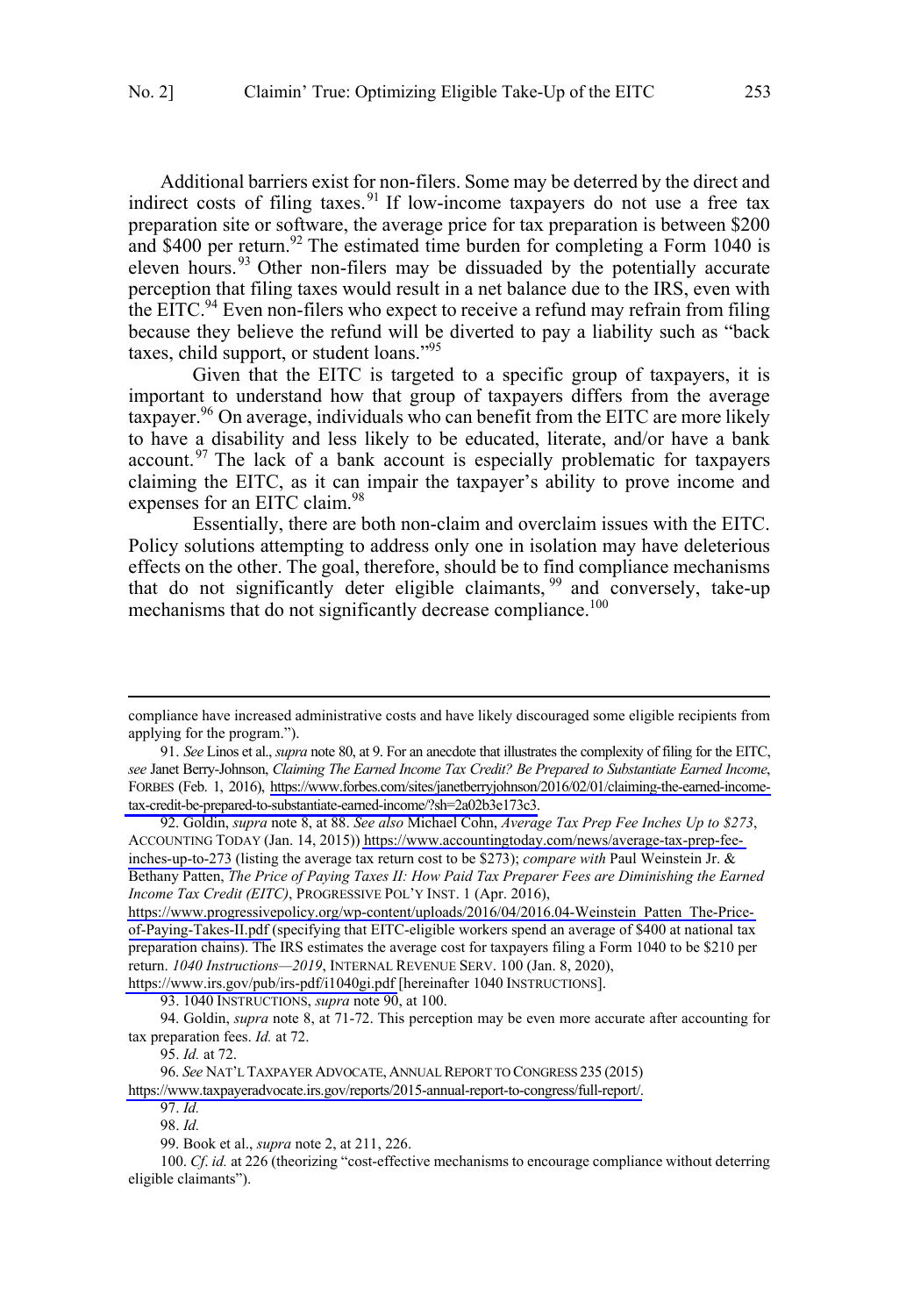#### *E. Rational Choice Theory*

<span id="page-11-0"></span>The traditional approach to evaluating take-up is rational choice theory, which predicts that when the advantages of claiming a tax benefit exceed the costs of claiming the benefit, an individual will claim the benefit.<sup>101</sup> Some versions of this model assume that individuals are "tax savvy," and thus avoid paying additional taxes if they can do so within the confines of the law.<sup>102</sup> Researchers generally consider three interrelated costs of claiming a benefit: stigma, transaction costs, and information.<sup>103</sup>

Robert Moffitt, one of the first economists to evaluate benefit program nonparticipation in a rational choice framework,  $104$  posits that stigma is the primary cost of participating in a social benefit program.<sup>105</sup> Moffitt's model includes both a fixed component of stigma from participation in the welfare program as well as a variable component that increases with higher levels of benefit.<sup>106</sup> The model predicts that an individual will only participate in a benefit program if "the extra utility from the welfare benefit outweighs the disutility of participation."<sup>107</sup>

In addition to stigma, rational choice theory postulates that transaction costs can influence participation in a benefits program.<sup>108</sup> Professor Jacob Goldin evaluates these issues through the lens of program complexity, and identifies two types of complexity that function as a barrier between eligible taxpayers and a benefit program: informational and computational.<sup>109</sup> Informational complexity "refers to the difficulty of obtaining the informational inputs that determine a taxpayer's eligibility for the benefit, and, if eligible, the benefit amount." <sup>110</sup> Computational complexity, on the other hand, "refers to the difficulty a taxpayer faces in determining eligibility and benefit amount, on the basis of the required information."<sup>111</sup>

Several factors increase the level of informational complexity. <sup>112</sup> First, informational complexity depends on the number of variables that affect benefit eligibility.<sup>113</sup> For example, a benefit that considers only age is less informationally complex than one that considers both age and income level. <sup>114</sup> Second,

<sup>101.</sup>  *See* Goldin, *supra* note 8, at 67, n.48 (describing nonparticipation decisions based on this costbenefit analysis as "rational").

<sup>102.</sup> *See* Brad M. Barber & Terrance Odean, *Are Individual Investors Tax Savvy? Evidence From Retail and Discount Brokerage Accounts*, 88 J. PUB. ECON. 419, 419, 440 (2003) (finding that "the average household is tax aware" based on analysis of investment behavior). This model would seem to suggest that individuals will claim the EITC so long as they are aware of it.

<sup>103.</sup> Currie, *supra* note 60, at 87. *See also* HERD & MOYNIHAN, *supra* note 6, at 23–29 (developing a framework of administrative burden based on psychological costs, compliance costs, and learning costs). 104. *Id.* at 82.

<sup>105.</sup> Robert Moffitt, *An Economic Model of Welfare Stigma*, 73 AM. ECON. REV. 1023, 1024 (1983). 106. *Id.* 

<sup>107.</sup> *Id.* Solving Moffitt's model suggests that the primary disutility from stigma arises from the fixed stigma, rather than the variable stigma associated with benefit amount. *Id.* at 1033–34.

<sup>108.</sup> Currie, *supra* note 60, at 87.

<sup>109.</sup> Goldin, *supra* note 8, at 60.

<sup>110.</sup> *Id.*

<sup>111.</sup> *Id*.

<sup>112.</sup> *Id.* at 74.

<sup>113.</sup> *Id*.

<sup>114.</sup> *Id*.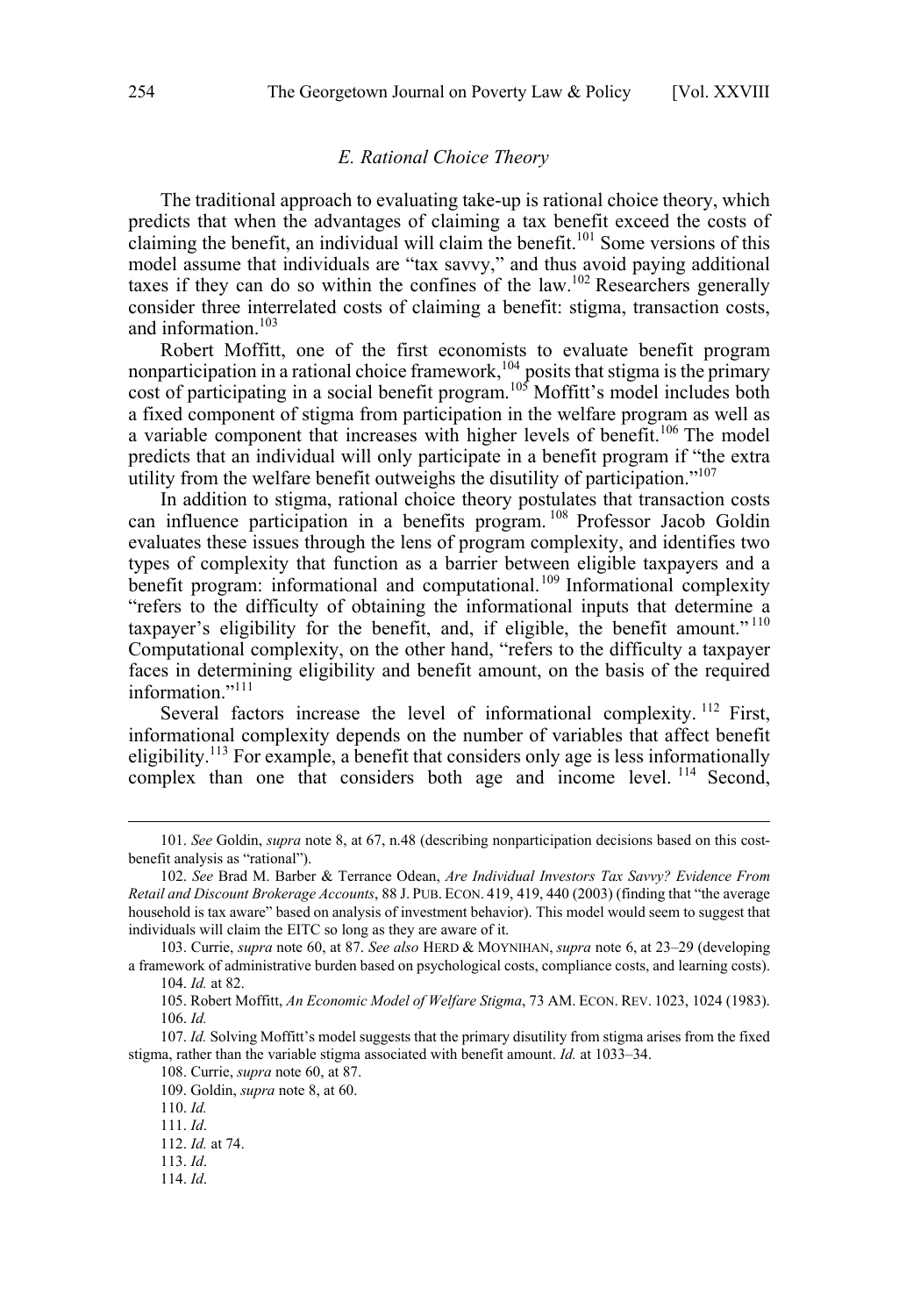informational complexity is influenced by the level of detail required for the necessary information.<sup>115</sup> For example, a benefit requiring a report of the exact number of days spent in the United States is more informationally complex than a benefit requiring a taxpayer to report whether they spent more than half of the year in the country.<sup>116</sup> Third, requiring information that is difficult to obtain or keep track of increases informational complexity.<sup>117</sup> Where it is relatively easy to fill in a birthday, it is harder to track cash receipts.

Professor Goldin points out that the EITC is so complex that it is difficult to even evaluate its level of informational complexity. <sup>118</sup> To illustrate this informational complexity, consider the EITC qualifying child test. It is similar to the test for a dependent exemption, but the EITC test does not include the selfsupport test like the test for claiming a dependent.<sup>119</sup> However, because part of the EITC refers to the possibility of claiming a married dependent,<sup>120</sup> the self-support test is still potentially relevant in determining EITC eligibility.<sup>121</sup>

Claiming the EITC requires twelve pieces of information about the taxpayer, eleven about each qualifying child, five about each other taxpayer a qualifying child lived with during the year, and three about other taxpayers that the taxpayer lived with during the year.<sup>122</sup> Although the large amount of required information seems facially daunting, most of the necessary information is used elsewhere in the tax return and is easy to obtain, thus Goldin asserts that "the informational requirements of the EITC are unlikely to significantly reduce take-up."<sup>123</sup>

In addition to informational complexity, computational complexity can influence a benefit's take-up.<sup>124</sup> The more difficult it is to identify one's eligibility for a benefit and determine the value of the benefit, the higher the computational complexity.<sup>125</sup> The computational complexity of a benefit depends on the number of inputs, the level of interaction between inputs, and the number of unique calculations required.<sup>126</sup>

Goldin explicates that the EITC has a high level of computational complexity since it has a high number of inputs and requires interaction between several of the inputs. <sup>127</sup> The phase-in and phase-out aspects of the EITC also increase its computational complexity.<sup>128</sup> Although the IRS offers to calculate a taxpayer's

<sup>115.</sup>  *Id.*

<sup>116.</sup> *Id. See, e.g.*, I.R.C. § 32(c)(1)(A)(ii)(I) (2018) (requiring that a taxpayer must have resided in the United States for at least half a year to be eligible for the EITC).

<sup>117.</sup> Goldin, *supra* note 8, at 74.

<sup>118.</sup> *Id.* at 76.

<sup>119.</sup> *Compare* § 32(c)(3)(A) (excluding the self-support test from the EITC) *with* §§ 152(c)(1)(D), (d)(1)(C) (defining the self-support test for claiming a dependent).

<sup>120.</sup> *Id.* at § 32(c)(3)(B).

<sup>121.</sup> Goldin, *supra* note 8, at 76.

<sup>122.</sup> *Id.* at 77–78.

<sup>123.</sup> *Id.* at 79–80.

<sup>124.</sup> *Id.* at 81.

<sup>125.</sup> *Id. at 82.*

<sup>126.</sup> *Id.*

<sup>127.</sup> *Id.* 

<sup>128.</sup> *Id.* at 83-84.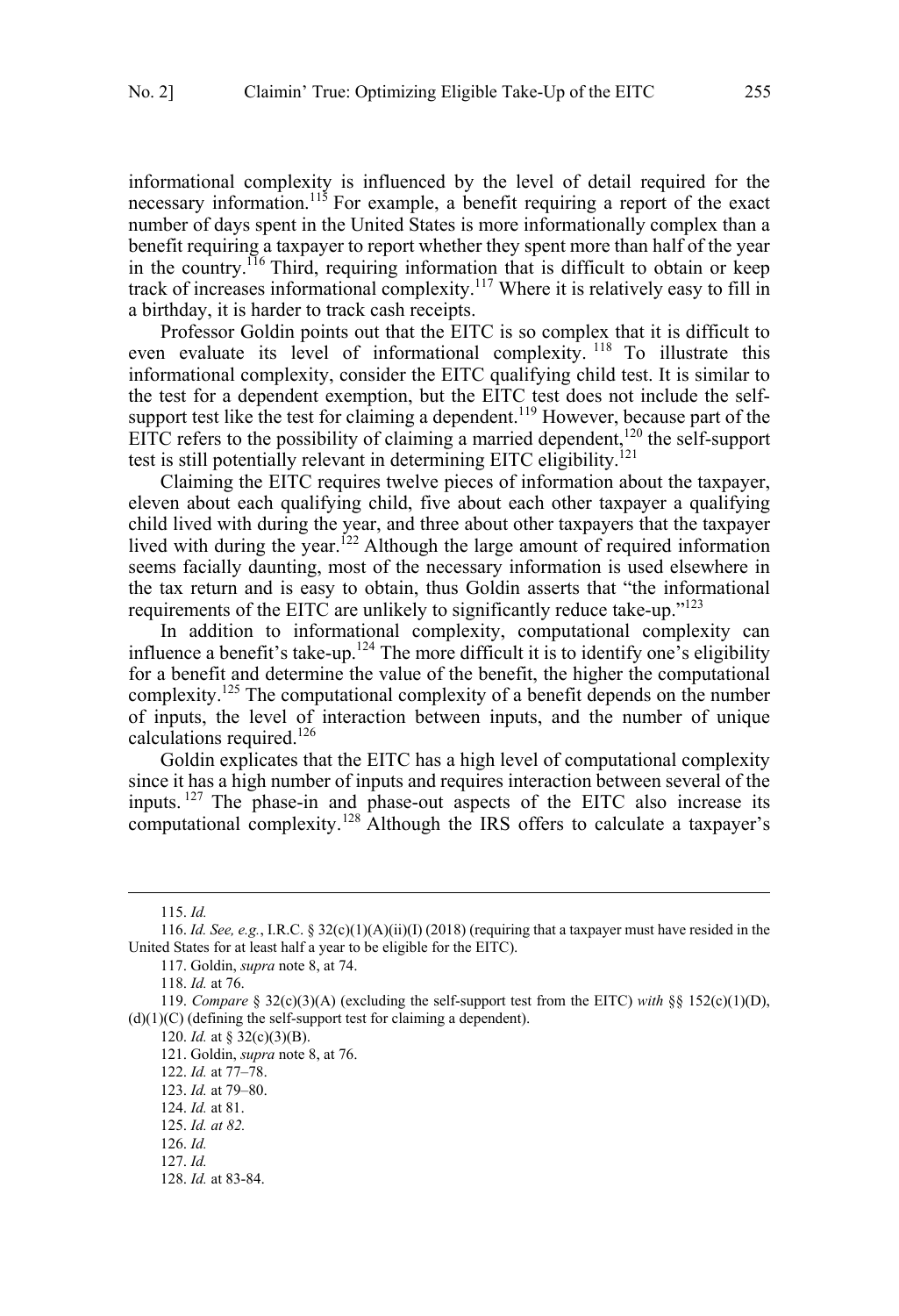EITC credit on their behalf,  $129$  this offering does not alleviate the burden of determining eligibility or the appropriate number of qualifying children to claim.<sup>130</sup>

Finally, lack of knowledge about a benefit can impede take-up.<sup>131</sup> In order to claim a benefit, individuals need to both know that the benefit exists and remember the benefit when preparing their return.  $132$  Furthermore, individuals must remember to complete the accompanying paperwork for the benefit—merely checking the EITC box is insufficient because the Schedule EIC must be completed as well. <sup>133</sup> To address this, information about the benefit can be disseminated prior to tax preparation, such as through awareness campaigns, as well as on the tax return itself.<sup>134</sup>

To combat the learning costs of the EITC, the IRS publicizes the EITC using both methods described above.<sup>135</sup> Instructions for the 1040 include seventeen pages of extensive instructions regarding the EITC.<sup>136</sup> The IRS and its partners also raise awareness of the EITC through the EITC Awareness Day, an outreach campaign designed to increase take-up.<sup>137</sup> In addition to the IRS campaigns, both state governments and nonprofits engage in awareness campaigns to spread knowledge about the EITC.<sup>138</sup> Campaigns rely on a variety of information distribution methods: flyers and direct mailings in low-income communities, social media, and canvassing low-income neighborhoods.<sup>139</sup> State and local governments have also required employers to distribute EITC information to employees likely to qualify—approximately forty-six million individuals are required to receive EITC information from their employers each year. $140$ 

The traditional approach to deterring tax noncompliance is also grounded in rational choice theory, which suggests that the government can improve tax compliance by increasing the expected cost of noncompliance for taxpayers.<sup>141</sup> The expected cost of noncompliance is calculated by the probability of detection times the penalty for noncompliance. The theory suggests that compliance can be increased by increasing either the probability of detection or the penalty for noncompliance.142

The IRS compliance regime broadly consists of audits, penalties, and fraud detection.<sup>143</sup> To reduce overclaims, the IRS has a robust compliance system for

132. Goldin, *supra* note 8, at 86.

137. INTERNAL REVENUE SERV., *supra* note 58.

138. Goldin, *supra* note 8, at 72, n.69 (citing extensive outreach efforts by state governments and nonprofit organizations).

139. *Id.* at 72.

140. *Id.* at 73.

142. *Id.* ("For example, a rational actor would not evade \$100 of taxes if she had a fifty percent chance of incurring a \$400 penalty (expected penalty of \$200) or a five percent chance of incurring a \$4,000 penalty (same)").

143. Book et al., *supra* note 2, at 220.

<sup>129. 1</sup> 040 INSTRUCTIONS, *supra* note 92, at 40.

<sup>130.</sup> Goldin, *supra* note 8, at 86.

<sup>131.</sup> Currie, *supra* note 60, at 87.

<sup>133.</sup> *Id.* 

<sup>134.</sup> *Id.* 

<sup>135.</sup> *Id.* at 72, 86.

<sup>136. 1040</sup> INSTRUCTIONS, *supra* note 92, at 38–54 (providing instructions regarding the EITC).

<sup>141.</sup> Kathleen DeLaney Thomas, *The Psychic Cost of Tax Evasion*, 56 B.C. L. REV. 617, 618 (2015).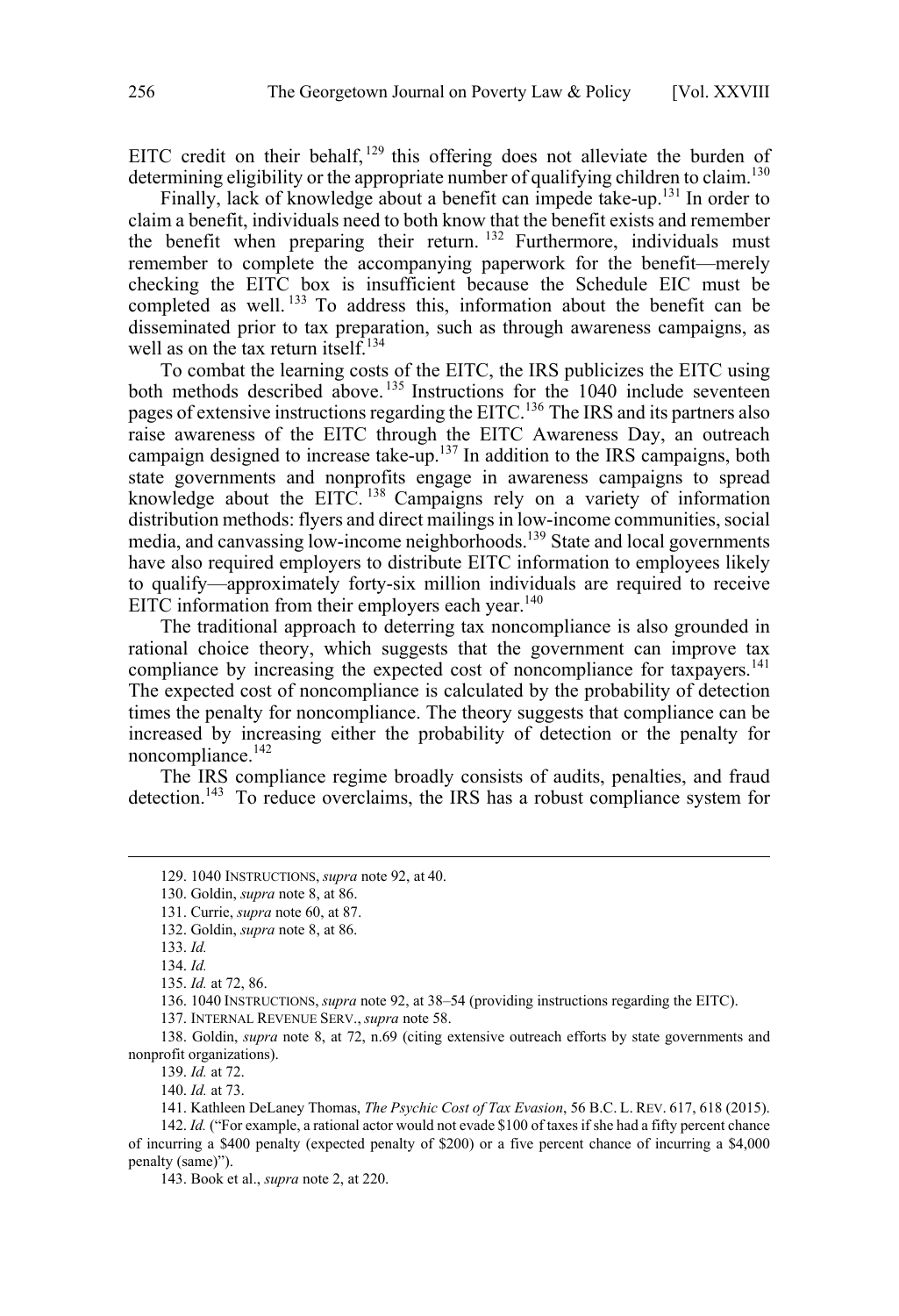EITC claimants.144 To allow the IRS annually more time to evaluate EITC returns, Congress enacted mandatory delays on the payment of refunds for returns claiming the EITC.<sup>145</sup> The IRS conducts correspondence audits for 450,000 returns and makes math error adjustments to another 150,000 returns.<sup>146</sup> However, the IRS also identifies five to six million potentially erroneous claims each year that it chooses not to pursue.<sup>147</sup> Additionally, the audit rate for EITC returns is higher than the total audit rate—in 2015, approximately 1.6% of EITC returns were audited, whereas only  $0.9\%$  of all taxpayers were audited.<sup>148</sup> More data shows that EITC claimants were audited at twice the rate of the national average.<sup>149</sup> Moreover, 39% of all individual income tax audits were of EITC claimants, even though the EITC audits resulted in less than  $7\%$  of additional tax owed due to audits.<sup>150</sup> Finally, the IRS utilizes a variety of supplemental efforts to identify and reduce improper EITC refund claims, such as: (1) two- or ten-year EITC bans for taxpayers that intentionally violate rules, (2) methods to detect and prevent identity theft and fraud, (3) criminal investigations, (4) soft notices for taxpayers that claimed an already-claimed qualifying child, (5) coordination and outreach initiatives with return preparers, (6) penalties for return preparers, (7) software development, and  $(8)$  taxpayer outreach.<sup>151</sup>

Traditional law enforcement methods such as audits and penalties are limited in their effectiveness when the law is complex and the target population is poorly equipped to handle the complexity.<sup>152</sup> Although the IRS can impose both civil and criminal penalties, these penalties do not significantly affect the overall compliance rate because the penalties are inconsistently applied, the disallowance regime is difficult to administer, and few criminal prosecutions are pursued.<sup>153</sup> Even though there are millions of returns with potential issues, the IRS is unable to pursue them all,<sup>154</sup> and it has likely reached its upper limit of compliance success based on traditional methods. <sup>155</sup> Thus, policy makers should consider the effectiveness of alternative methods,<sup>156</sup> as discussed in Parts III and IV of this Note. $157$ 

 $\overline{a}$ 

152. Nina E. Olson, *Procedural Justice for All: A Taxpayer Rights Analysis of IRS Earned Income Credit Compliance Strategy*, 22 ADVANCES IN TAXATION 1, 27 (2015).

153. Book et al., *supra* note 2, at 222.

154. *Id.* at 209.

 <sup>144.</sup> *See id.* at 209.

<sup>145.</sup> *Id.* at 182–83; *see also* I.R.C. § 6402(m) (2018) (delaying tax refunds for returns that claim the EITC until February 15th following the close of the taxable year).

<sup>146.</sup> Book et al., *supra* note 2, at 209.

<sup>147.</sup> *Id*.

<sup>148.</sup> *Id.*; *see* discussion *infra* notes 321–22 (explaining why EITC claimants are audited at a higher rate).

<sup>149. 2018</sup> TREASURY REPORT, *supra* note 65, at 200.

<sup>150.</sup> Book et al., *supra* note 2, at 209.

<sup>151. 2018</sup> TREASURY REPORT, *supra* note 65, at 198–200.

<sup>155.</sup> *Id.* at 221. Although the government could theoretically increase compliance by increasing audits and penalties, such a policy is not necessarily cost-effective for the government. DeLaney Thomas, *supra*  note 139, at 619. Increased audits and penalties for EITC beneficiaries is even less cost effective since the program targets low- and middle-income taxpayers.

<sup>156.</sup> Book et al., *supra* note 2, at 222.

<sup>157.</sup> *See infra* Parts III and IV.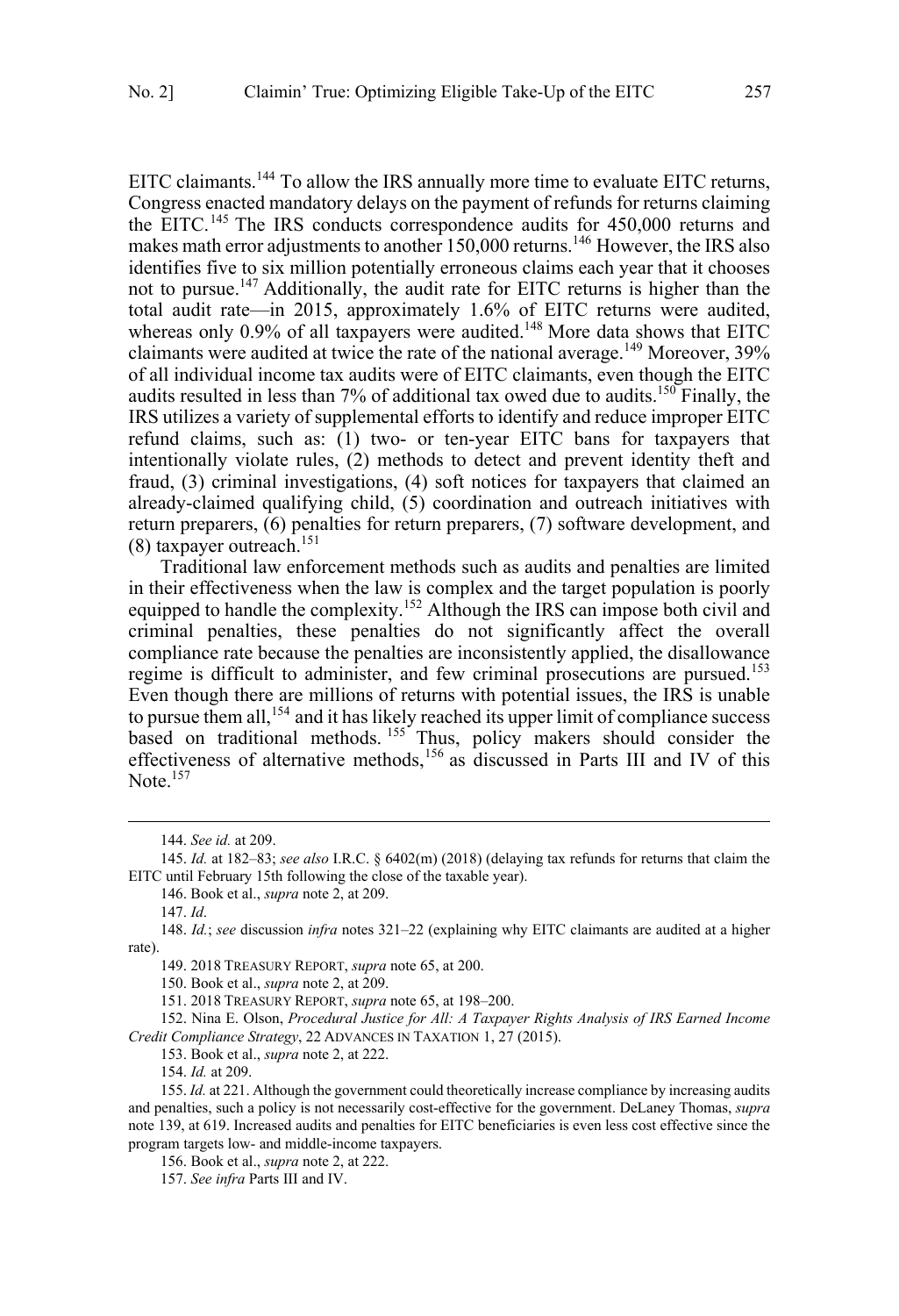# *F. The Limits of Rational Choice Theory*

<span id="page-15-0"></span>Policy analysis within the rational choice framework has limited use,<sup>158</sup> as it rests on the flawed assumption that individuals will rationally maximize their utility.<sup>159</sup> Unfortunately, individuals often fail to maximize their utility in line with economic models, and, instead, make flawed assessments of both present and future preferences.<sup>160</sup> Rather than being true utility maximizers, individuals have limits to their rationality, willpower, and self-interest.<sup>161</sup> These concepts are referred to as bounded rationality, bounded willpower, and bounded self-interest, respectively.<sup>162</sup> Bounded rationality demonstrates that individuals have "limited computational skills and seriously flawed memories." <sup>163</sup> Bounded willpower means that individuals behave in ways that they know are at odds with their longterm interests.164 Finally, bounded self-interest conveys that individuals care about other individuals, even strangers, in such a way that limits their own self-interest.<sup>165</sup>

Because such behavioral irrationalities exist, increasing benefit take-up within a rational choice framework only results in small net social welfare gains.<sup>166</sup> Professor Goldin elucidates the logic of this as follows:

Intuitively, when nonparticipation decisions are rational, those induced to participate by a change in policy will be near indifferent between participating and not participating. In contrast, when nonparticipation decisions are magnified by behavioral frictions, policies that raise participation make the new participants better off by a more substantial amount (where the size of the welfare gain depends on the magnitude of the behavioral friction that was standing in the way of enrollment).<sup>167</sup>

The traditional economic deterrence model, grounded in cost-benefit analysis based on penalty amount and detection probability, does not adequately explain the high levels of tax compliance in the United States.<sup>168</sup> One explanation for this is that the traditional approach to evaluating noncompliance ignores the psychological cost of tax evasion—individuals may experience psychological discomfort when they cheat on taxes, which may deter the cheating.<sup>169</sup>

 <sup>158.</sup> *See* Christine Jolls, Cass R. Sunstein & Richard Thaler, *A Behavioral Approach to Law and Economics*, 50 STAN. L. REV. 1471, 1546 (1998).

<sup>159.</sup> *See Id.* at 1476–78.

<sup>160.</sup> *See* Daniel Kahneman & Richard H. Thaler, *Anomalies: Utility Maximization and Experienced Utility*, 20 J. ECON. PERSPECTIVES 221, 222 (2006).

<sup>161.</sup> Jolls et al., *supra* note 158, at 1476.

<sup>162.</sup> *Id.*

<sup>163.</sup> *Id.* at 1477.

<sup>164.</sup> *Id.* at 1479.

<sup>165.</sup> *Id*.

<sup>166.</sup> *See* Goldin, *supra* note 8, at 67.

<sup>167.</sup> *Id.* at 67–68 n.48.

<sup>168.</sup> Olson, *supra* note 152, at 3–4.

<sup>169.</sup> DeLaney Thomas, *supra* note 141, at 619.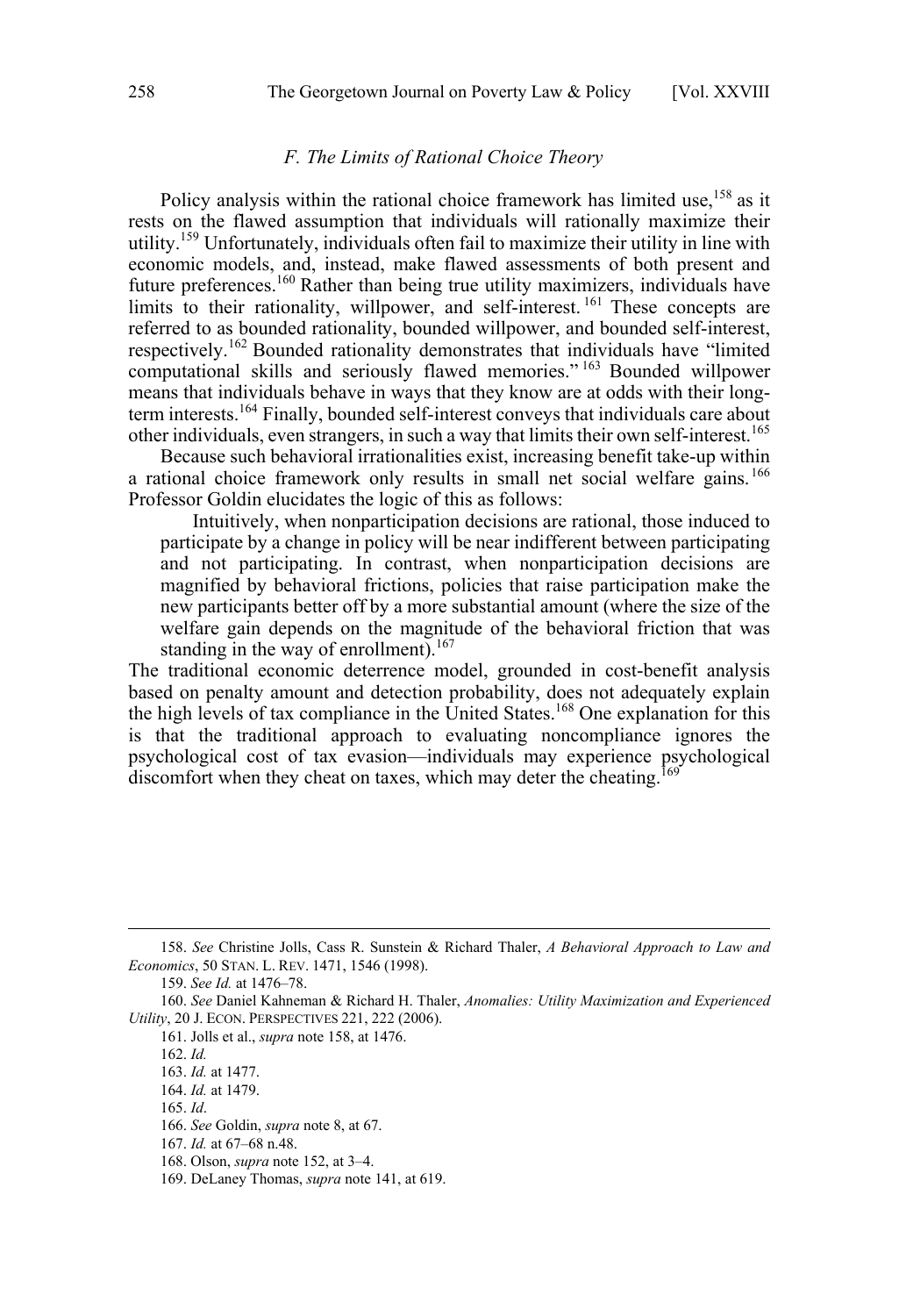#### III. BEHAVIORAL BIASES AFFECTING THE EITC

<span id="page-16-0"></span>Some researchers have proposed the application of cognitive and social psychology to the tax system<sup>170—</sup>a behavioral economics approach. The field of behavioral economics applies cognitive and social psychology to economic decision making because the traditional cost-benefit analysis economic framework is often inadequate.<sup>171</sup> The tax system is well-suited for a behavioral economics framework since the cost-benefit model fails to explain compliance rates.<sup>172</sup> Moreover, policy reforms that reduce behavioral frictions are likely to have a greater impact than those that merely impact cost-benefit analysis.<sup>173</sup>

## *A. Cognitive Burden*

Professor Leslie Book and his coauthors previously utilized the behavioral economics framework of cognitive burden to evaluate EITC compliance.<sup>174</sup> The well-established "law of less work" demonstrates that people are lazy—that is, they prefer less work to more.<sup>175</sup> Although the original formulation of the law of

 $\overline{a}$ 

174. Book et al., *supra* note 2, at 230.

175. *See* CLARK L. HULL, PRINCIPLES OF BEHAVIOR: AN INTRODUCTION TO BEHAVIOR THEORY 294 (1943) ("If two or more behavior sequences, each involving a different amount of energy consumption or work [], have been equally well reinforced an equal number of times, the organism will gradually learn to choose the less laborious behavior sequence leading to the attainment of the reinforcing state of affairs. This corollary applies to a very extensive range of phenomena subsumable under the *law of less work* . . ."). The principle is still widely accepted. *See, e.g.*, M.E. Walton et al., *Weighing Up the Benefits of Work: Behavioral and Neural Analyses of Effort-Related Decision Making*, 19 NEURAL NETWORKS 1302, 1311 (2006) (validating the behavior of weighing of work constraints against relative rewards using behavioral and neural analyses of animals). Other fields, such as economics, also affirm that individuals choose actions to minimize effort. *See* Wouter Kool, Joseph T. McGuire & Zev B. Rosen, *Decision Making and the Avoidance of Cognitive Demand*, 139 J. EXPERIMENTAL PSYCH. GEN. 665, 665 (2010) (citing theoretical and empirical studies from both psychology and economics that validate the law of less work).

 <sup>170.</sup> Book et al., *supra* note 2, at 222; *see* STEVEN M. SHEFFRIN, TAX FAIRNESS AND FOLK JUSTICE 19 (2013) ("The most fruitful area [for further taxation research] is the realm of social psychology… A second and closely related field is social cognitive psychology . . . ."); *see also* Olson, *supra* note 152, at 5 (explaining that perceptions of fairness in the tax system influence compliance).

<sup>171.</sup> Sendhil Mullainathan & Richard H. Thaler, *Behavioral Economics*, LIBR. ECON. & LIBERTY, <https://www.econlib.org/library/Enc/BehavioralEconomics.html>(last visited May 6, 2021).

<sup>172.</sup> *See* Olson, *supra* note 152, at 3–4 (arguing that the cost-benefit model fails to explain the high compliance rate in the U.S. tax system).

<sup>173.</sup> *See* Goldin, *supra* note 8, at 67 n.48 ("[W]hen nonparticipation decisions are magnified by behavioral frictions, policies that raise participation make the new participants better off by a more substantial amount (where the size of the welfare gain depends on the magnitude of the behavioral friction that was standing in the way of enrollment)"); *see also* Jacob Goldin & Daniel Reck, *Rationalization and Mistakes: Optimal Policy with Normative Ambiguity*, 108 AEA PAPERS & PROC. 98, 100 (2018) (explaining that individuals who chose not to participate in a social benefit program because of a behavioral bias are "discretely better off" when induced to participate when compared to individuals who chose not to participate based purely on cost-benefit analysis); Sendhil Mullainathan, Joshua Schwartzstein & William J. Congdon, *A Reduced-Form Approach to Behavioral Public Finance*, 4 ANN. REV. ECON. 511, 520–21 (2012) (comparing the utility functions of rational agents and behavioral agents and finding that the envelope theorem does not hold in the behavioral model—marginal agents in the behavioral model are not truly indifferent between action and inaction).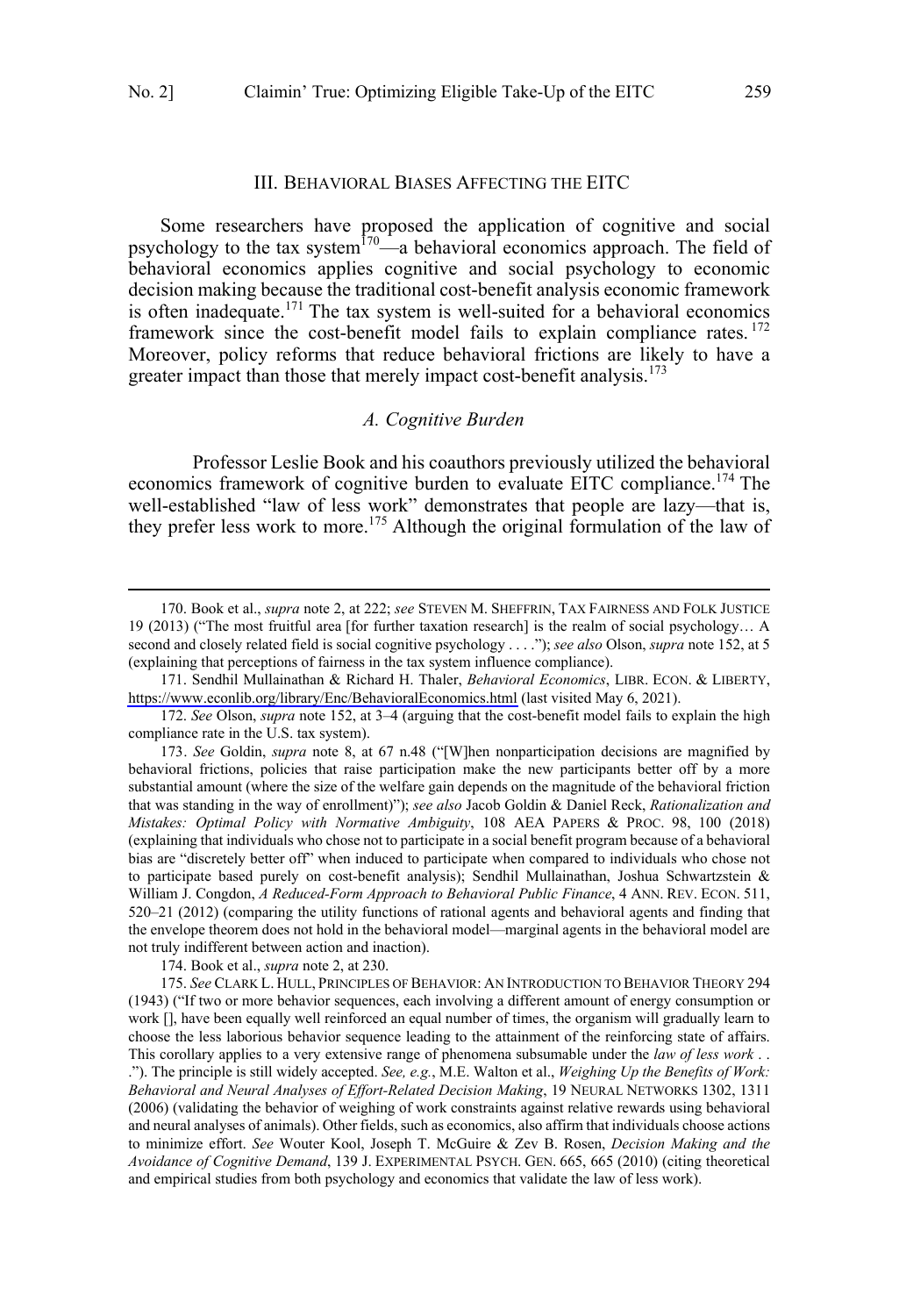less work addressed physical effort,<sup>176</sup> psychologists have generally assumed that it extends to cognitive effort as well.<sup>177</sup> Now, there is direct experimental evidence that supports a "law of least mental effort."<sup>178</sup> To prove the law of least mental effort, researchers have had participants choose between two actions with different cognitive demands. In each experiment, the participants demonstrated a bias toward the less demanding choice.<sup>179</sup> Notably, the bias did not result merely from error-minimizing strategies, long experiments, an ability to describe how the choices differed, or a desire to finish the task as quickly as possible.<sup>180</sup>

Research suggests that antipathy towards cognitive burden can prevent individuals from taking truly "free" money.181 One study evaluated a distinct class of individuals: employees older than 59 and a half, eligible for employer matching 401(k) contributions, who were at least partially vested,<sup>182</sup> and could withdraw from their 401(k) for any reason without penalty.  $183$  For these individuals, contributing less than the match threshold to their investment portfolio was not ideal, as they should rationally have contributed an amount equal to the match threshold.<sup>184</sup> Any additional dollar they invested up to the match threshold resulted in additional funds being deposited by their employer with no strings attached; both the deposited and matched funds could be immediately withdrawn and used for any purpose—quite literally an opportunity for free lunch.<sup>185</sup> Surprisingly, over one-third (36%) of the eligible employees in the study contributed below the threshold, losing an average of \$507 per year  $(1.6\%$  of their annual pay).<sup>186</sup> Survey data revealed that transaction costs could not explain the failure of these individuals to exploit the financial opportunity.  $187$  Moreover, information campaigns did not produce a statistically significant increase in contributions either. $188$ 

Further, there is evidence of this burden-minimizing behavior in the tax system. Most taxpayers outsource their tax filing responsibilities to third parties even when the return is relatively simple. <sup>189</sup> Therefore, the informational and

 <sup>176.</sup> *See* HULL, *supra* note 175, at 294–95 (discussing the law of less work in terms of "physical dynamics").

<sup>177.</sup> *See* GORDON W. ALLPORT, THE NATURE OF PREJUDICE 20 (1954) (asserting that "[w]e like to solve problems easily," in the context of categorical thinking); *see also* Kool et al., *supra* note 173, at 666 (citing a study that evaluates the analogical relationship between mental and physical effort and another that evaluates the relationship between mental and physical effort from a normative perspective).

<sup>178.</sup> *See* Kool et al., *supra* note 175, at 678.

<sup>179.</sup> *Id*.

<sup>180.</sup> *See id.*; *see also id.* at 677 (adding that another experiment suggested that mental effort could be increased through the use of a monetary reward, although the structure of the study has limited analogical benefit to the EITC).

<sup>181.</sup> *See* James J. Choi, David Laibson, Brigitte C. Madrian, *\$100 Bills on the Sidewalk: Suboptimal Investment in 401(k) Plans*, 93 REV. ECON. STAT. 748, 761 (2011).

<sup>182.</sup> *Id.* at 748 (noting that employees can keep at least a portion of the matched contributions even if they immediately leave the firm).

<sup>183.</sup> *Id.* at 761.

<sup>184.</sup> *Id.*

<sup>185.</sup> *Id*.

<sup>186.</sup> *Id*.

<sup>187.</sup> *Id*.

<sup>188.</sup> *Id.*

<sup>189.</sup> Book et al., *supra* note 2, at 230–31.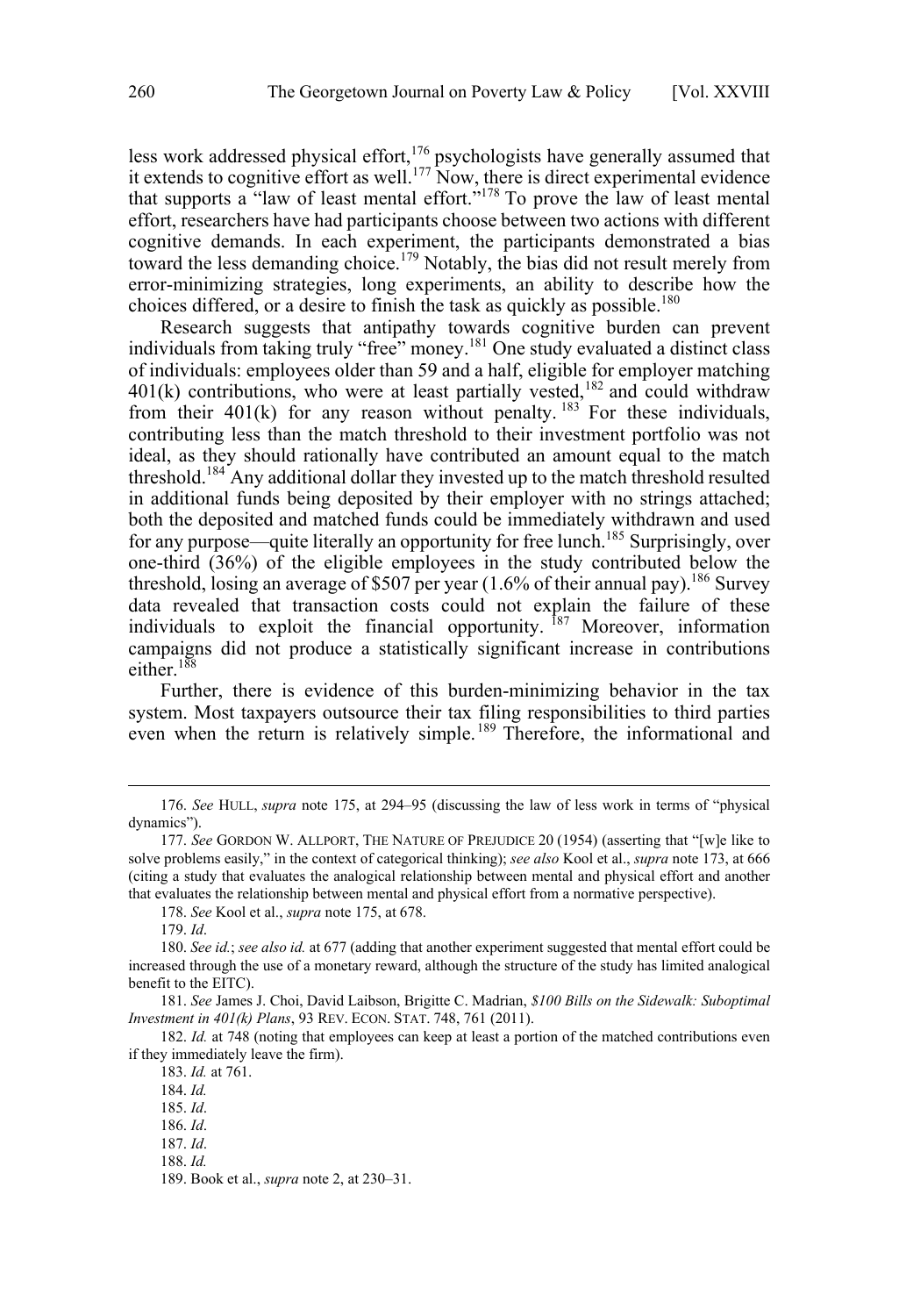<span id="page-18-0"></span>computational complexity<sup>190</sup> of the EITC may serve as an additional potential source of burden-minimizing behavior. Even if an individual would benefit from claiming the EITC, they may refrain from doing so because filing for the EITC requires more physical and cognitive effort than filing a normal tax return. For non-filers, filing taxes imposes more significant physical and cognitive burdens than not doing so.

Finally, the theory of cognitive burden relates to an individual's fears of being audited. Audits are both physically and cognitively demanding due to the time and difficulty associated with gathering documents and conducting correspondence.<sup>191</sup> The concept of cognitive burden may help explain why audit risk deters individuals from claiming the EITC to begin with, as well as why some individuals do not meaningfully complete audits.<sup>192</sup>

# *B. Affect-Rich Distortion*

Affect-rich subject matter may also affect EITC claims. Affect refers to the "faint whisper of emotion" that plays a role in an individual's interpretations of risk and reward.<sup>193</sup> Research suggests that emotion-laden (affect-rich) outcomes can have an outsized effect on economic decision-making.<sup>194</sup> Similarly, if an event is salient (easily recallable), individuals are likely to overstate the likelihood that the result will occur.<sup>195</sup>

Although being audited is a low-probability event, empiricists demonstrate that EITC claimants are more likely to be audited than the average taxpayer.<sup>196</sup> Audits are likely an affect-rich activity given that experiencing an audit "induces strong negative emotions."<sup>197</sup> Along with being affect-rich, audits have the

 <sup>190.</sup> *See* Goldin, *supra* note 8, at 73 (describing informational and computational complexity).

*See* Liz Pulliam Weston, *Low Incomes More Prone to Audits by IRS*, L.A. TIMES (Apr. 16, 2000), 191. <https://www.latimes.com/archives/la-xpm-2000-apr-16-mn-20299-story.html>(explaining that correspondence audits take an average of one hour for the auditor and result in over \$2,000 in additional taxes and penalties, whereas face-to-face audits take nearly twelve hours and result in over \$7,000 in additional taxes). Given that the onus of document collection falls on the taxpayer, the hourly demands of both correspondence and face-to-face audits are likely higher for the taxpayer than the auditor.

<sup>192.</sup> *See* Book et al., *supra* note 2, at 193–94 (explaining that some individuals fail to participate meaningfully in audits).

<sup>193.</sup> *See* Paul Slovic, Melissa L. Finucane, Ellen Peters & Donald G. MacGregor, *Risk as Analysis and Risk as Feelings: Some Thoughts about Affect, Reason, Risk, and Rationality*, 24 RISK ANAL. 311, 312 (2004).

<sup>194.</sup> *See* Yuval Rottenstreich & Christopher K. Hsee, *Money, Kisses, and Electric Shocks*, 12 PSYCH. SCIENCE 185, 186–88 (2001). Affect-rich penalties, such as an electric shock, cause people to overweight small probabilities and underweight large probabilities relative to affect-poor penalties, such as a cash penalty. *See also id.* at 188 (providing a detailed description of the study's methodology).

<sup>195.</sup> *See* Cass R. Sunstein, *Terrorism and Probability Neglect*, 26 J. RISK & UNCERTAINTY 121, 121 (2003) (explaining that in the aftermath of a terrorist attack, individuals are more likely to exaggerate the risk of another terrorist attack, as it is salient).

<sup>196.</sup> *See* Book et al., *supra* note 2, at 209.

<sup>197.</sup> BRIAN ERARD ET AL., TAXPAYER ADVOCATE SERV., WHAT INFLUENCE DO IRS AUDITS HAVE ON TAXPAYER ATTITUDES AND PERCEPTIONS?EVIDENCE FROM A NATIONAL SURVEY 96(2018),

[https://www.taxpayeradvocate.irs.gov/wp-content/uploads/2020/11/ARC18\\_Volume2\\_04\\_InfluenceAudits.pdf.](https://www.taxpayeradvocate.irs.gov/wp-content/uploads/2020/11/ARC18_Volume2_04_InfluenceAudits.pdf)  Further, individuals who view tax payments as money that is taken from them especially respond to an audit with fear, and also feel "angry, threatened, and cautious." *Id.* at 106.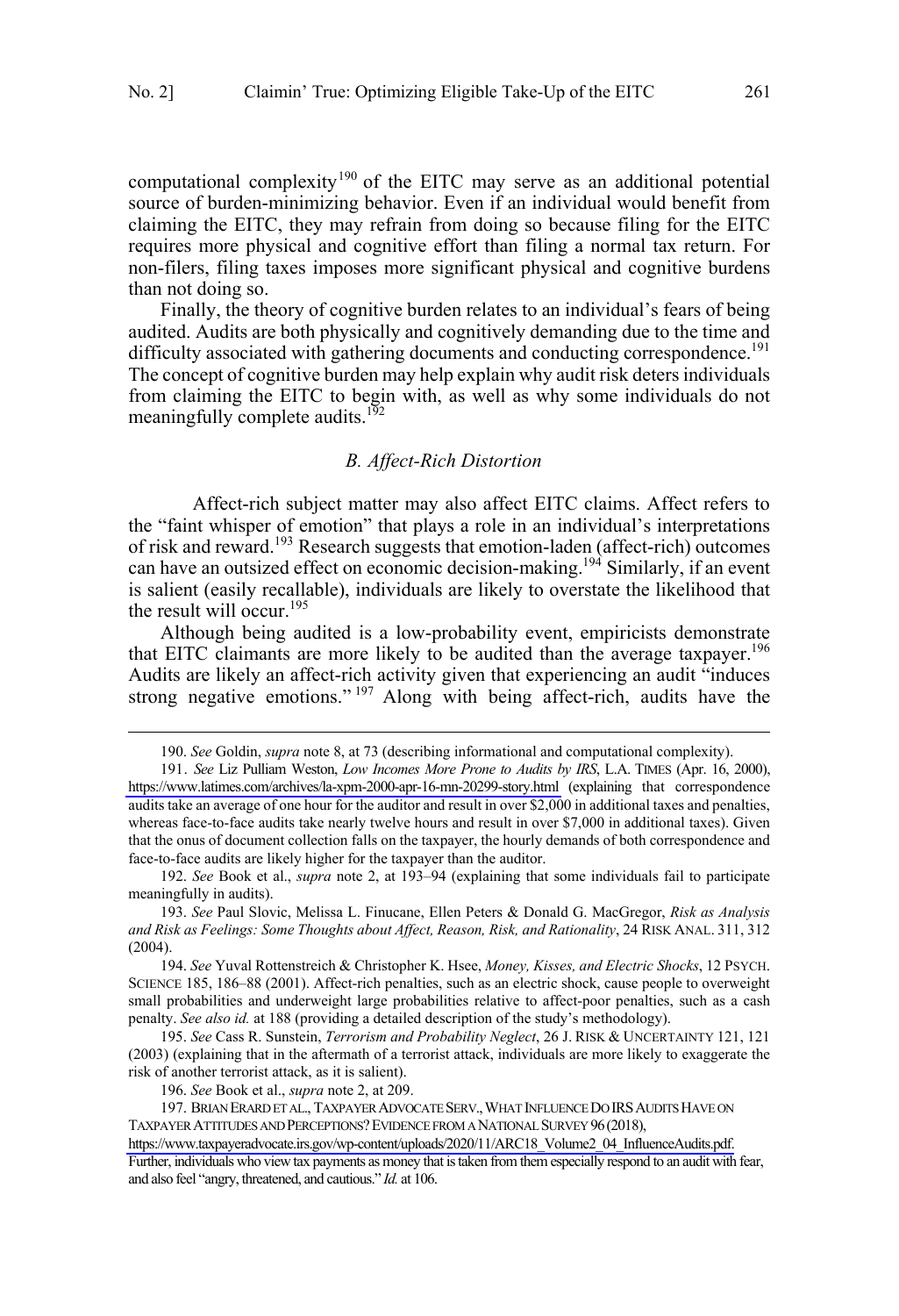<span id="page-19-0"></span>potential to be a salient outcome, especially for individuals who have recently been audited, heard about the possibility of being audited, or know someone who has been audited. Given that individuals overweight small probabilities of both affectrich and salient outcomes,<sup>198</sup> individuals may overstate the increased risk of being audited if they claim the EITC (as it is a low-probability and potentially salient outcome), thus enhancing the size of the deterrent impact of EITC-focused audits.

# *C. Default Heuristic*

Another behavioral bias that may contribute to EITC non-claiming is the status quo bias, also referred to as the default heuristic.<sup>199</sup> This bias relies on the principle of sticking with the default choice, regardless of the benefits of switching away from it.<sup>200</sup>

By arranging a more desirable outcome as the default option, default rules deploy the same inertial force that cause inaction, such as a failure to save, to induce positive action, such as saving.<sup>201</sup> Three factors contribute to the success of a default rule: (1the costly nature of opting out of a default; (2) the varying opt-out costs over time, which create an incentive to opt-out when costs are low; and (3) the procrastination-prone nature of many individuals.<sup>202</sup> These factors cause the default option to be "sticky"203—in other words, individuals tend to stick with the default option. The power of default rules is displayed in retirement savings, where default  $401(k)$  enrollment significantly increases savings.<sup>204</sup>

Further study of 401(k) default rules reveals that requiring active decisions (that is, not having a default at all and insisting on an explicit choice)<sup>205</sup> is preferable to either an opt-in regime (where the default is no enrollment) or optout regime (where the default is enrollment), so long as decision makers "have relatively heterogenous savings preferences and a strong tendency to procrastinate."<sup>206</sup> However, when decision makers have low levels of financial literacy, opt-out models are likely to produce better results. $207$ 

These studies demonstrate the power of status quo inertia in decision-making. This inertia might help explain the phenomenon of EITC-eligible individuals

 $\overline{a}$ 

201. *See* Richard H. Thaler & Shlomo Benartzi, *Save More Tomorrow™: Using Behavioral Economics to Increase Employee Saving*, 112 J. POL. ECON. S164, S185 (2004).

202. James J. Choi, David Laibson, Brigitte C. Madrian & Andrew Metrick, *Optimal Defaults*, 93 BEHAV. ECON. PUB. POL'Y & PATERNALISM 180, 180 (2003).

203. Cass R. Sunstein & Richard H. Thaler, *Libertarian Paternalism Is Not an Oxymoron*, 70 UNIV. CHI. L. REV. 1159, 1171 (2003).

204. Madrian & Shea, *supra* note 86, at 1150 (finding that default enrollment substantially increases 401(k) participation and that individuals tend to maintain the default level of saving); Thaler & Benartzi, *supra* note 199, at S184–85.

205. Gabriel D. Carroll, James J. Choi, David Laibson, Brigitte C. Madrian & Andrew Metrick, *Optimal Defaults and Active Decisions*, 124 Q. J. ECON. 1639, 1639–40 (2009).

206. *Id.* at 1671.

 <sup>198.</sup> Rottenstreich & Hsee, *supra* note 194, at 188.

<sup>199.</sup> KEITH E. STANOVICH, WHAT INTELLIGENCE TESTS MISS: THE PSYCHOLOGY OF RATIONAL THOUGHT 82 (2009).

<sup>200.</sup> *See id.*; Eric J. Johnson, John Hershey, Jacqueline Meszaros & Howard Kunreuther, *Framing, Probability Distortions, and Insurance Decisions*, 7 J. RISK & UNCERTAINTY 35, 48 (1993) (providing more detailed information on the default bias in the context of an insurance policy study).

<sup>207.</sup> *See id.* at 1667–68.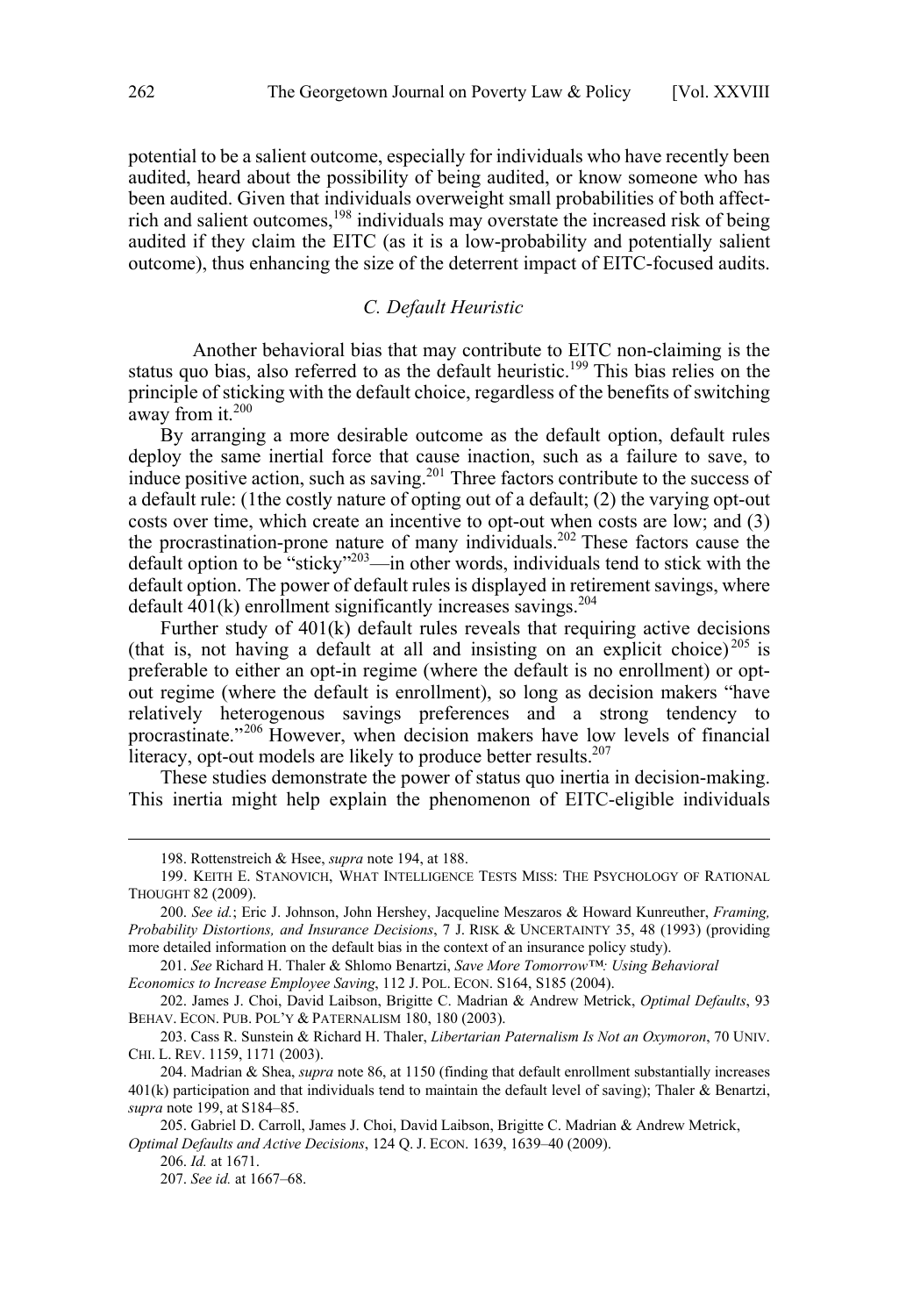<span id="page-20-0"></span>continuing not to claim the credit and EITC-eligible non-filers continuing not to file taxes. Thankfully, studies of default rules indicate that the power of inertia can be harnessed to maintain a desired outcome, such as EITC take-up. The application of default rules to the EITC is expanded in Part IV(B) below.208

# IV. EXISTING POLICY PROPOSALS

Professor Book and his colleagues have identified three factors that are valuable for policy makers to consider when evaluating reforms to the EITC: "(1) the effect on tax compliance, (2) the effect on eligible taxpayers' willingness to claim the tax benefit, and (3) the overall cost/burden the measure entails for government and the entire tax ecosystem."209 It is important that these factors be considered concomitantly. Generally, policy reforms, including behavioral methods, can have two divergent impacts on a target outcome: facilitation or friction.<sup>210</sup> Professor Calo, who coined these concepts, defines facilitation as "helping citizens develop and consummate their intentions,"<sup>211</sup> and friction as "creating barriers—physical or otherwise—to the conduct citizens would otherwise carry out."<sup>212</sup> Given that there are both overclaim and nonclaim issues with the EITC, $^{213}$  nuanced solutions are necessary. Solutions to overclaiming will likely add friction to the EITC system—creating barriers between intentional or unintentional overclaiming. In contrast, methods to stimulate take-up will likely warrant facilitation—tearing barriers down between eligible individuals and the EITC. Policies that generate too much friction may reduce take-up; policies that facilitate take-up too leniently may increase overclaims. However, a well-tailored set of policies should effectively facilitate take-up while inhibiting overclaims.

# *A. Reminders as a Nudge*

One popular solution to irrational behavior is the nudge, which Richard Thaler and Cass Sunstein define as "any aspect of the choice architecture that alters people's behavior in a predictable way without forbidding any options or significantly changing their economic incentives."<sup>214</sup>

Generally, economic models suggest that nudges are an important tool for overcoming behavioral biases.<sup>215</sup> Reminders are an empirically effective form of

 $\overline{a}$ 

215. *See* Mullainathan et al., *supra* note 173, at 519–20, 522–23 (highlighting the importance of nudges as a policy tool based on a utility function that incorporates behavioral biases). However, even when a nudge successfully changes behavior, the change may not improve social welfare. *See id.* at 530.

 <sup>208.</sup> *See infra* Part IV(B).

<sup>209.</sup> Book et al., *supra* note 2, at 226.

<sup>210.</sup> Ryan Calo, *Code, Nudge, or Notice?* 99 IOWA L. REV. 773, 801–02 (2014).

<sup>211.</sup> *Id.* at 777.

<sup>212.</sup> *Id*.

<sup>213.</sup> *See* discussion *supra* Parts I(C) and I(D).

<sup>214.</sup> For information on nudges, *see* RICHARD H. THALER & CASS R. SUNSTEIN, NUDGE: IMPROVING DECISIONS ABOUT HEALTH, WEALTH, AND HAPPINESS 6, 74–75 (2008); METTE TRIER DAMGAARD & HELENA SKYT NIELSEN, EUROPEAN EXPERT NETWORK ON ECON. OF EDUC., THE USE OF NUDGES AND OTHER BEHAVIORAL APPROACHES IN EDUCATION 14 (2017), [https://op.europa.eu/en/publication-detail/-](https://op.europa.eu/en/publication-detail/-/publication/30b214a1-f4df-11e6-8a35-01aa75ed71a1/language-en) [/publication/30b214a1-f4df-11e6-8a35-01aa75ed71a1/language-en](https://op.europa.eu/en/publication-detail/-/publication/30b214a1-f4df-11e6-8a35-01aa75ed71a1/language-en).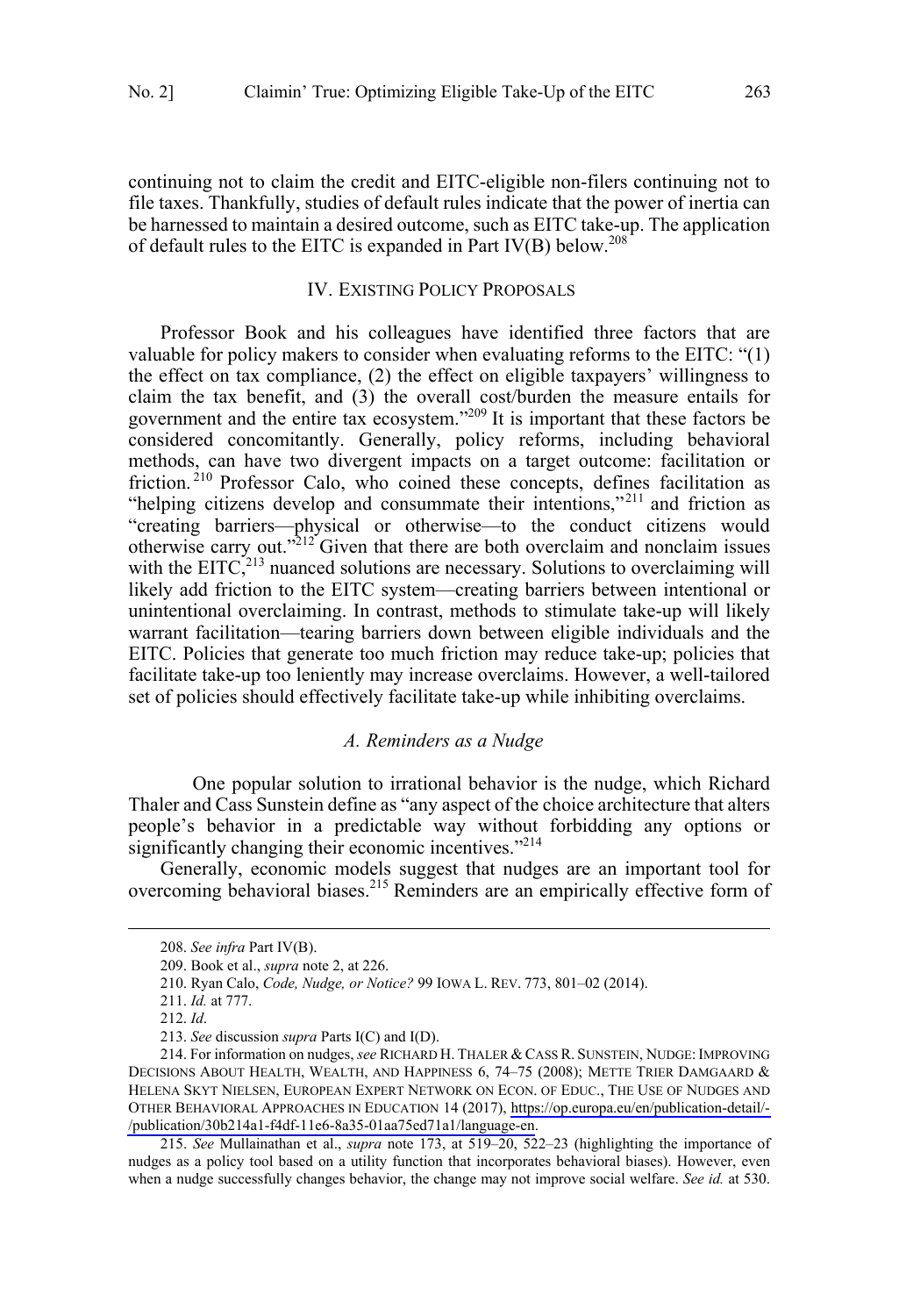informational nudge. Studies show that reminders can help increase savings,  $216$ enhance credit scores for low-credit individuals,  $217$  raise return rates for library books,<sup>218</sup> boost vaccination rates,<sup>219</sup> and even aid workplace goal completion.<sup>220</sup> At first glance, reminders appear to be a facially good solution for  $EITC$  take-up, as filing for the EITC, which is done once a year, seems analogous to the one-time activities to which Karlan and his colleagues suggest reminders are well-suited.<sup>221</sup>

Surprisingly, a large field study found that text message nudges are unsuccessful in addressing the nonclaim problem.<sup>222</sup> A team of researchers in California implemented a series of randomized controlled trials to evaluate the

 $\overline{a}$ 

218. Jose Apesteguia, Patricia Funk & Nagore Iriberri, *Promoting Rule Compliance in Daily-Life: Evidence from a Randomized Field Experiment in the Public Libraries of Barcelona*, 64 EUROPEAN ECON. REV. 266, 282–83 (2013) (finding that email message reminders reduced the number of late-returned items and also sped up returns, especially in the population that was previously worst offending). The conclusion of the study generalizes the findings to rule compliance where the rule is simple, well-defined, and lowpenalty. *See id.* 

219. Katherine Milkman, John Beshears, James Choi, David Laibson & Brigitte C. Madrian, *Using Implementation Intentions Prompts to Enhance Influenza Vaccination Rates*, 108 PROC. NAT'L ACAD. SCI. 10415, 10418 (2011) (demonstrating that reminder letters are effective in encouraging influenza vaccinations and are even more effective when the letter prompts the recipient to confirm their intention of participating).

220. Ximena Cadena, Antoinette Schoar, Alexandra Cristea & Heber Delgado-Medrano, *Fighting Procrastination in the Workplace: An Experiment*, 34 (Nat'l Bureau of Econ. Research Working Paper No. 16944, 2011) (finding that weekly goal reminders improved employee performance and job satisfaction, but only when coupled with prizes and public recognition).

221. *See* Karlan et al., *supra* note 87, at 25.

222. Linos et al., *supra* note 83, at 15. *But see* Bhargava & Manoli, *supra* note 84, at 3524 (finding that "mere receipt of an informational notice [directly from the IRS] and [EITC] claiming worksheet, just months after the receipt of a very similar mailing, led to higher take-up"). Bhargava and Manoli temper their findings by pointing out that the experimental survey samples used in their study are nonrepresentative, thus the "findings may not generalize to other non-claiming populations *even within the EITC*." *Id.* (emphasis added).

For example, individuals nudged to increase retirement savings may have been better off not saving. *See id.* Similarly, individuals who would suffer a net burden by filing taxes and claiming the EITC would be made worse off by an inducement to file taxes.

<sup>216.</sup> Karlan et al., *supra* note 87, at 24 (developing a model of savings and consumption behavior that predicts both that reminders to save will increase savings and "reminders mentioning a particular future expenditure will be especially effective," then verifying these predictions with field experiments). Karlan and his colleagues found that reminders are most effective when they bring to mind a "*particular* future goal set by the client" and include the means to achieve that goal (i.e., making a bank deposit). *Id.* They also speculate that too many reminders are ineffective, as individuals will begin to ignore them. *Id.* at 25. Thus, reminders are likely most effective for one-time activities, such as 401(k) enrollment or payment of vehicle registration fees. *Id. See also* Felipe Kast, Stephan Meier & Dina Pomeranz, *Under-Savers Anonymous: Evidence on Self-Help Groups and Peer Pressure as a Savings Commitment Device*, 23 (Nat'l Bureau of Econ. Research Working Paper No. 18417, 2012) ("[S]avings can be strongly increased by holding people accountable through simple feedback messages."). The findings of the study also suggest that policies that facilitate behavioral compliance are likely more effective than traditional economic incentives when the impediment to change is structural, such as a complicated process. *Id.* at 24.

<sup>217.</sup> Anat Bracha & Stephan Meier, *Nudging Credit Scores in the Field: The Effect of Text Reminders on Creditworthiness in the United States*, 28 (Fed. Reserve, Working Paper No. 15-2, 2014) (finding that text reminders significantly increase credit scores of low-credit individuals, do not affect mid-credit individuals, and harm high-credit individuals). Bracha and Meier clarify that reminders help low-credit individuals reduce their rate of credit use and potentially help them improve their payment patterns. *Id.* In contrast, text reminders seem to make high-credit individuals ease up on their financial discipline and increase the size of their collection accounts. *Id.*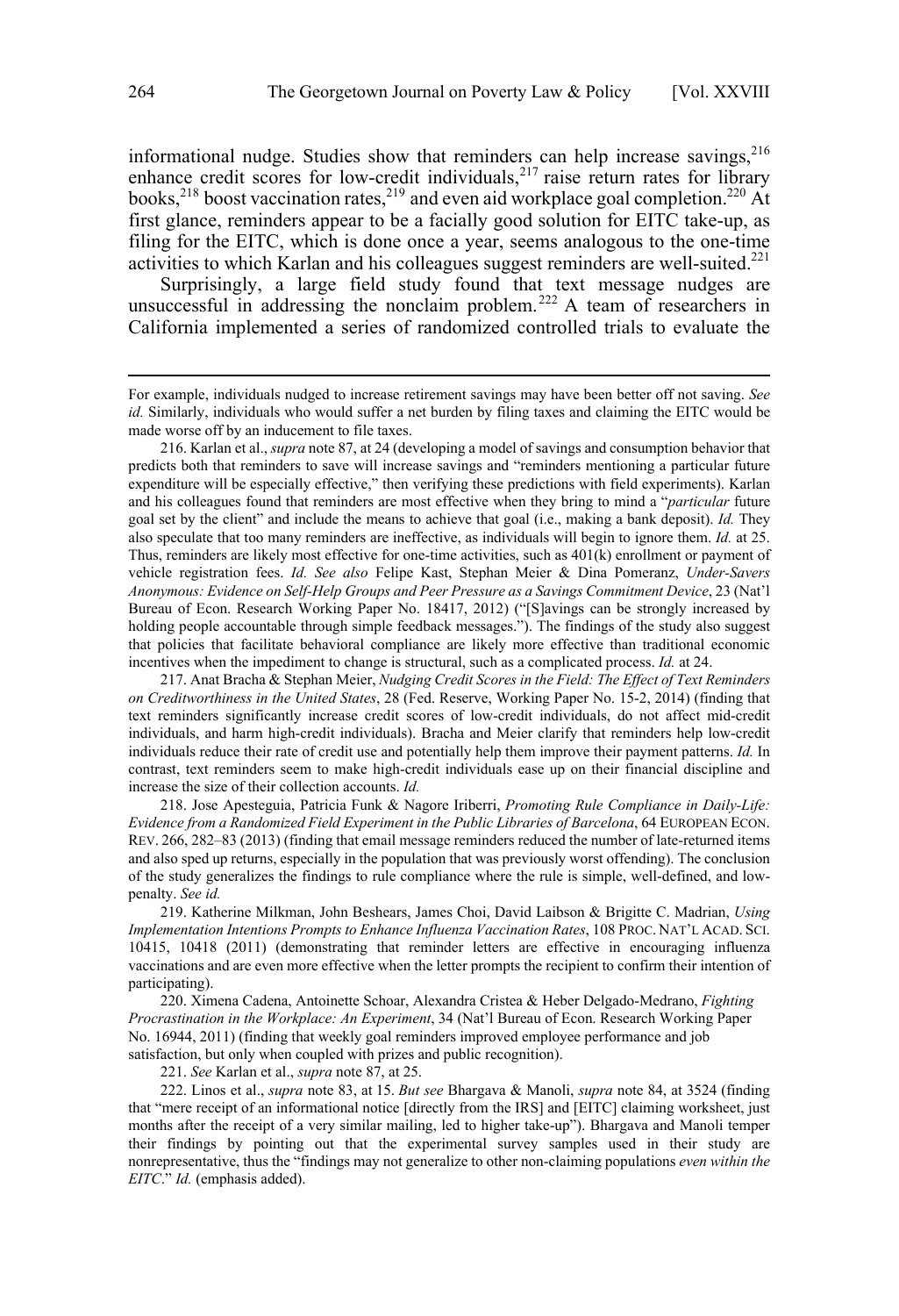<span id="page-22-0"></span>effect of targeted outreach, including text message nudges, on EITC take-up.<sup>223</sup> The trials included the targeted use of both official California Franchise Tax Board letters and text messages, with either a simple message suggesting that the individual is EITC-eligible, a message providing the estimated benefit amount or a message with detailed information on the closest free tax-preparation site.<sup>224</sup> Shockingly, the nudges increased neither tax filing nor EITC claiming.<sup>225</sup> The researchers responsible for the study interpret their results to mean that "outreach alone is likely not enough to improve take-up among non-filing populations."<sup>226</sup>

Although the failure of both official letters and text message nudges to increase take-up is puzzling, the behavioral theory of cognitive burden, as discussed above, offers an explanation. Even when money is available with minimal effort, individuals may fail to claim it due to cognitive burden.<sup>227</sup> Moreover, academics suggest that poverty exacerbates the impact of cognitive burden.<sup>228</sup> Economist Sendhil Mullainathan and psychologist Eldar Shafir explain that individuals living in poverty experience scarcity: "having less than you feel you need."<sup>229</sup> Scarcity tends to dominate the mind, reducing individuals' mental capacities, fluid intelligence, and impulse control.<sup>230</sup> Minds preoccupied with fighting scarcity have fewer resources to devote to life's other cognitive demands.<sup>231</sup> Since the EITC is targeted toward low- and mid-income individuals, $^{232}$  many of whom may deal with the effects of scarcity, the cognitive burden associated with claiming the EITC, and further amplified by scarcity, may be sufficiently large enough to prevent the efficaciousness of reminders.<sup>233</sup>

#### *B. Prepopulated Returns*

Professor Elizabeth Linos and her colleagues, the researchers who performed the text message nudge study, have advocated for reforms to the EITC that reduce the burden associated with filing taxes and claiming the  $EITC<sup>234</sup>$  To reduce the burden inherent in claiming the EITC, Professor Linos proposes simplifying access

 $\overline{a}$ 

227. *See supra* Part II(A) discussing cognitive burden.

231. *Id.*

 <sup>223.</sup> This method would seem to counter the effects of ambiguity aversion. *See supra* Part II(C) discussing ambiguity aversion.

<sup>224.</sup> Linos et al., *supra* note 83, at 8–9.

<sup>225.</sup> *Id.* at 15.

<sup>226.</sup> *Id.* at 23.

 [why-cant-california-get-people-to-take-free-money](https://www.npr.org/sections/money/2020/02/04/801341011/the-limits-of-nudging-why-cant-california-get-people-to-take-free-money). Greg Rosalsky, *The Limits of Nudging: Why Can't California Get People to Take Free Money?* 228. NPR (Feb. 4, 2020), [https://www.npr.org/sections/money/2020/02/04/801341011/the-limits-of-nudging-](https://www.npr.org/sections/money/2020/02/04/801341011/the-limits-of-nudging-why-cant-california-get-people-to-take-free-money)

<sup>229.</sup> SENDHIL MULLAINATHAN & ELDAR SHAFIR, SCARCITY: WHY HAVING TOO LITTLE MEANS SO MUCH 4 (2013) (emphasis omitted).

<sup>230.</sup> *Id.* at 13. The magnitude of the impact is significant as well; Mullainathan and Shafir assert that poverty "reduces a person's cognitive capacity more than going one full night without sleep. It is not that the poor have less bandwidth as individuals. Rather, it is that the experience of poverty reduces anyone's bandwidth".

<sup>232.</sup> CBPP REPORT, *supra* note 1, at 1.

<sup>233.</sup> *See* Rosalsky, *supra* note 228 (discussing the psychology of scarcity and the complexity of the EITC system as possible explanations for why text message reminders failed to increase EITC take-up).

<sup>234.</sup> Linos et al., *supra* note 83, at 24–25.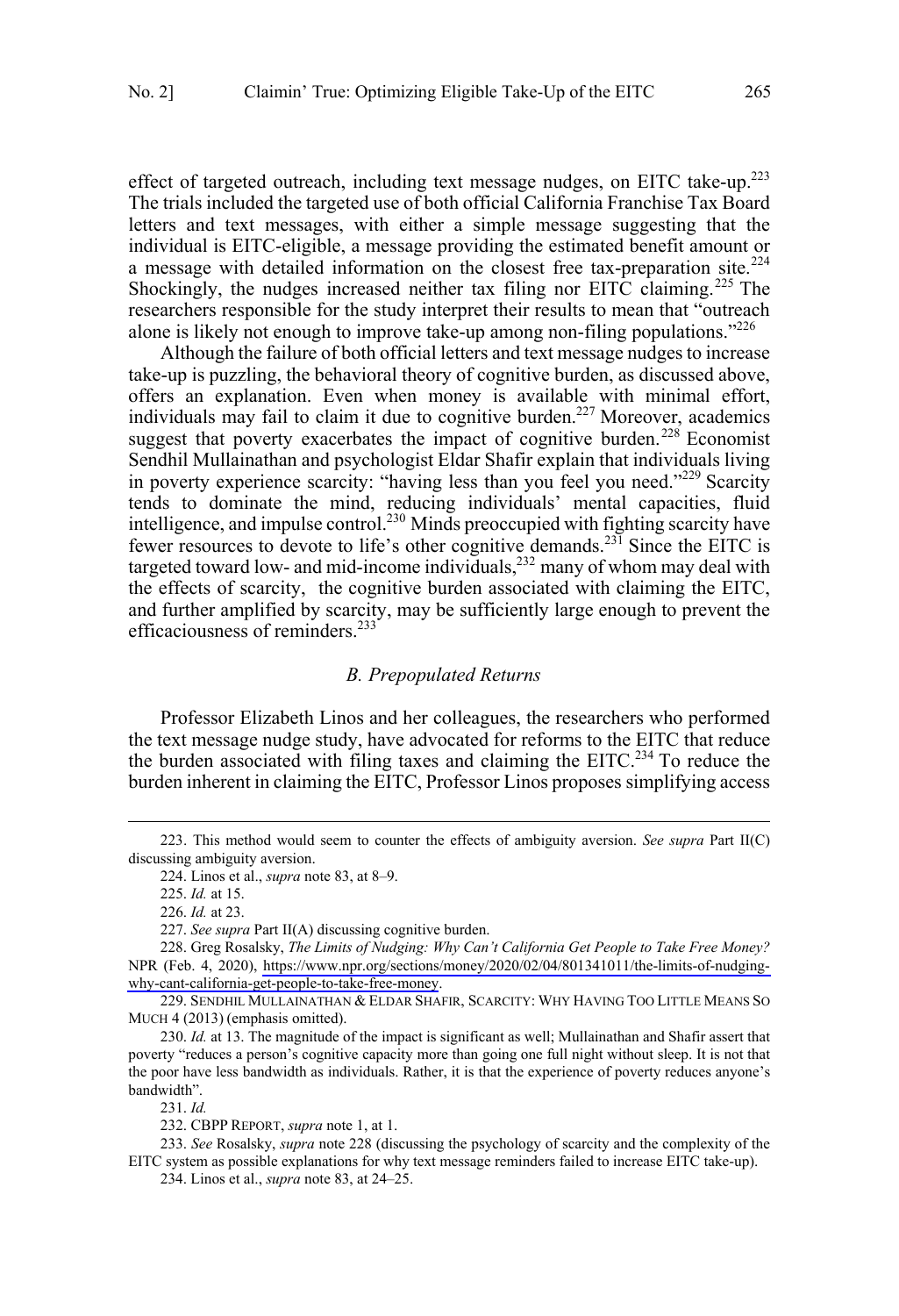by expanding free tax preparation services and connecting low-income individuals with those services (discussed in the next Subpart),<sup>235</sup> and sending eligible, nonfiling households tax returns pre-populated with household data compiled from employer records and other social benefit programs.<sup>236</sup>

Unfortunately, pre-populated returns have significant issues and are unlikely to be workable without significant reforms to the current tax system.237 Due to the complexity of the tax system, pre-populated returns are likely to result in overpayments because it is onerous to capture the data necessary to calculate all adjustments and deductions.<sup>238</sup>Additionally, the federal tax code is so complex that fewer than five percent of current taxpayers would be eligible for return-free filing.<sup>239</sup> Pre-populated returns require an additional step for EITC claimants, as individuals would have to notify either employers or the IRS as to whether their children qualified them for the  $EITC<sup>240</sup>$ 

Professor Linos cautions that pre-populated returns also face issues of data timeliness, accuracy, and availability.<sup>241</sup> She also expresses concerns about the complexity of some households' returns and data privacy issues.<sup>242</sup> The high  $turnover$  rate of EITC claimants<sup>243</sup> may also impact the feasibility of pre-populated returns.<sup>244</sup> Moreover, because "pre-populated forms for eligible non-filers would likely be limited to simple returns and the state version of the return," this statelevel method would fail to help individuals claim the federal EITC.<sup>245</sup>

 $\overline{a}$ 

239. Walczak, *supra* note 238. Return-free filing is analogous to pre-populated returns in the sense that the federal government possesses the information necessary to fill out the tax return. However, prepopulated returns require more action by the taxpayer.

240. John W. Snow, *Report to the Congress on Return-Free Tax Systems: Tax Simplification Is a Prerequisite*, TREASURY DEP'T 23 (Dec. 23, 2003), [https://www.treasury.gov/resource-center/tax](https://www.treasury.gov/resource-center/tax-policy/Documents/Report-Return-Free-2003.pdf)[policy/Documents/Report-Return-Free-2003.pdf.](https://www.treasury.gov/resource-center/tax-policy/Documents/Report-Return-Free-2003.pdf)

241. Linos et al., *supra* note 83, at 25. Because EITC eligibility and computations are sensitive to annual changes in family status and income, it is difficult to accurately predict a taxpayer's EITC in advance, especially under an exact withholding system. Snow, *supra* note 240, at 23.

242. Linos et al., *supra* note 83, at 25. The pre-populated return is also referred to as "tax agency reconciliation," in which the government prepares a return based on data from employers and payers of interest and sends it to the taxpayer, who has the option of filing the return as drafted or revising it. Zelenak, *supra* note 85, at 54–55. This method is used in Denmark and Sweden and was successfully deployed in a California state tax pilot program. *Id.* at 55. Unfortunately, pre-populated returns require additional personal information to be shared with both the government and one's employer. Walczak, *supra* note 238.

243. *See* 2018 TREASURY REPORT, *supra* note 65, at 200 ("[A]pproximately one-third of EITC applicants change each year.").

244. *Cf.* Snow, *supra* note 240, at 23 (explaining that the sensitivity of EITC eligibility to family status and annual income makes it difficult to predict a taxpayer's EITC eligibility in an exact withholding system).

245. Linos et al., *supra* note 83, at 24. Pre-populated returns cannot be used to claim the federal EITC as currently structured because individuals would have to determine whether their children fit the definition

 <sup>235.</sup> *Id.*

<sup>236.</sup> *Id.* at 24.

<sup>237.</sup> *See* Goldin, *supra* note 8, at 101 n.152 (discussing structural changes necessary to implement pre-populated returns).

<sup>238.</sup> See Jared Walczak, Are Pre-Filled Forms the Solution to Tax Compliance Costs? TAX FOUND. (Apr. 9, 2018), [https://taxfoundation.org/pre-filled-forms-solution-tax-compliance-costs/.](https://taxfoundation.org/pre-filled-forms-solution-tax-compliance-costs/) Additionally, this system is unlikely to improve compliance, as ordinary individuals struggle to comprehend and comply with even simplified tax regulations. ERIC KIRCHLER, THE ECONOMIC PSYCHOLOGY OF TAX BEHAVIOUR 12 (2007).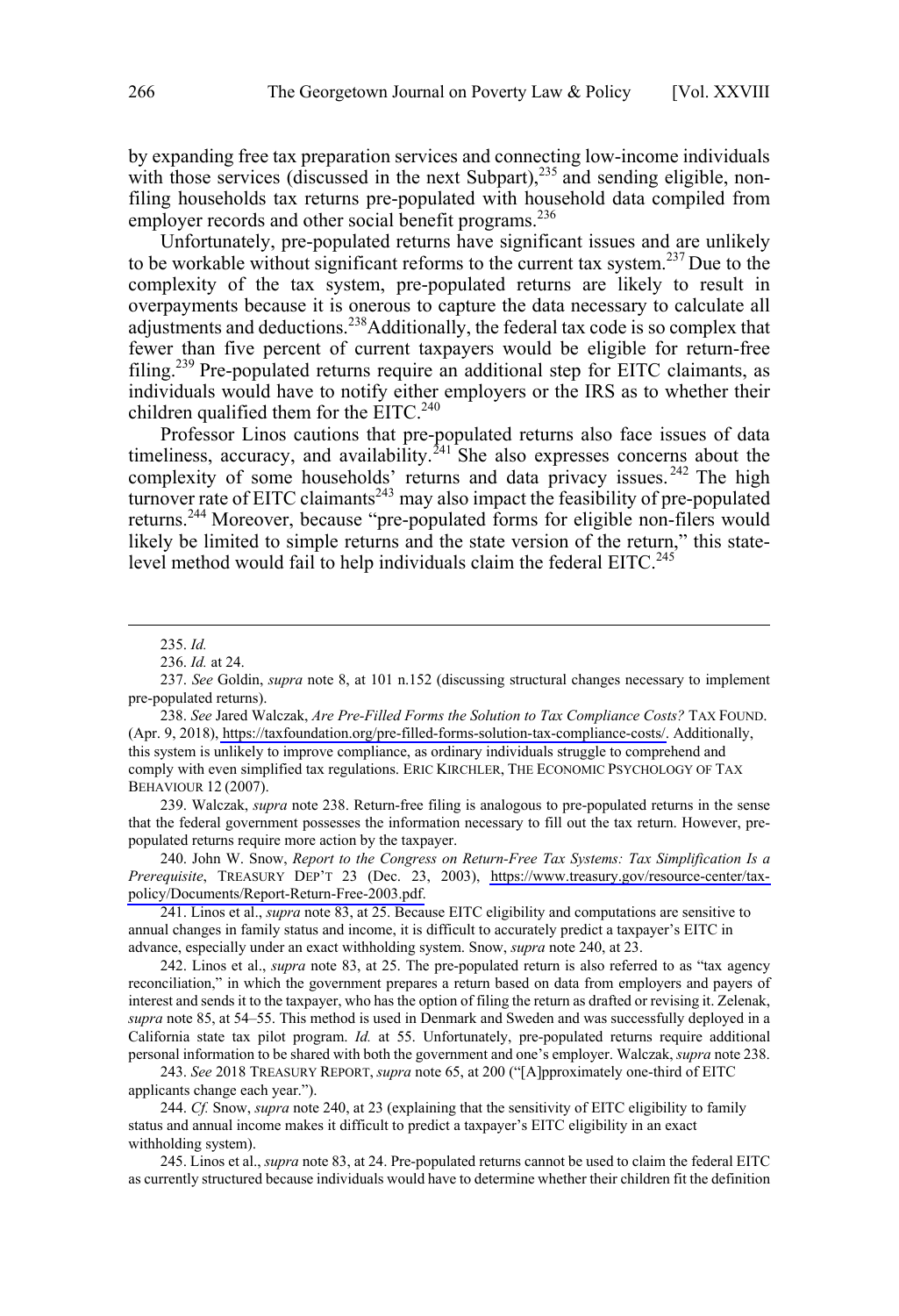#### *C. Expanded Access to Tax Preparation Services*

<span id="page-24-0"></span>Several other researchers have proposed expanding access to tax preparation services in order to increase EITC use.<sup>246</sup> To support this advocacy, there is some evidence that use of a tax preparation service increases the EITC take-up rate.<sup>247</sup> Whereas the overall EITC take-up rate is approximately 80% of eligible individuals, approximately 92% of eligible individuals using a tax preparation service claim the credit.<sup>248</sup> This natural experiment suggests that tax preparation services reduce the complexity associated with claiming the EITC.<sup>249</sup> Given that tax preparation services increase the EITC take-up rate, one method of increasing EITC take-up overall is to increase the use of tax preparation services, particularly by EITC-eligible individuals. If access to tax preparation services also increases tax filing in general, expanded access to tax preparation services may induce some of the EITC-eligible non-filers (who account for almost two-thirds of EITCeligible non-claimants)<sup>250</sup> to participate in the tax system and claim the credit.<sup>251</sup>

The question then becomes: what measures should be used to connect EITCeligible individuals with tax preparation services? Professor Jacob Goldin suggests the use of tax credits to offset tax preparation fees but warns that such a subsidy would likely negatively impact tax revenue and may incentivize tax preparation companies to raise their prices (as the government, rather than the consumer, bears the cost). <sup>252</sup> Professor Goldin also urges the expansion of free in-person tax assistance (such as VITA/TCE sites) and free online software (such as Free File).<sup>253</sup> However, given that these options are already available and use of them is quite low,<sup>254</sup> Professor Goldin recommends increased awareness for these free tax filing methods to encourage non-filers to file.<sup>255</sup> Considering that free tax preparation

 $\overline{a}$ 

 $\overline{a}$ 

253. Goldin, *supra* note 8, at 100.

255. *Id*. at 100.

of a qualifying child under the EITC and inform either their employer or the IRS of the result. Snow, *supra*  note 240, at 23.

Alissa Anderson, *Expanding Access to Free Tax Preparation Services is Essential to Making*  246. *the CalEITC a Success*, CAL. BUDGET & POL'Y CTR. (May 3, 2018),

[https://calbudgetcenter.org/blog/expanding-access-to-free-tax-preparation-services-is-essential-to](https://calbudgetcenter.org/blog/expanding-access-to-free-tax-preparation-services-is-essential-to-making-the-caleitc-a-success/)[making-the-caleitc-a-success/;](https://calbudgetcenter.org/blog/expanding-access-to-free-tax-preparation-services-is-essential-to-making-the-caleitc-a-success/) Goldin, *supra* note 10, at 99; Linos et al., *supra* note 80, at 24–25.

<sup>247.</sup> Goldin, *supra* note 8, at 93.

<sup>248.</sup> *Id*.

<sup>249.</sup> *Id.* at 93–94.

<sup>250.</sup> *Id.* at 71.

<sup>251.</sup> Linos et al., *supra* note 83, at 25.

<sup>252.</sup> Goldin, *supra* note 8, at 100; *see* Edward L. Rubin, *Bureaucratic Oppression: Its Causes and Cures*, 90 WASH. UNIV. L. REV. 291, 316 (2012) ("The presence of the private market in the delivery of tax benefits with large software companies and national chain commercial return preparers may in fact create a different agency incentive, one that takes into account private sector interests rather than the interests of the beneficiaries").

<sup>254.</sup> Fewer than 3% of taxpayers participate in Free File. *Id.* at 89; *see also* Anderson, *supra* note 246 (explaining that although 70% of U.S. tax filers are eligible to use Free File, less than 2% of taxpayers use the services). Participation in free VITA and TCE programs is miniscule compared to the number of individuals using paid tax preparation services. *Id.* at 88.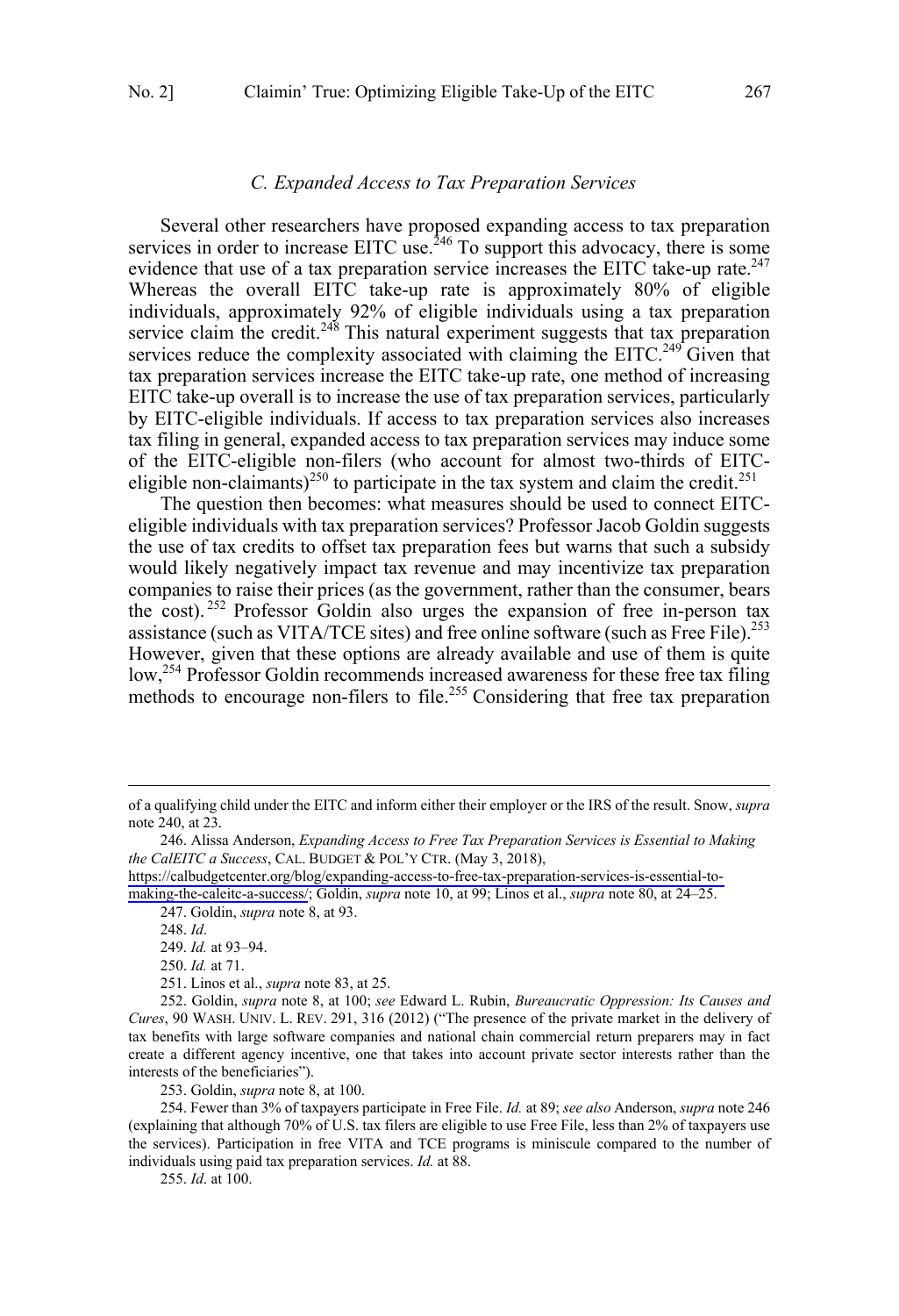services have very low overclaim rates, encouraging individuals to use these services would likely decrease EITC overclaims as well.<sup>256</sup>

Alissa Anderson, from the California Budget & Policy Center, adds some helpful nuance to these problems and proposals.<sup>257</sup> First, VITA sites are not conveniently placed for low-income individuals. For example, nearly half of the zip codes in California with high shares of potentially EITC-eligible individuals lack VITA sites.<sup>258</sup> Second, VITA sites have limited hours—usually just three to five hours per day, two to four days per week.<sup>259</sup> Third, appointments are limited and walk-in clients have to wait for several hours, limiting the convenience of VITA sites.<sup>260</sup> Finally, VITA sites lack sufficient resources to advertise their services against commercial preparers.<sup>261</sup> Additionally, even eligible individuals may be unaware that free tax services are even available to them.<sup>262</sup> Methods to increase the availability and awareness of free tax preparation methods are an important element of the policy bundle needed to increase take-up and reducing overclaims.

However, even if all EITC-eligible individuals used tax preparation services, it is unlikely that the EITC take-up rate would reach  $100\%$ <sup>263</sup>. There are several contributing factors. First, tax preparation services are imperfect—some human preparers may mistakenly conclude that an individual is ineligible, and some software may fail to consider all EITC rules.<sup>264</sup> Second, individuals may voluntarily choose not to claim the EITC credit for a variety of reasons.<sup>265</sup> For example, eligible individuals may refuse to claim the EITC due to stigma associated with claiming a benefit,  $^{266}$  fear of being audited,  $^{267}$  or "perceived hassle or effort required to sign up."<sup>268</sup> Finally, a data discrepancy may underestimate take-up: individuals might report lower income to the Census, whose data is used to calculate the take-up rate, than what they must report to the IRS, which determines actual EITC eligibility.<sup>269</sup> Finally, even if tax preparation services are

 $\overline{a}$ 

263. *See* Goldin, *supra* note 8, at 93–94 n.136 (outlining potential explanations for the lack of 100% EITC take-up among EITC-eligible individuals using tax preparation services).

267. *See* Guyton et al., *supra* note 89, at 35 ("[T]here are significant decreases in EITC claiming and tax filing following the audits, but some audited taxpayers may leave benefits on the table by foregoing potentially legitimate EITC claims or not claiming tax refunds based on excess withholding.").

268. Goldin, *supra* note 8, at 67.

 <sup>256.</sup> IRS-sponsored tax preparation services such as VITA have the lowest rate of EITC overclaims of any preparation method: between 20% and 26%, compared to an average of 42% and 49% overall rate of overclaims. IRS EITC OVERCLAIM STUDY, *supra* note 33, at 26 tbl.9.

<sup>257.</sup> Anderson, *supra* note 246.

<sup>258.</sup> *Id.* This data is based on eligibility for the California state version of the EITC.

<sup>259.</sup> *Id.*

<sup>260.</sup> *Id.*

<sup>261.</sup> *Id.*

<sup>262.</sup> In one survey, 75% of likely-EITC-eligible individuals were unaware of free tax preparation services. *Few Tax Filers Who Were Likely Eligible for the CalEITC Knew That Free Tax Preparation Services Were Available*, CAL. BUDGET & POL'Y CTR., [https://calbudgetcenter.org/wp](https://calbudgetcenter.org/wp-content/uploads/EITC-Issue-Brief_Fig-4.png)[content/uploads/EITC-Issue-Brief\\_Fig-4.png.](https://calbudgetcenter.org/wp-content/uploads/EITC-Issue-Brief_Fig-4.png)

<sup>264.</sup> *Id*.

<sup>265.</sup> *Id*.

<sup>266.</sup> *Id.* at 67; *see also* Currie, *supra* note 60, at 87 (describing stigma as an explanation for low benefit take-up, as well as the relationship between stigma and transaction costs associated with claiming a benefit).

<sup>269.</sup> *Id.* at 94, n.136.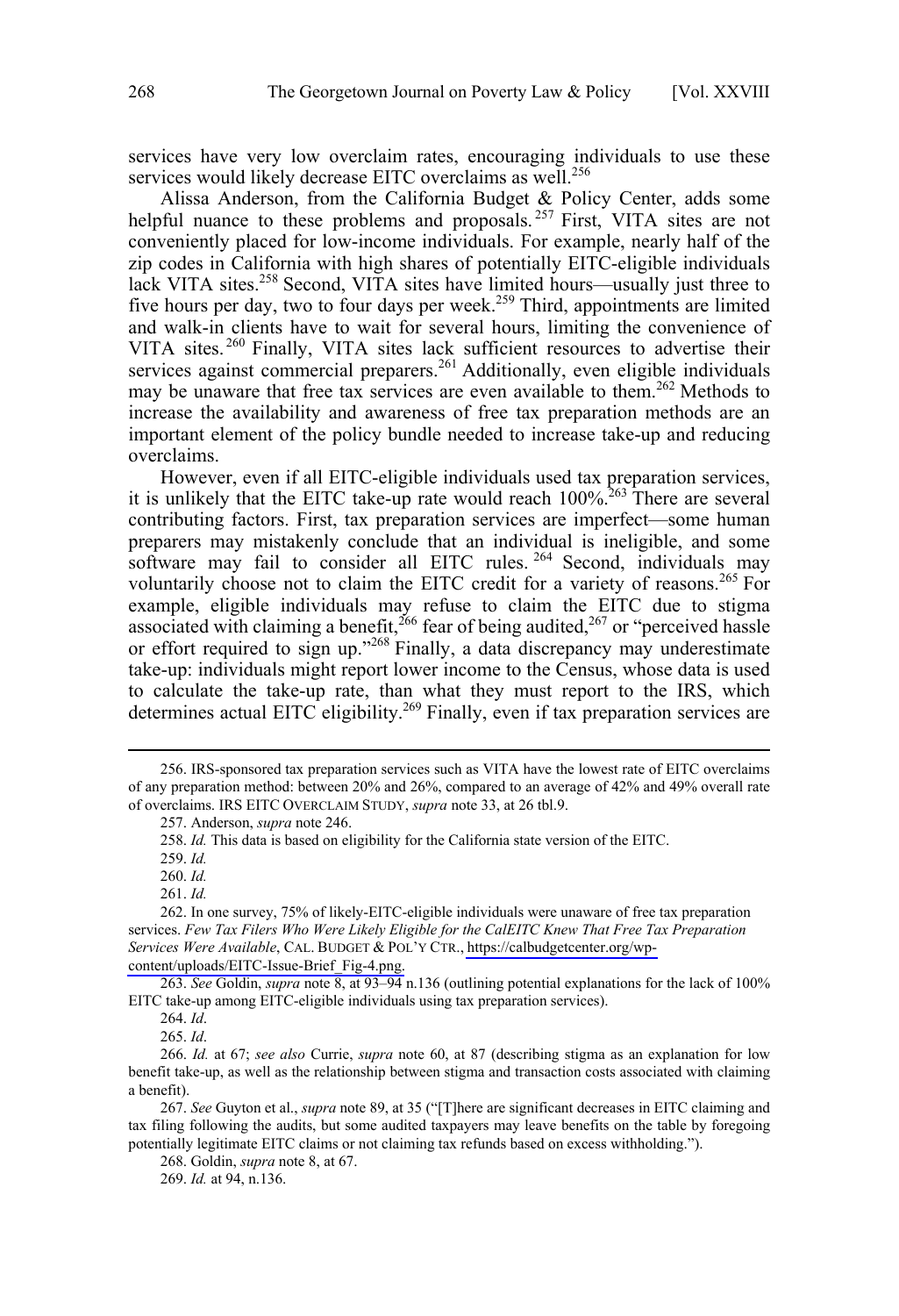<span id="page-26-0"></span>free, individuals may choose not to endure the cognitive burden associated with filing, even when there is likely to be a financial benefit.<sup>270</sup>

## V. RECOMMENDATIONS

As discussed in Parts II and III above, overclaim and nonclaim issues arise from a mixture of economic and behavioral factors.<sup>271</sup> When a problem has a combination of causes, the ideal system of interventions may combine traditional policy responses and behavioral nudges.<sup>272</sup> Although many of the proposals discussed in Part IV have merit, they each entail unique limitations that can be potentially offset by combining several policy proposals, as discussed below. Individual solutions may not work in isolation but bundling several solutions can prove successful.273

Thus, Part V proposes a bundle of traditional and behavioral policy solutions to simultaneously increase EITC take-up and decrease overclaims. Part IV(A) advocates for a simplified EITC that can be calculated based on data already required for a standard tax return; Part IV(B) proposes the use of a default rule that automatically grants the EITC to eligible individuals unless they opt-out; Part IV(C) suggests expanding access to tax preparation services as a way to increase take-up in the non-filing population; Part IV(D) puts forward the idea of an EITC audit rate that is harmonized with the average individual audit rate; Part IV(E) recommends that this policy bundle be publicized using methods that capitalize on behavioral biases.

### *A. Simplify the EITC*

The most important step in both increasing EITC take-up and decreasing overclaims is simplifying the EITC. Thankfully, the barriers to simplifying the EITC are not insurmountable. As Professor Goldin points out, most of the information required to claim the EITC is also necessary elsewhere on the tax return; thus the EITC has a low *incremental* contribution to tax complexity.274 For example, all information about the taxpayer required for the EITC is also required to determine taxable income or tax liability except whether one is subject to a twoor ten-year EITC ban.<sup>275</sup> All of the information about EITC qualifying children is

 <sup>270.</sup> *See* Choi et al., *supra* note 181, at 761 (explaining that cognitive burden may prevent individuals from performing tasks that can result in no-strings-attached money).

<sup>271.</sup> *See supra* discussions of overclaims and nonclaims throughout Parts I and II*.* 

<sup>272.</sup> George Loewenstein & Nick Chater, *Putting Nudges in Perspective*, 1 BEHAVIOURAL PUB. POL. 26, 29 (2017).

<sup>273.</sup> *Cf.* TOBIAS A. DORSEY, LEGISLATIVE DRAFTER'S DESKBOOK: A PRACTICAL GUIDE 126 (2010) (discussing the importance of creating a coherent policy solution by "selecting the most appropriate concepts and then fitting them together"); REED DICKERSON, THE FUNDAMENTALS OF LEGAL DRAFTING 59 (1986) (explaining that this stitching several policy concepts together is "unquestionably the most elusive part of drafting. The specific pieces should cover the intended areas, and they should leave no gaps: they should not duplicate each other or overlap, and they should not contradict each other.").

<sup>274.</sup> Goldin, *supra* note 8, at 79.

<sup>275.</sup> *Id.* at 77, tbl.1.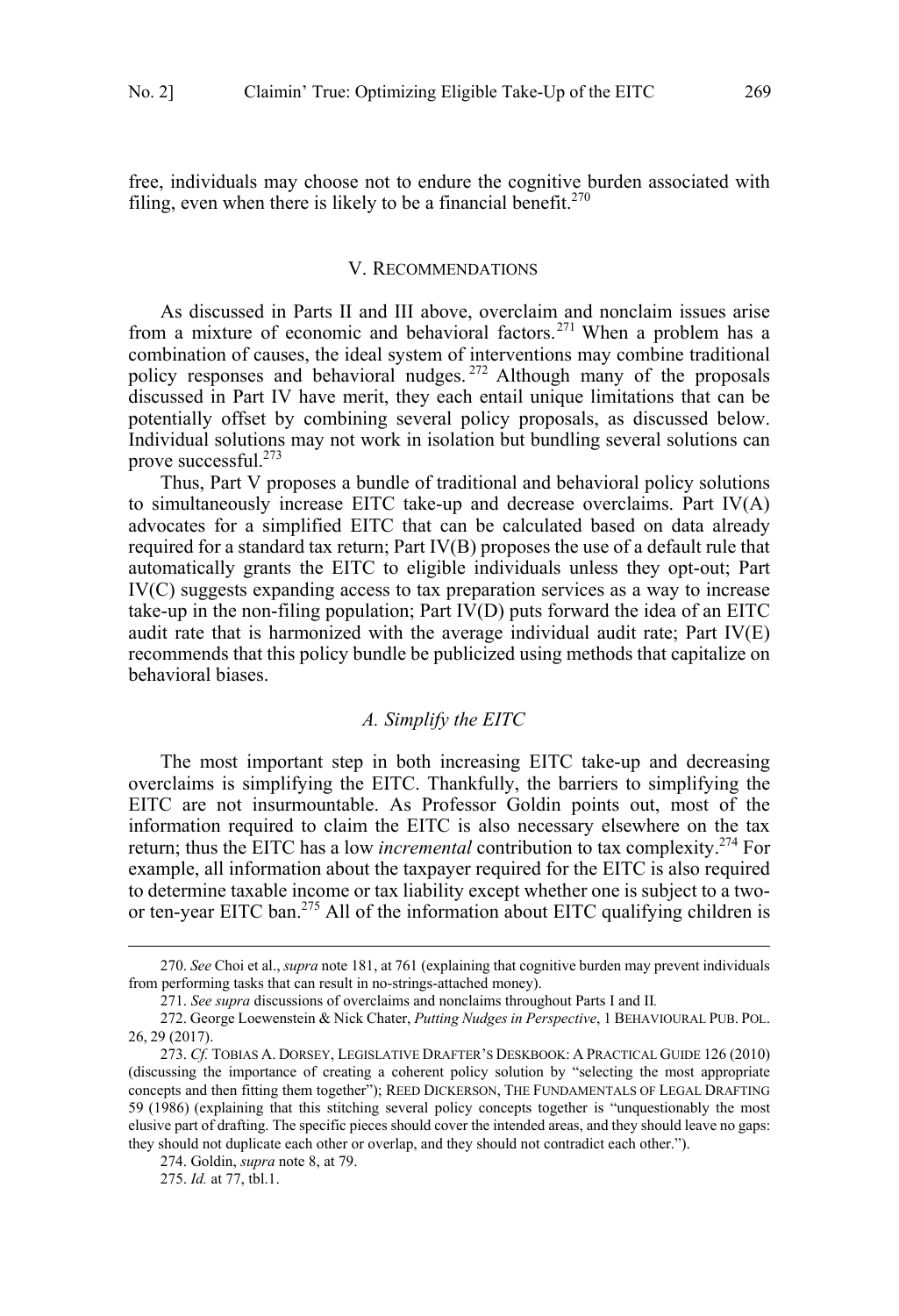also required to calculate the dependent exemption except whether the child's social security number is valid for employment.<sup>276</sup> All of the information needed about other taxpayers with whom the child lived during the year is also necessary for the dependent exemption.<sup>277</sup> All requisite information about other taxpayers with whom the taxpayer lived during the year is also essential for taxable income or tax liability determinations.<sup>278</sup>

With a few minor adjustments to eligibility requirements, EITC eligibility could be determined based on data already required on the tax return. To this end, a 2003 Treasury Report to Congress advocated for adopting uniform definitions across tax provisions, especially a unified definition of the qualifying child (which would allow taxpayers to provide the child's name and social security number to determine child-related tax benefits).<sup>279</sup> Such a proposal has support from other experts, such as Nina Olson with the National Taxpayer Advocate.<sup>280</sup> Because the EITC is intended to be available to individuals in non-traditional family structures, the unification of qualifying child and dependent definitions should be done inclusively rather than exclusively.  $281$  In other words, the most restrictive definitions should be expanded to be more inclusive, rather than narrowing the inclusive definitions to match the restrictive definitions. By unifying the definition of a qualifying child and moving the onus of EITC ban determination and child social security employment eligibility onto the IRS, the EITC eligibility and payout could likely be determined without an additional filing. This method is in line with the original administration structure of the EITC and requires the IRS to determine EITC eligibility and calculate benefit amounts.<sup>282</sup>

Under this simplified system, the IRS could automatically grant any EITCeligible individual who files taxes the appropriate amount of EITC. By shifting the responsibility of determining EITC eligibility and payout amounts to the IRS, lowand moderate-income individuals are alleviated from the additional burden of completing and filing the Schedule EIC. They also would no longer have the opportunity to intentionally or unintentionally overclaim the credit aside from placing fraudulent information on their traditional tax return. Such a method would heighten take-up for eligible individuals who are already filing taxes<sup>283</sup> and likely minimize unintentional overclaims of the EITC.<sup>284</sup>

The EITC's definitions and requirements should also be simplified so that eligibility determination and benefit computation can be performed based solely on information already required on a standard tax return. Simplifying the EITC would also help limit the effect of ambiguity and betrayal aversion to the extent that individuals are afraid of putting time and resources into claiming the EITC only to have it be denied or for the claim to result in an audit.

 $\overline{a}$ 

281. *Cf.* Drumbl, *supra* note 24, at 275 (cautioning against simplifying the EITC because the

283. This population accounts for approximately one-third of EITC-eligible individuals who fail to claim the credit. Goldin, *supra* note 8, at 71.

 <sup>276.</sup> *Id.* at 78, tbl.1.

<sup>277.</sup> *Id.*

<sup>278.</sup> *Id.*

<sup>279.</sup> Snow, *supra* note 240, at 23, 43.

<sup>280.</sup> *2012 Annual Report to Congress*, NAT'L TAXPAYER ADVOCATE 507–511 (2012).

provisions are structured to grant the credit to households with non-traditional family structures).

<sup>282.</sup> PLUEGER, *supra* note 19, at 152.

<sup>284.</sup> Drumbl, *supra* note 24, at 275.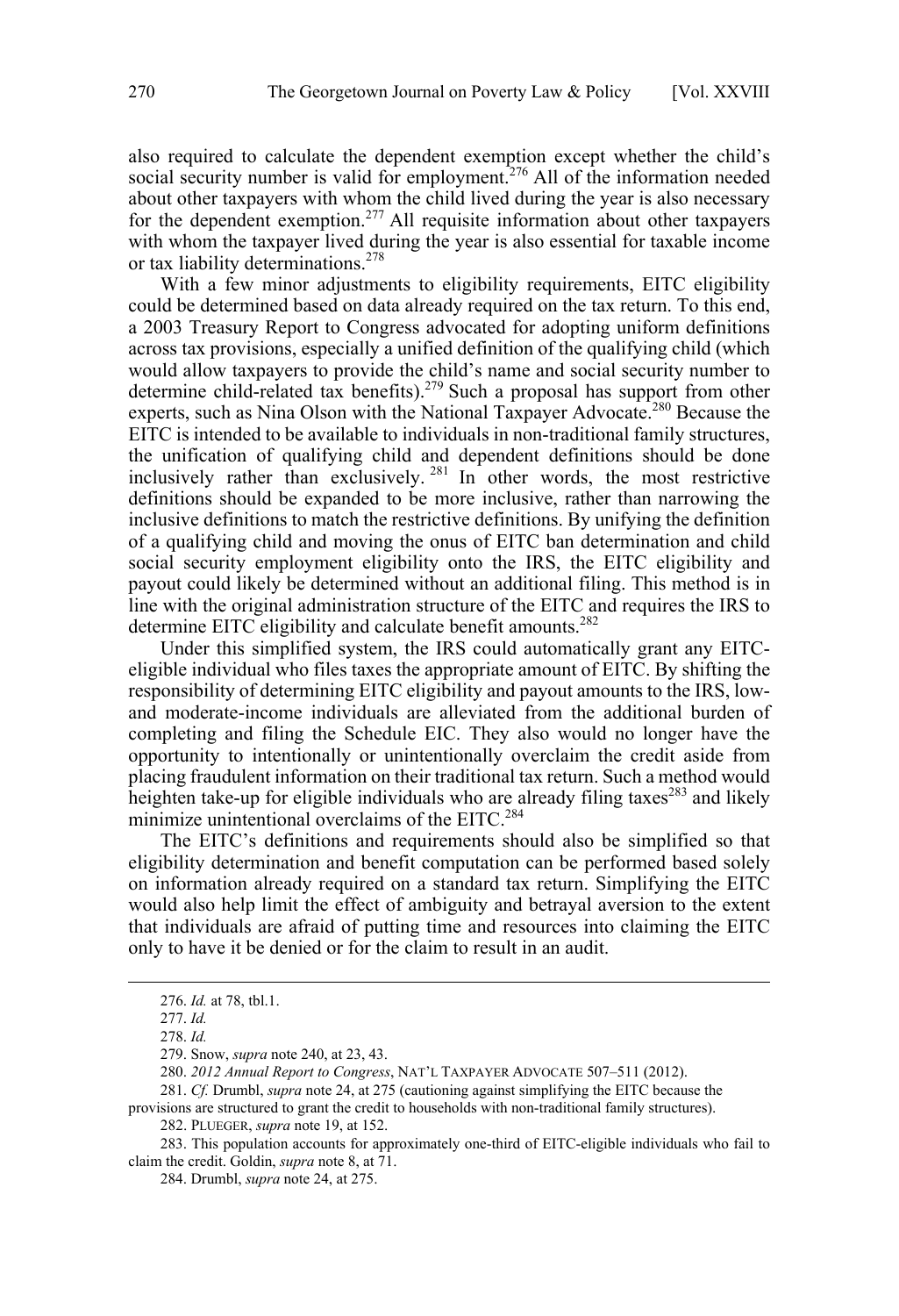<span id="page-28-0"></span>Such simplification is also likely to reduce overclaim errors, as EITC errors are at least partially a function of the program's complexity.285 Simplification also paves the path for an opt-out EITC model, which is likely to significantly increase take-up, as discussed in Part IV(B) below.<sup>286</sup> The desirability of this reform is modulated by one major caveat: simplifying the EITC and determining eligibility based on the standard tax return would not attend to the EITC-eligible population who does not file taxes.<sup>287</sup> Thus, additional measures targeted at the non-filing population are necessary.

Such simplification is likely to be met with opposition from the tax preparation industry, which has opposed previous efforts at  $EITC$  simplification<sup>288</sup> because it reduces the need to rely on a tax preparation service to prepare one's tax returns.  $289$  However, if the simplified EITC were included in a policy bundle alongside a policy that increased demand for tax preparation companies (as discussed in Part  $IV(C)$  below),<sup>290</sup> perhaps this elixir would be more palatable.

#### *B. Implement an EITC Default Rule*

Although an opt-out model is not currently feasible due to the EITC requiring unique information not necessary elsewhere on the return,  $291$  an opt-out model may be a desirable method to increase take-up alongside a simplified EITC system in which eligibility and benefits can be determined based on the standard tax return.<sup>292</sup>

Even when the choice to opt out is available, most individuals stick with the default.<sup>293</sup> The power of default rules with the choice to opt out is exemplified by default rules in retirement savings, which cause more individuals to participate and maintain the default level of savings.<sup>294</sup> Notably, a default rule for EITC claims has a lower financial demand than retirement savings because the claimant need not give anything up, but just file his or her taxes. Thus, a default rule of granting EITC for eligible individuals alongside an opt-out option is likely to increase takeup significantly.

To better understand this default rule proposal, there are two helpful points of comparison within the tax system: "check the box" regulations for business taxation and the automatic distribution of COVID-19 Economic Impact Payments. Check the box regulations allow eligible business entities to elect whether to be classified as a partnership or corporation for federal tax purposes.<sup>295</sup> The check the

<sup>285.</sup> HERD & MOYNIHAN, *supra* note 6, at 211. *See also* Drumbl, *supra* note 23, at 275 (agreeing that simplifying would likely reduce taxpayer error when claiming the EITC).

<sup>286.</sup> *See infra* Part IV(B).

<sup>287.</sup> This population accounts for approximately two-thirds of EITC-eligible individuals who fail to claim the credit and is thus the more important problem to address. Goldin, *supra* note 10, at 11.

<sup>288.</sup> HERD & MOYNIHAN, *supra* note 6, at 207.

<sup>289.</sup> *Id*.

<sup>290.</sup> *See infra* Part IV(C).

<sup>291.</sup> *See supra* Part IV(A) discussing the EITC's unique informational requirements.

<sup>292.</sup> *See* discussion of this proposal *supra* Parts III(C) and IV(A).

<sup>293.</sup> Sunstein & Thaler, *supra* note 203, at 1160.

<sup>294.</sup> Madrian & Shea, *supra* note 86, at 1150; Thaler & Benartzi, *supra* note 201, at S184–85.

*The Final "Check the Box" Regulations*, J. OF ACCOUNTANCY, 295.

<https://www.journalofaccountancy.com/issues/1997/dec/smbus.html> (last visited Feb. 1, 2021).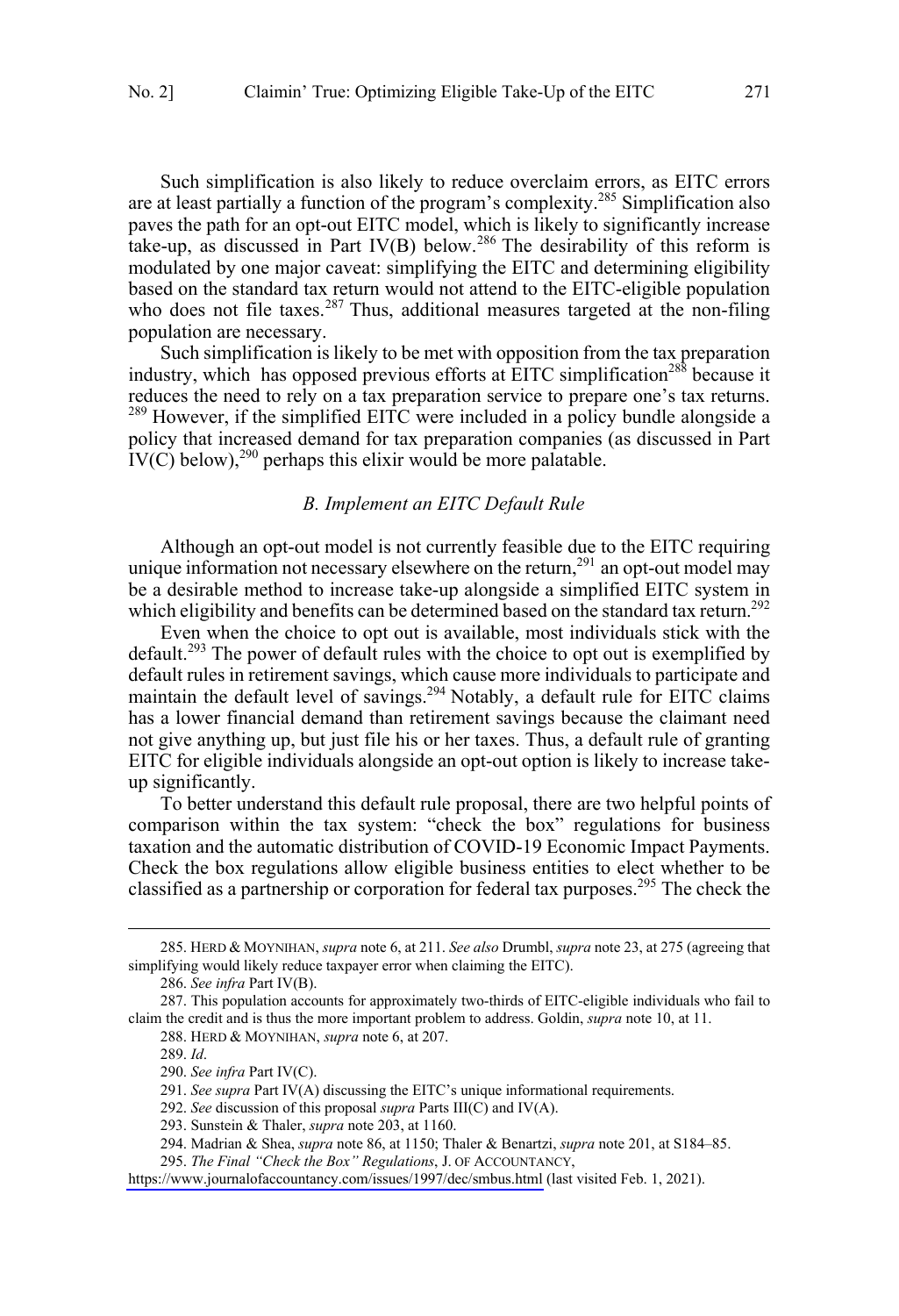box regulations also include a default rule that treats an entity as a partnership if it does not otherwise make an election.<sup>296</sup> To opt out of a default classification, a business entity must make an additional filing of Form 8832.<sup>297</sup>

Analogously, under an EITC opt-out system, the IRS would evaluate an individual's EITC eligibility and provide eligible taxpayers with credits by default. If an individual desired not to receive a payment, they could opt out. However, because minimizing cognitive burden is especially important for individual taxpayers, the opt-out method should not require an additional form. Rather it should be done by a single box on the tax form, like electing whether to receive one's tax refund electronically or by mail.

A highly salient example of automatic eligibility determination is the recent COVID-19 Economic Impact Payment. The stimulus checks distributed to Americans below a certain income threshold<sup>298</sup> to offset the effect of COVID-19 were automatic for most taxpayers.<sup>299</sup> The government automatically calculated eligibility and distributed checks based on individual's tax filing data from 2018 and 2019 returns.<sup>300</sup> Notably, the stimulus payments varied based on adjusted gross income and the number of qualifying children, both factors considered for the EITC.<sup>301</sup> This system of determining eligibility for economic impact payments demonstrates that the IRS has the infrastructure necessary to calculate benefit eligibility automatically. So long as the EITC is simplified such that eligibility can be fully determined from the standard tax return, an opt-out EITC system seems feasible.

Automatically opting eligible individuals into the EITC is, by definition, paternalistic, as it is "selected with the goal of influencing the choices of affected parties in a way that will make those parties better off."<sup>302</sup> However, any form of organizational choice is inevitably paternalistic, as it involves normative judgments.<sup>303</sup> Thus, the issue is "how to choose among paternalistic options."<sup>304</sup>

Although encouraging the best choice is favorable, blocking choices (a nonlibertarian paternalistic approach) is usually undesirable.<sup>305</sup> In contrast, the theory of libertarian paternalism posits that freedom has intrinsic value,<sup>306</sup> and thus choice should be preserved, even though the rational choice is being promoted.<sup>307</sup> To this end, an option to opt out of claiming the (simplified) EITC should be preserved to allow freedom of choice. Individuals may decline to take the EITC for a variety of

 $\overline{a}$ 

*A Guide to COVID-19 Economic Stimulus Relief*, CONSUMER FIN. PROTECTION BUREAU, 298.

<https://www.irs.gov/coronavirus/economic-impact-payments>(last visited Feb. 1, 2021).

300. *See* CONSUMER FIN. PROTECTION BUREAU, *supra* note 298.

301. *Id*.

<sup>296.</sup> *Id.*

<sup>297.</sup> *Id.*

<https://www.consumerfinance.gov/about-us/blog/guide-covid-19-economic-stimulus-checks/>(last visited Feb. 16, 2021).

*Economic Impact Payments*, INTERNAL REVENUE SERV., 299.

<sup>302.</sup> Richard H. Thaler & Cass R. Sunstein, *Libertarian Paternalism*, 93 AM. ECON REV. 175, 175 (2003).

<sup>303.</sup> *Id.*

<sup>304.</sup> *Id.*

<sup>305.</sup> *Id.* at 177.

<sup>306.</sup> Edward L. Glaeser, *Paternalism and Psychology*, 73 UNIV. CHICAGO L. REV. 133, 151 (2006).

<sup>307.</sup> Thaler & Sunstein, *supra* note 302, at 177.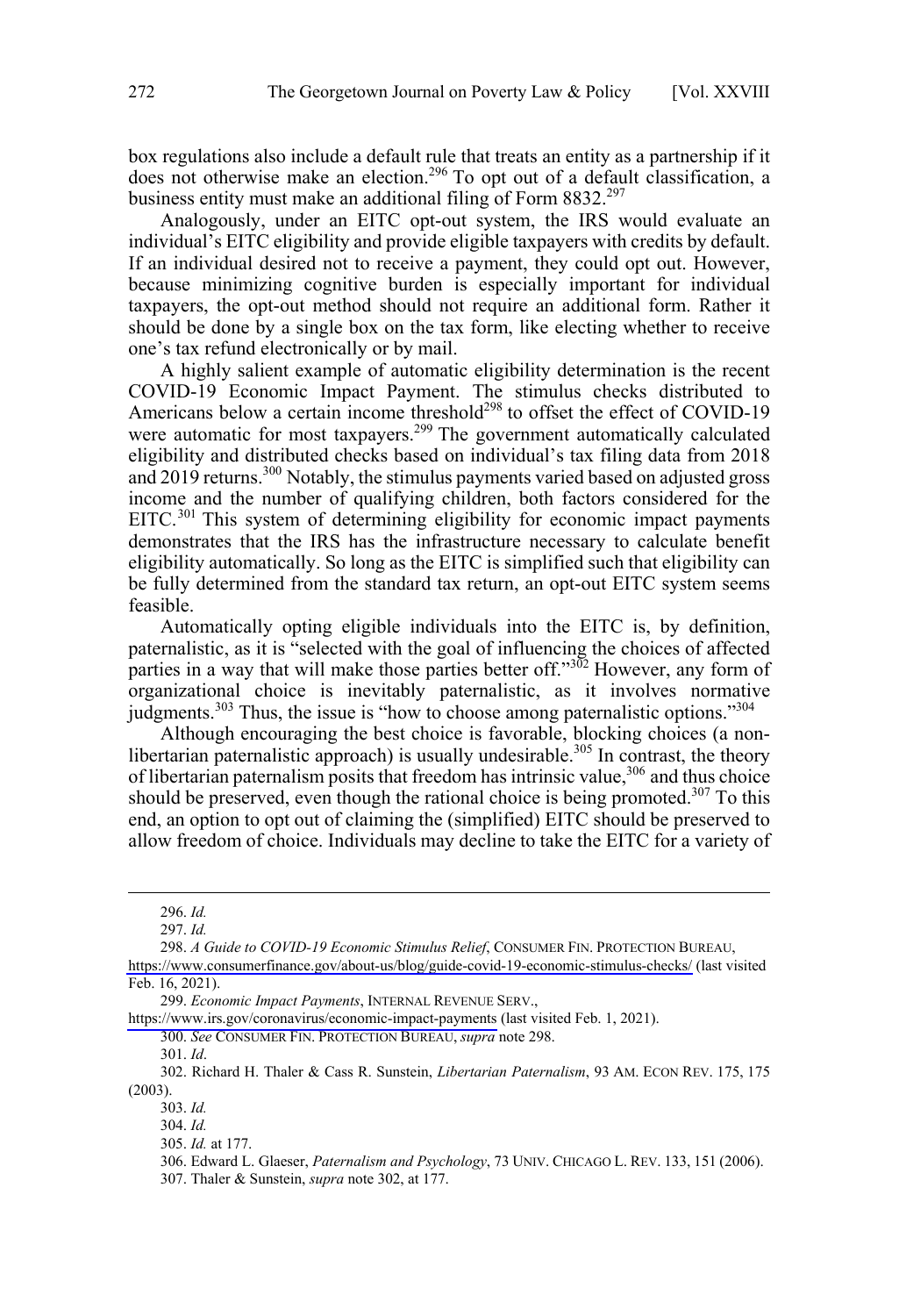<span id="page-30-0"></span>non-financial reasons,<sup>308</sup> thus the ability to opt out should be available to allow individuals to act on those reasons, regardless of rationality.

## *C. Expand Access to Tax Preparation Services*

The proposals discussed in Parts  $V(A)$  and  $V(B)$  primarily benefit individuals who are already filing taxes but not claiming the EITC. Although the reduced burden of claiming the EITC may induce filing by individuals who would file taxes to claim the EITC but for the extra burden, extra measures are necessary to target the largest population of EITC-eligible non-claimants: nonfilers.<sup>309</sup> Expanding access to tax preparation services is the best way to induce nonfilers to participate in the tax system. There are at least two avenues to do so: adding free services<sup>310</sup> or subsidizing paid services.<sup>311</sup>

If the limitations of free tax preparation services that Anderson identified in California<sup>312</sup> are present nationwide, resources dedicated to ameliorating those issues in areas with high rates of EITC eligibility would likely improve take-up. Since free tax preparation services have the lowest rate of overclaims,  $313$ addressing those issues and consequently expanding access would also likely improve overclaims.

To further satiate tax preparation demand and to increase the political viability of reform by appeasing the tax preparation industry lobby, expansions of free tax preparation services should be accompanied by an instrument that reduces the effective cost of tax preparation for individuals who are unable to access a free service.<sup>314</sup> Rather than a tax credit, as Goldin proposed,<sup>315</sup> which could potentially increase the sticker cost of tax preparation,  $316$  a fixed amount paid to a tax preparation service for every EITC-eligible individual serviced is a more desirable alternative.

Under this fixed-fee model, the government would pay a fixed amount, say  $$130<sup>317</sup>$  to a tax preparation service for each EITC-eligible individual served. To disincentivize overclaims, the fee could be withheld for each individual later deemed ineligible by an audit, or a penalty could be paid for each overclaim. However, with a simplified EITC and opt-out model as proposed in Parts IV(A) and IV(B), the risk of overclaiming can be lowered by the IRS determining

 <sup>308.</sup> *See supra* notes 83–90.

<sup>309.</sup> *See* Goldin, *supra* note 8, at 71 (characterizing nonfilers as the largest population of EITCeligible nonclaimants).

<sup>310.</sup> Anderson, *supra* note 246; Goldin, *supra* note 8, at 100.

<sup>311.</sup> Goldin, *supra* note 8, at 100.

<sup>312.</sup> Anderson, *supra* note 246.

<sup>313.</sup> IRS-sponsored tax preparation services such as VITA have the lowest rate of EITC overclaims of any preparation method: between 20% and 26%, compared to an average of 42% and 49% overall rate of overclaims. IRS EITC OVERCLAIM STUDY, *supra* note 33, at 26 tbl.9.

<sup>314.</sup> *See* Goldin, *supra* note 8, at 100 (advocating for a tax credit to offset the cost of tax preparation).

<sup>315.</sup> *Id.*

<sup>316.</sup> *Id.*

<sup>317.</sup> This represents the average cost of tax preparation for nonbusiness taxpayers. 1040 INSTRUCTIONS, *supra* note 90, at 100.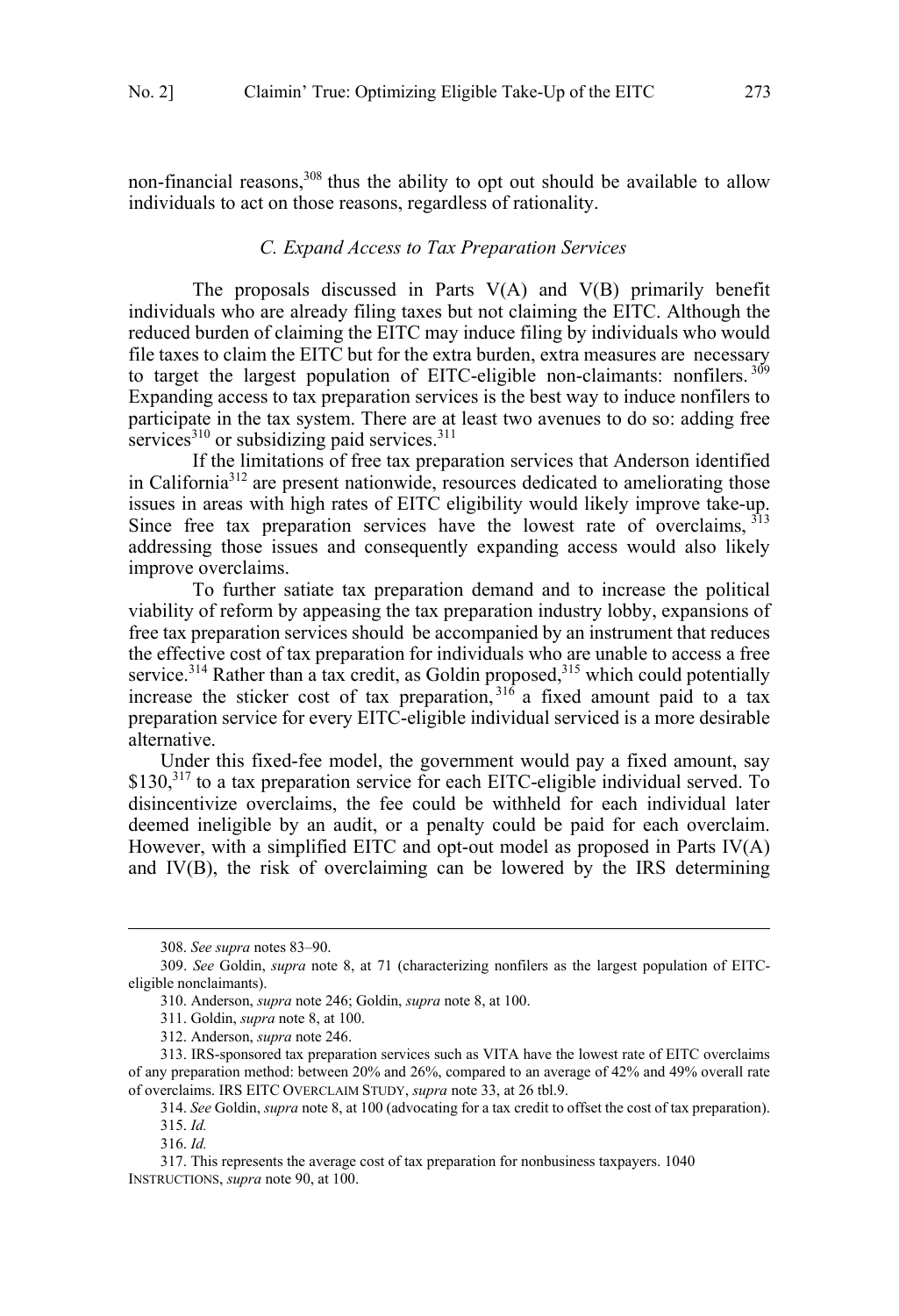<span id="page-31-0"></span>eligibility. <sup>318</sup> Paying tax preparation services per EITC claimant will increase administration costs, but the net administrative cost impact will be mitigated by the reduction in overclaims associated with accompanying reforms. Moreover, even if this fee were paid for *every* eligible EITC-claimant, the EITC would still likely be more efficient to administer than other programs.<sup>319</sup> Finally, incentivizing tax preparation companies to prepare returns for EITC-eligible individuals encourages these companies to invest in outreach efforts, further boosting take-up.

# *D. Harmonize EITC Audit Rate*

One method to address the fear of audits associated with the EITC is to harmonize the rate of EITC audits with the average rate of individual audits. The IRS is tasked with enforcing tax laws against more taxpayers than its resources allow.<sup>320</sup> Thus, the IRS must decide which tax laws to enforce and against which taxpayers.321 In making these decisions, the IRS can decline to enforce tax aspects for a given period of time ("categorical nonenforcement"), focus enforcement on specific laws or taxpayers ("setting priorities"), or nominally enforce all tax laws, leaving the decision of which laws to enforce and against whom to individual agents ("case-by-case decision making").<sup>322</sup> Currently, IRS enforcement is focused disproportionately on EITC claimants.<sup>323</sup> The emphasis on EITC enforcement is a result of a "general congressional mandate and specific appropriation to increase EITC compliance activities."<sup>324</sup> Although categorical nonenforcement of EITC overclaims would likely signal acquiescence to noncompliance, simple underenforcement may be possible without sending such a signal. $32\overline{3}$ 

There are two ways in which the IRS can harmonize the EITC audit rate with the overall audit rate: decrease the amount of EITC audits or increase the amount of non-EITC audits.<sup>326</sup> Because EITC audits are easier and cheaper to complete than traditional audits, the IRS is unable to simply shift resources away from EITC audits to more complex audits—there is a dearth of employee experience and

 <sup>318.</sup> *See* discussion of these proposals in Parts IV(A) and IV(B) *supra*.

<sup>319.</sup> Approximately 25 million households are EITC-eligible with an average benefit amount of \$1,551. Goldin, *supra* note 8, at 70. A \$130 fee per return would result in \$3.25 billion in administrative costs, compared to a total of \$38.75 billion in payouts. This is an 8.38% expense ratio, still lower than the average 16 percent expense ratio of other transfer programs. *See* Bhargava & Manoli, *supra* note 84, at 3522 (listing the average expense ratio of other transfer programs at 16%).

<sup>320.</sup> Leigh Osofsky, *The Case for Categorical Nonenforcement*, 69 TAX L. REV. 73, 74 (2015).

<sup>321.</sup> *Id.*

<sup>322.</sup> *Id.*

<sup>323.</sup> *See* Book et al., *supra* note 2, at 209 (noting an audit rate of 1.6% of EITC returns compared to 0.9% of all taxpayers); 2018 TREASURY REPORT, *supra* note 65, at 200 (showing that EITC claimants were audited at twice the rate of the national average).

<sup>324.</sup> Leslie Book, *The IRS's EITC Compliance Regime: Caught in the Net*, 81 OR. L. REV. 351, 373 (2002). For a more detailed explanation of the shift, see *id.* at 373–74 n.71. Congressional targeting of EITC claimants arose from disapproval of social spending programs and reports of erroneous EITC claims. *Id.* at 372 n.63. Congress allocated nearly \$750 million over a five-year period specifically for EITC audits. *Id.* at 373.

<sup>325.</sup> Lawrence Zelenak, *Custom and the Rule of Law in the Administration of the Income Tax*, 62 DUKE L. J. 829, 834 (2012).

<sup>326.</sup> Some combination of these two approaches is also possible.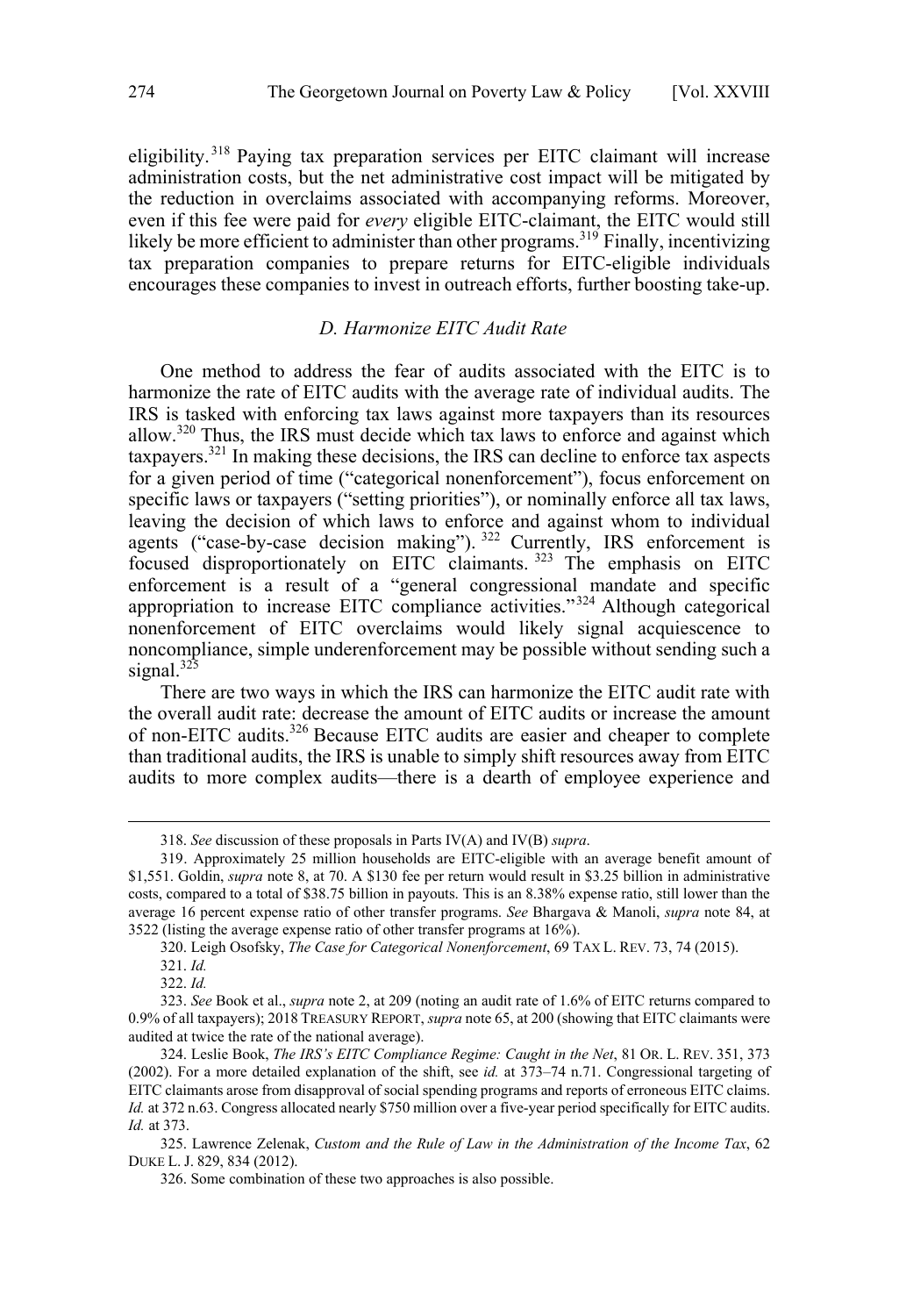skillset.<sup>327</sup> Additionally, the IRS is unable to simply increase the number of audits of non-EITC individuals because it lacks the financial resources to do so.<sup>328</sup> Thus, harmonizing the EITC audit rate with the national rate would require a reduction in the number of EITC audits. Although a massive shift in audit resources to non-EITC claimants is not possible, perhaps some audit refocusing could occur. Additionally, an IRS funding increase could help harmonize the audit rate by increasing the number of non-EITC audits that occur.

There are a few justifications for underenforcement against EITC overclaims, or at least a level of enforcement in line with enforcement rates against the average taxpayer. First, audits of EITC claimants provide a diminutive return relative to the audit rate.<sup>329</sup> From a pure tax-maximizing perspective, audit resources would likely result in more taxes owed if focused elsewhere.<sup>330</sup> Second, the resources lost to EITC overclaims may not be truly wasted from a social welfare perspective, as the additional value is going to EITC-eligible households or households "quite similar to eligible EITC families."<sup>331</sup> Finally, moving the EITC audit rate in line with the national rate may incentivize EITC take-up by destigmatizing the credit.<sup>332</sup>

 $\overline{a}$ 

329. Book et al., *supra* note 2 ,at 209 (stating that EITC audits resulted in less than 7% of additional tax owed, even though 39% of all individual income tax audits were of EITC claimants).

332. *Cf.* Guyton et al., *supra* note 89, at 35 ("[T]here are significant decreases in EITC claiming and tax filing following the audits, but some audited taxpayers may leave benefits on the table by foregoing potentially legitimate EITC claims or not claiming tax refunds based on excess withholding.").

<sup>327.</sup> Letter from Charles P. Rettig, Commissioner of the Internal Revenue Service, to Ron Wyden, Ranking Member, Committee on Finance, United States Senate 4 (Sept. 6, 2019),

[https://www.documentcloud.org/documents/6430680-Document-2019-9-6-Treasury-Letter-to-Wyden-](https://www.documentcloud.org/documents/6430680-Document-2019-9-6-Treasury-Letter-to-Wyden-RE.html)[RE.html.](https://www.documentcloud.org/documents/6430680-Document-2019-9-6-Treasury-Letter-to-Wyden-RE.html)

<sup>328.</sup> Paul Kiel, *IRS: Sorry, but It's Just Easier and Cheaper to Audit the Poor, PROPUBLICA* (Oct. 2, 2019), [https://www.propublica.org/article/irs-sorry-but-its-just-easier-and-cheaper-to-audit-the-poor.](https://www.propublica.org/article/irs-sorry-but-its-just-easier-and-cheaper-to-audit-the-poor)

<sup>330.</sup> For example, corporate audits—the IRS spends approximately 20% of its resources auditing large businesses, but these audits result in over two-thirds of additional taxes owed. Osofsky, *supra* note 320, at 86.

<sup>331.</sup> Liebman, *supra* note 53, at 1184 ("[O]nly 11 to 13 percent of EITC recipients lacked children in their household at the time they received the EITC. While some of these erroneous payments to households with children are going to households with multiple adults and combined incomes that exceed that of the typical EITC family, many of these ineligible families with children are likely to be quite similar to eligible EITC families."). Liebman's study was conducted using a dataset from the 1990 taxable year. *Id.* at 1166. Childless households could only claim the EITC beginning in 1994. Omnibus Budget Reconciliation Act of 1993, Pub. L. No. 103-66, § 13131(b) 107 Stat. 312, 434 (1993). Although Liebman's conclusion was about ineligible families with children, it is cross-applicable to ineligible households now, regardless of whether they have a qualifying child; distributing the EITC credit to households similar to EITC-eligible recipients may still have some value. *See id.*, at 1183 ("[I]f many EITC errors are inadvertent and involve payments to low-income families with children we may want to place some value on the transfers to ineligible taxpayers, perhaps assigning them the same social welfare weight as a dollar given to the average taxpayer."). More recent data suggests this is the case. *See* Maggie R. Jones & James P. Ziliak, *The Antipoverty Impact of the EITC: New Estimates from Survey and Administrative Tax Records*, CTR. ECON. STUD. 24 (Apr. 2019), https://www2.census.gov/ces/wp/2019/CES-WP-19-14.pdf?mod=article inline. ("[A]lthough some EITC is incorrectly paid to ineligibles, much of those dollars target individual tax units that are in poverty.").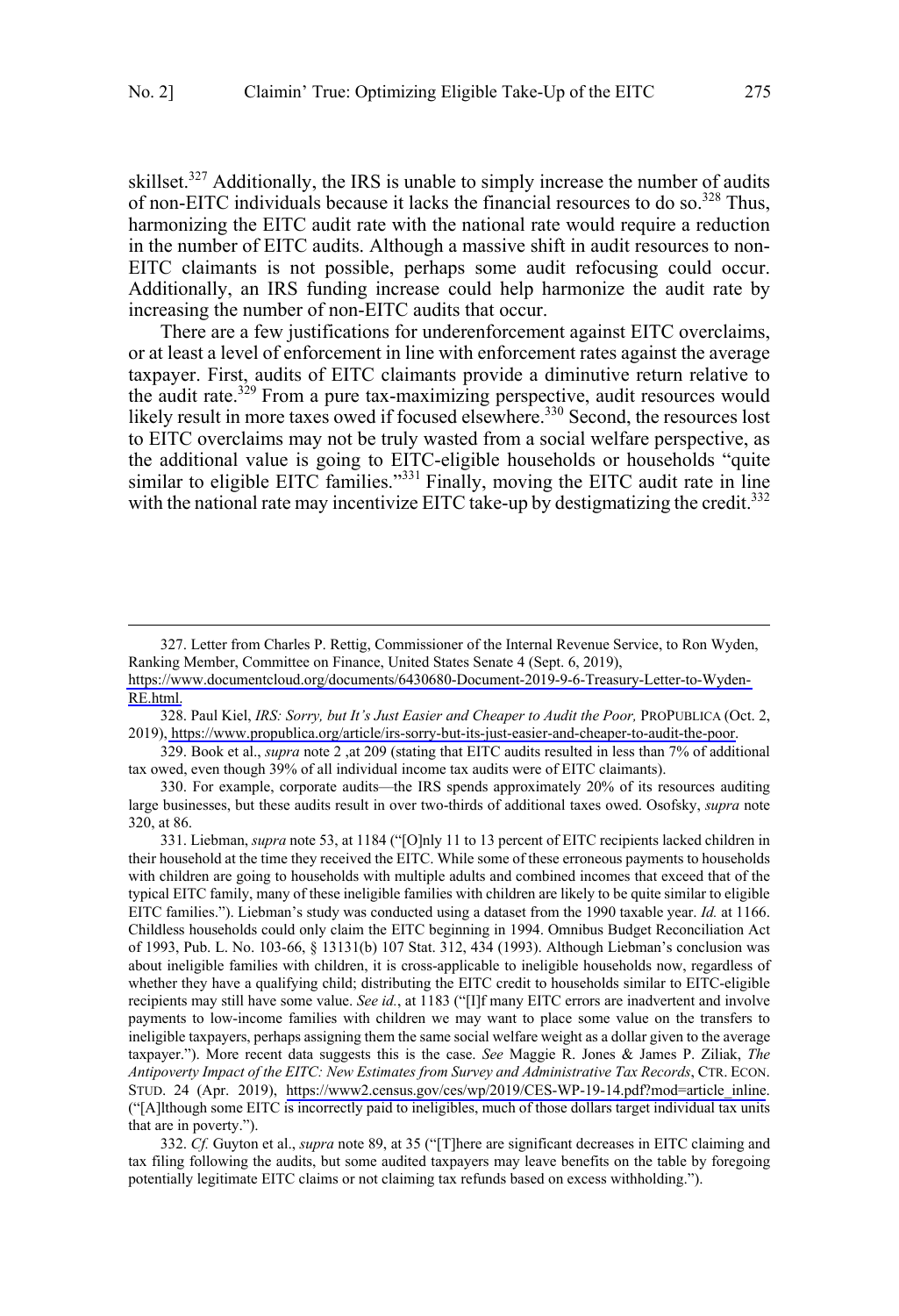# *E. Publicize Reforms*

<span id="page-33-0"></span>In order to maximize the impact of the reforms discussed above, policy changes must be better promoted using behavioral techniques. For example, in publicizing the EITC, the IRS and other promoting entities should play on loss aversion by stating that EITC entitled individuals will lose hard-earned money if they opt out the EITC. To dispel the fear of audits, outreach campaigns should also specify that individuals receiving the EITC are no more likely to be audited than the average taxpayer. Additionally, campaigns should highlight the ease of receiving the EITC—simply file a tax return and receive the credit if eligible, unless, of course, the taxpayer opts out. Although reminders have mixed results,  $333$ perhaps they will be more successful in inducing individuals to file taxes (and subsequently receive the EITC) when free tax preparation services are more widely accessible.

#### VI. CONCLUSION

The EITC offers substantial economic and social benefits to eligible individuals. To maximize the advantages it provides, policymakers should attempt to ensure that as many eligible individuals as possible are claiming the credit. Conversely, to reduce the administrative costs of the EITC (thus improving the net benefit of the credit), it is important to reduce the number of ineligible individuals claiming the credit and minimize the rate of overclaims. Behavioral economics provides unique insight into mechanisms to address these issues. Factors such as cognitive burden, loss aversion, ambiguity aversion, hyperbolic discounting, affect-driven decision making, betrayal aversion, and the default heuristic contribute to the explanation for incomplete take-up the failure of some existing efforts to increase EITC take-up.

To contemporaneously address the problems of incomplete take-up and overclaims, a bundle of policy solutions, both behavioral and traditional, is optimal. A simplified set of eligibility rules for the EITC would help reduce the cognitive burden associated with the EITC and pave the path for an opt-out model that automatically grants the EITC refunds to eligible individuals, capitalizing on the default heuristic. In combination, these two policies have the potential to increase take-up and reduce overclaims for individuals already filing taxes.

To address the EITC-eligible, non-filing population, efforts to increase tax filing are necessary. Expanded access to free tax preparation services, as well as government payments to tax preparation services to neutralize the financial cost of tax filing for EITC-eligible individuals, may increase the rate of filing. Moreover, harmonizing the audit rate of EITC claimants with the audit rate for the average individual taxpayer may serve to increase filing by reducing the influence of affectrich audits and perceived betrayal aversion. Finally, these reforms should be publicized in a manner that takes advantage of behavioral biases. For example, the

 <sup>333.</sup> *Compare* Linos et al., *supra* note 83, at <sup>15</sup> (finding both official letters and text messages to be ineffective at increasing tax filing and EITC take-up), *with* Bhargava & Manoli, *supra* note 84, at 3524 (finding official letters to increase EITC take-up).